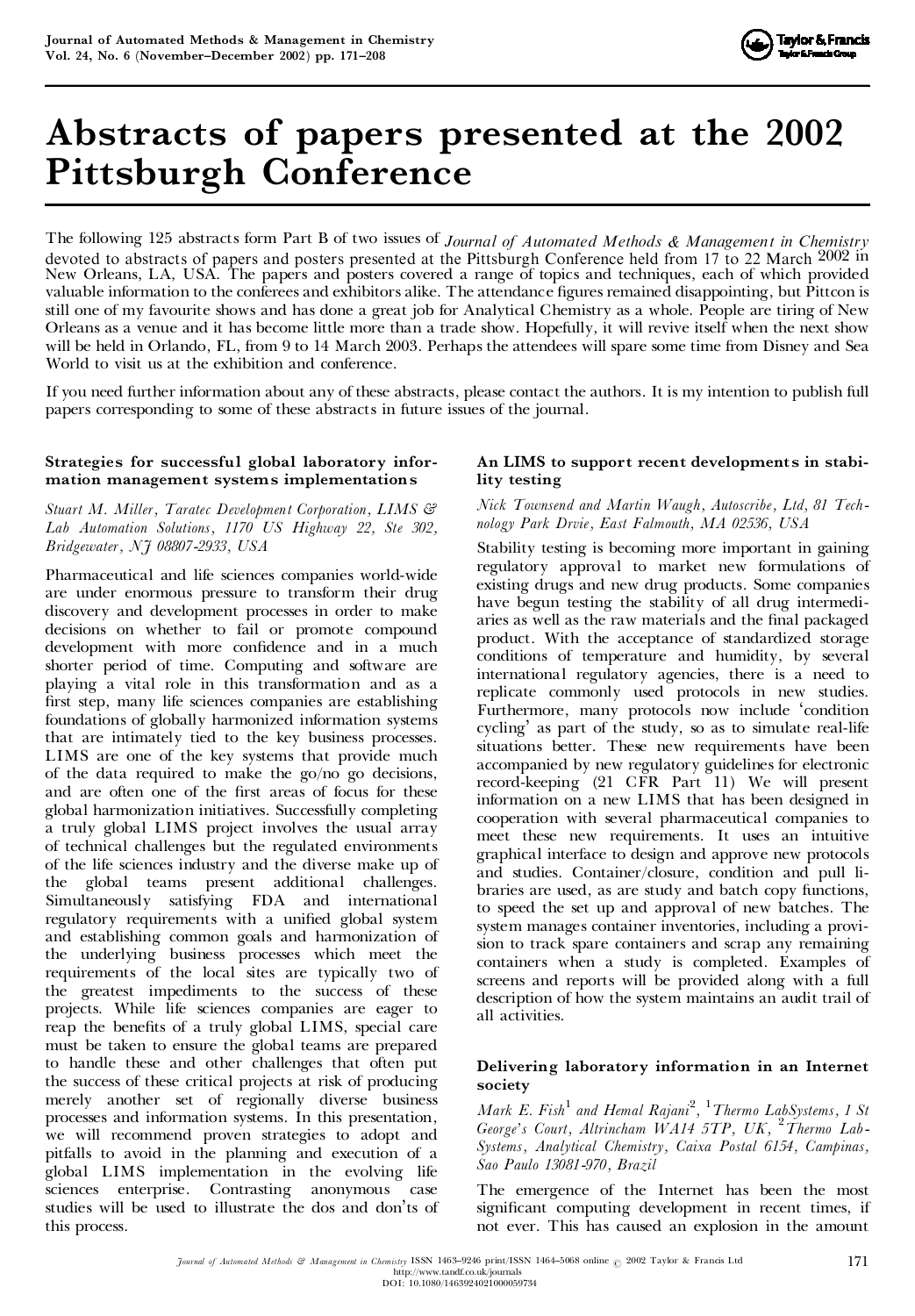of information available on a global scale. The transfer of information and data is a fundamental aspect of analytical sciences. Making this information easily available is an essential requirement from bench to board level and can offer significant competitive advantages in an increasingly competitive market place. An intranet today can be used to create new interfaces for complex decision support systems, drawing from a pool of many previously unconnected databases. In the world of laboratory automation, as with any type of industry, the opportunity of enhanced productivity by improving the flow of information and the development of cost-effective solutions for sharing company information are welcomed with open arms. This paper will examine tools and technological available for companies to deliver laboratory information in both Intranet and Internet environ ments. The paper will also discuss the benefits and potential pitfalls of delivering laboratory information in an Internet society.

#### **Electronic laboratory notebooks and electronic record-keeping systems**

#### *Kevin Smith, Thermo LabSystems, R&D Department, 1 St George's Court, Hanover B, Altrincham WA14 5TP, UK*

For hundreds of years scientists have relied on their paper notebooks as a medium for recording their work. Many have dreamed of a paperless solution, but the market for Electronic Lab Notebooks remains in its infancy. It is Thermo LabSystems' view that the technology is now available to enable development of a comprehensive Electronic Lab Notebook and as a result we have been performing some market research involving end users, other vendors, and industry groups such as CENSA (http://www.censa.org) We have categorized the require ments into three broad areas:

- . Ease and convenience of use, including mobility, compound document creation, instrument integration, etc.
- . Record keeping: addressing regulatory (21 CFR Part 11) and IP issues arising from the long-term storage of records in electronic format.
- . Knowledge management: allowing scientists to collaborate through publishing, sharing, and mining the above records, again over the longterm.

The first set of these requirements is relatively easy to meet and there are many current examples (web tablets, word processing packages, LIMS, etc.). However, longterm record keeping and knowledge management re quire data to be stored in a back end system using ` platform neutral' formats, allowing data to be read after the original application is no longer available. For human readable data, such as text and diagrams, Adobe PDF is a widely accepted format, expected to be readable for many years into the future. For analytical data generated by instruments such as GC/LC, MS, FT- IR, UV, NMR, etc., eXtensible Markup Language (XML) is more suited and again is likely to be readable in many years to come. Based on the above, we are currently working on an Electronic Record Manage ment (ERM) system which we believe will be suitable

(1) as a backend for an ELN and (2) as a standalone system for long-term laboratory data archival. The presentation will describe the above issues and possible solutions in more detail.

#### **Chemometric data evaluation for improved sea water monitoring of chlorinated hydrocarbons by mid-infrared evanescent wave sensors**

*Frank Vogt*<sup>1</sup> *, Manfred Karlowatz* 1 *, Lubos Hvozdara* 1 *, Boris Mizaiko¡*<sup>1</sup> *and Martin Kraft*<sup>2</sup> *,* <sup>1</sup>*Georgia Institute of Technology, School of Chemistry and Biochemistry, 770 State Street NW, Atlanta, GA 30332-0400, USA,* <sup>2</sup>*Vienna University of Tech nology, Institute of Analytical Chemistry, Getreidemarkt 9/151, Vienna A-1060, Austria*

The increasing pollution of the world water resources and the marine ecosystems demands for novel on-line and *in-situ* measurement techniques. Scientific goal is to enable concentration surveillance and enhanced understanding of pollutants transport mechanisms. Based on a Bruker Vector 22 mid-infrared FT-IR spectrometer, a novel sensing device is developed for pollutant detection in seawater. This device is designed for submarine measurement tasks by installing a FT-IR spectrometer in a deep-sea housing, which is connected to a polymer coated silver-halide waveguide sensor. This sensor uses the principle of mid-infrared evanescent wave sensing. At the time, the target analytes dissolved in seawater at trace concentrations are chlorinated hydrocarbons, like chlorobenzene, dichlorobenzene, tri- and tetrachloro etheylen, as well as aromatic hydrocarbons including benzene, toluene and xylene isomers. Previous investigations have already demonstrated the feasibility of this set-up for measuring such compounds under real world conditions. This paper is focused on the evaluation of overlapping spectral features of different pollutants using chemometric algorithms, like principal component regression (PCR), for improved concentration determi nation in multicomponent seawater samples. The influence of the salinity and the turbidity on the spectra is also discussed. For the first time, pollutants in marine ecosystems can be determined on-line and *in-situ* with high precision, i.e. in the ppb concentration range. The development of the first mid-infrared sensing system for submarine applications significantly enhances the analytical methodology for marine monitoring and opens an entirely new field for spectroscopic chemical sensor systems.

## **A new UV on-line photometer for low level NOx measurement from emission sources**

*Bill Worthington* <sup>1</sup> *and Walter Fabinski*<sup>2</sup> *,* <sup>1</sup>*ABB, Inc., Analytical Department, 843 N. Je¡erson Street, Lewisburg, WV 24901-9509, USA,* <sup>2</sup>*ABB, Analytical, Stierstaedter Str, Frankfurt am Main D-60488, Germany*

Nitrogen oxides have a particular relevance as an environmental component with a global effect. The main sources are combustion engines and stationary combustion processes. The global reduction of  $NO<sub>x</sub>$  is mandated since progressing knowledge about the effect of nitrogen oxides on the climate and the biosphere are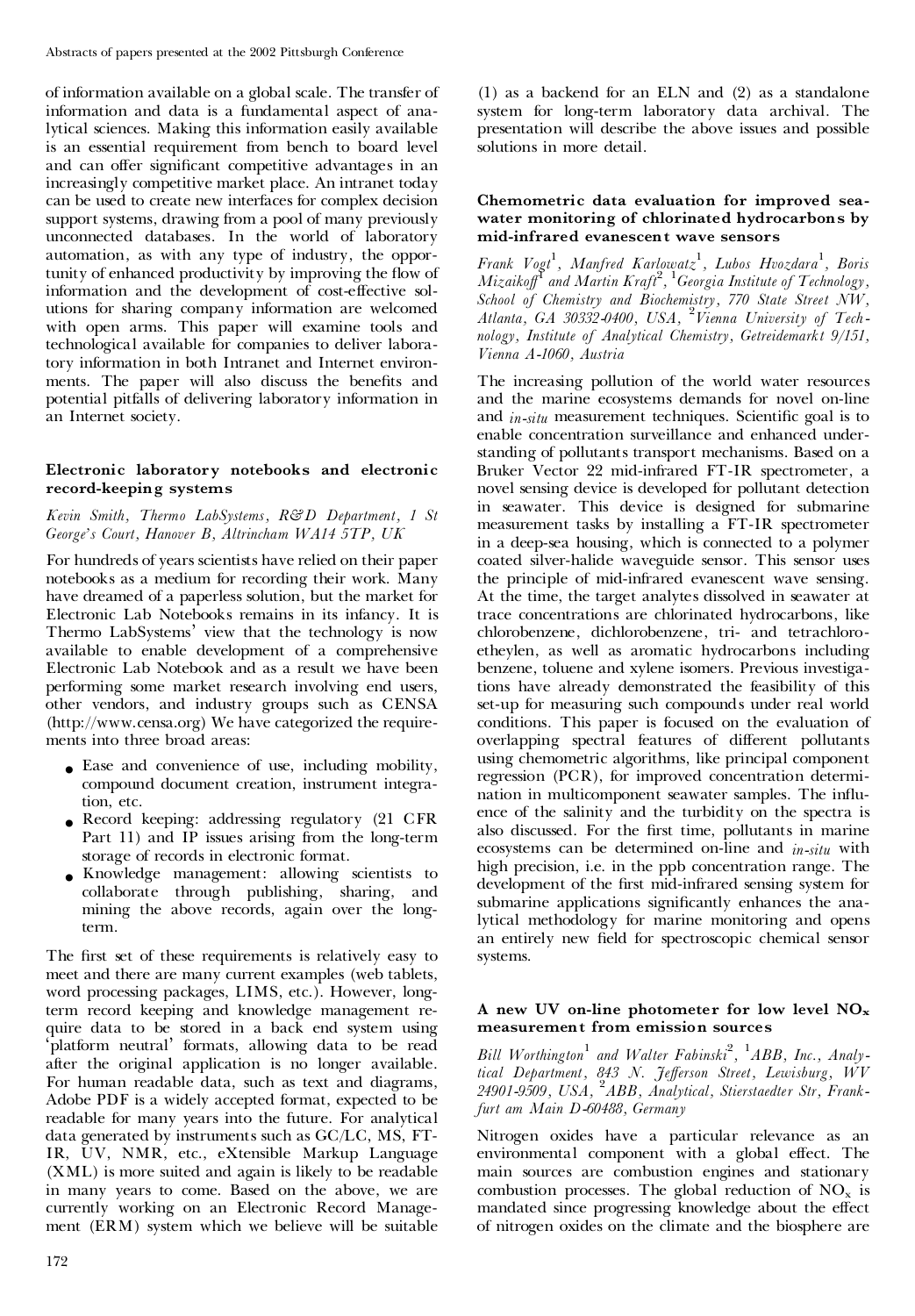proven. In this effort a further reduction of the emission limits for stationary sources is sought which leads to measuring ranges of  $\leq 10$  ppm Knox. This new approach leads many users to look for alternative measuring techniques to meet the current challenge of these lower range requirements. In addition, a robust and reliable measuring technology with long maintenance intervals is always desired. This paper describes a new develop ment of a new UV photometer for the measurement of  $NO<sub>x</sub>$  in applications in CEM and in the automobile industry. The technology is based on a UV-discharge lamp that delivers NO-specific UV-radiation. Since the emitted radiation is in resonance with the NO absorption lines, it results to high sensitivity and selectivity. This unique technique is called UV-RAS (ultraviolet resonance spectrometer). A four-channel signal pro cessing gives a high stability. Since the measurement does not need any vacuum pump, ozonizer/de-ozonizer and auxiliary gases, it is robust and reliable and needs little maintenance. The analyser has the potential for a measuring range of 5–10 ppm  $\rm NO_x$ . We will report about the results of tests run in the automotive industry and on turbine exhaust gases.

## **HRMAS NMR as an analytical tool in combina torial chemistry**

*Guy Lippens, R. Warrass, P. Rousselot-Pailley, J. Martins, G. Chessari and J.-M. Wieruszeski, Institut Pasteur de Lille, Institut de Biologie de Lille, NMR Laboratory, Lille F-59000, France*

At the heart of the present day effort in drug discovery and development are the modern methods for stereoselective organic synthesis. A breakthrough has been the introduction of combinatorial chemistry, where large numbers of compounds are synthesized in a relatively short time. Less based on fundamental principles but rather on practical considerations, one could draw a division in this emerging field between solution and solid-phase methods [1]. One of the chemical advantages of solid-phase organic chemistry (SPOC) is the possibility of automation turning it into a method of choice for combinatorial chemistry. However, transposing the known solution reaction schemes to the solid-phase has not been straightforward in all cases. Therefore, it is now generally recognized that optimizing the reaction conditions is the most time consuming step. One of the disadvantages in this process is the lack of universal and rapid analytical methods for on-resin quantitative analysis of the solid-supported compounds, both at intermedi ate stages and of the final products, while avoiding the tedious and time-consuming procedure of cleave-and analysis. For more complex reactions, the technique of High Resolution Magic Angle Spinning NMR (HR MAS)  $[2-4]$  is emerging as a new tool that finally could solve the analytical difficulties of SPOC. With exactly the same pulse sequences as in high resolution liquid NMR, time requirements and resulting resolution can equally be compared. We will discuss in this lecture our approach of  $HR$  MAS NMR, including  $(1)$  the diffusion filter we developed to allow work in protonated organic solvents

 $[5]$ ,  $(2)$  different schemes to monitor reaction completion [6], (3) questions of impurity detection [7] and (4) the extension to macroscopic supports that make sample handling and hence automatic analysis more easy [8]. A number of examples involving less studied chemistries on the solid state will be shown to demonstrate the practical feasibility of the method.

- 1. Baldino, C. M., *Journal of Combined Chemistry*, **2** (2000), 89.
- 
- 
- 
- 3.  $A_{NDERSON}$  et al., *Tetrahedron Letters*,  $36$  (1995), 5311.<br>4.  $P_{OP}$  et al., *Tetrahedron*, 52 (1996), 12209.<br>5.  $W_{ARRASS}$  et al., *Journal of the American Chemical Society*, 121 (1999), 3787.<br>6. WARRASS et al., Journal of Organic Chemistry 2000, 65, 2946.
- 
- 
- 7. ROUSSELOT-PAILLEY et al., Tetrahedron, 56 (2000), 5163.<br>8. ROUSSELOT-PAILLEY et al., Journal of Combined Chemistry, 3 (2001), 559.

#### **Compliance and the automated pharmaceutical laboratory**

#### *Kyle McDu¤e, CSols, Inc., 7600 Southland Blvd, Orlando, FL 32809-6975, USA*

21 CFR Part 11 Electronic Records, Electronic signatures has provided an opportunity for dramatically increasing the level of information management automation used in Pharmaceutical R&D and Quality Assur ance laboratories. Although LIMS have been in use for many years, most laboratories still maintain laborious paper transcription and review processes for analytical results. Results from instruments are printed on paper, pasted in notebooks and then entered into the LIMS. Once entered, they are printed again by supervision for review and then signed (and approved in the LIMS as well). Next generation instrument integration tools pro vide the level of automated workflow that are needed by laboratory and Quality Assurance staff to eliminate the need for paper calculation and transcription steps. These include typical calculations needed for content unifor mity, dissolution and potency. In addition, they provide the level of robustness and regulatory compliance needed to defend the quality of the laboratory data. This presentation will focus on the key elements of 21 CFR Part 11 which apply to laboratories operating in GMP environments. Successful current and future approaches to addressing the compliance, quality and workflow automation challenges will be discussed.

#### **Speciation of arsenic, selenium and antimony using HPLC: atomic uorescence spectrometry**

*Derek W. Bryce, Warren T. Corns and Peter B. Stockwell, PS Analytical Ltd, Arthur House Cray¢elds Industrial Estate, Main Road, Orpington BR5 3HP, UK*

The speciation of arsenic, selenium and, to a lesser extent antimony, has gained in importance over the last decade. Differences in toxicity, bioavailability and integration of the different species in the biochemical cycle make the need for accurate speciation data imperative for further understanding. Arsenic is normally found as toxic inor ganic forms in the environment, which may undergo biomethylation by microorganisms to relatively non-toxic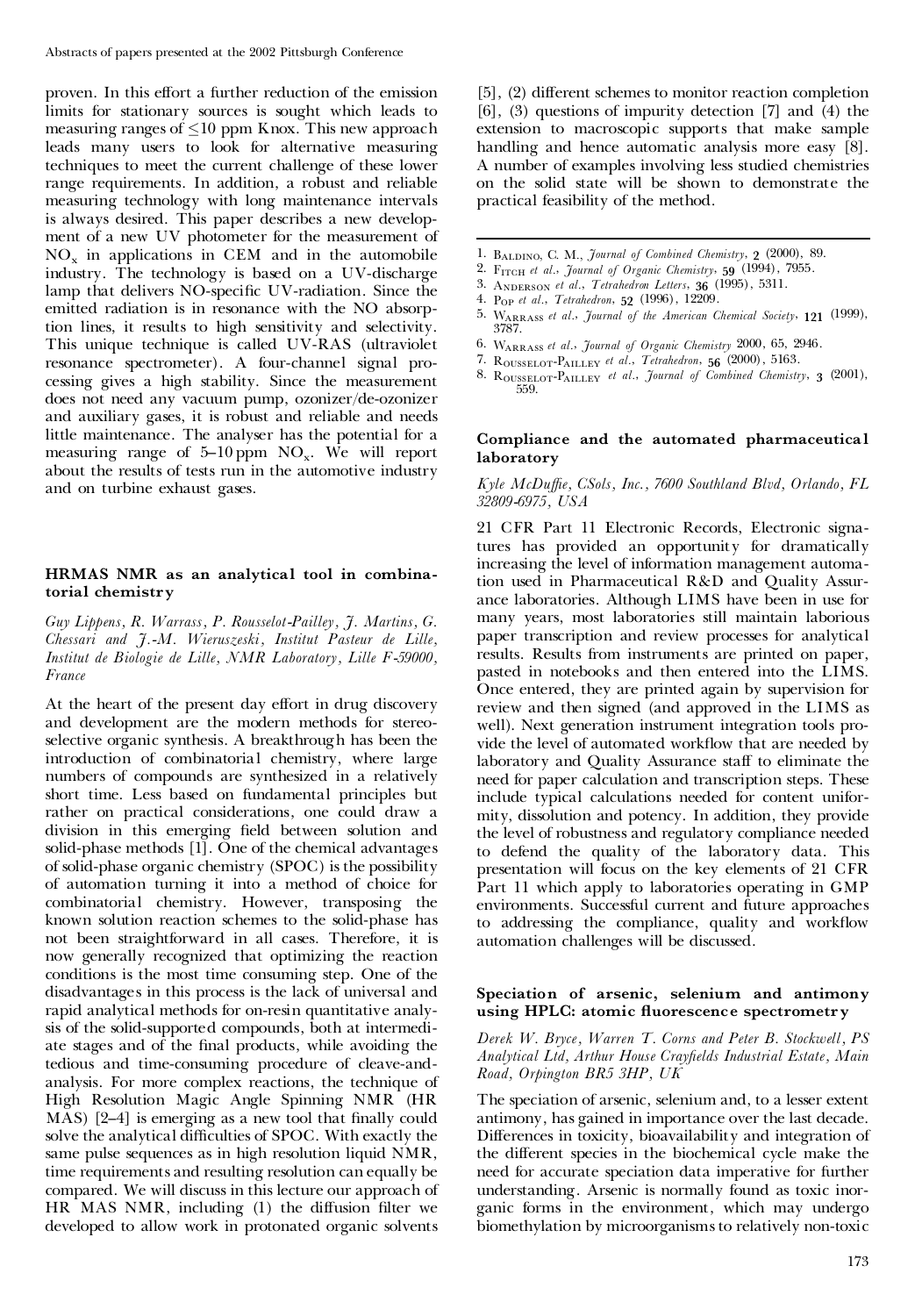organic forms such as DMA, MMA and arsenobetaine. Selenium's dual nature as both an essential and toxic trace element has been widely reported, but more recently it has been linked with cancer prevention when found as selenoamino acids. Antimony emissions from anthropogenic sources such as traffic and the production of storage batteries has lead to an increase in antimony levels in the environment where SbIII is less toxic than SbV, although organic antimony species may also be found. Speciation of these elements may be carried out using a variety of approaches, generally coupling an efficient separation technique with an element specific detector. Various HPLC approaches have been used, either using strong anion exchange or ion-pairing HPLC to separate the species of interest. Atomic fluorescence is ideal offering unrivalled sensitivity, linearity and freedom from interferences, making it ideal for speciation studies. Results will be reported for the speciation of the target analytes including information on separations and post column hydride generation. On-line oxidation and re duction of non-hydride forming species such as arseno betaine and selenate will be discussed and applications for various samples will be shown.

# **Zeeman atomic absorption spectroscopy with high-frequency modulation with a thin-walled me tallic hollow cathode as a base of a new mobile monitoring system**

*Victoria S. Vergizova, Alexander A. Ganeev, Stanislav A. Suprunovich, Alevtina A. Kovaleva, Ilya V. Shuvaev, St-Peters burg State University, Chemistry, Universitetskij, St Petergo¡ St- Pete 198904, Russia*

Nowadays, one of the most actual issues is the develop ment of mobile system and tools allowing one to analyse heavy metals in a monitoring regimen. Such a tool should be of high analytical characteristics like traditional analytical techniques (high sensitivity, low detection limits) and provides mobility and besides monitoring analysis (low applied power, small size of technique, moreover absence or minimum of chemical samples pretreatment are desirable). One of the way to realize all of these features is to develop technique based on thin walled metallic hollow cathode (TMHC) as atomizer with high-frequency modulation Zeeman atomic absorption spectroscopy (providing high sensitivity and analysis of complex samples without or with minimal sample pretreatment). In this technique, dry residue of solution is analysed. Owing to thermal-ionic mechanism and long trap time of analysed atoms in 'analytical signal forming zone' observed in TMHC low detection limits and high sensitivity compared with ones in graphite furnace take place. Moreover, due to self-clearing effect under discharge process TMHC has extremely low memory effect. Applied power is about two orders of magnitude lower than required to analyser with graphite furnace, dis charge gas (Ar) consumption is also extremely low. There is possibility to analyse 2500 samples without TMHC changing in contrary to graphite furnace providing about order lower resource. All these advantages have allowed us to design new mobile technique allowing monitoring analysis of metals even in complex environmental and

biological samples. Analytical parameters of new tech nique such as detection limits and matrix effects are presented. Detection limits for Cd, Mn and Cu are 0.3, 3 and 6 pg accordingly.

# **Electronic nose as a quality-control tool in the pharmaceutical industry**

# *Jean-Christo Mifsud and Sophie Puech, ALPHA M.O.S, 20 Avenue Didier Daurat, Toulouse F-31400, France*

Flavours qualities and intensities attract an increasing level of attention from the pharmaceutical companies, particularly the one involved in the development of paediatric formulations. This industry invests heavily in instruments that can help it to ensure the quality and the consistency of their product. Different qualities and intensities of various flavours used in pharmaceutical formulations were successfully evaluated using a Fox4000 Electronic Nose (Fox4000 EN). The electronic nose has generated great interest in the analytical laboratories of the world's leading food, flavours, and fragrance companies as a fast, simple, and reliable method of aroma/VOC analysis. Over the past 5 years, the sensors arrays system have demonstrated their ability to produce information (instead of a stream of data) and the ability to transfer expert knowledge from the R&D and trained sensory panels into a production environ ment for quality assurance and control. Good discrimi nation and excellent reproducibility were obtained. The successful identification of acceptable quality and intensity of flavours in 'blind tests' have been obtained on unstressed and stressed samples for shelf life evaluation. Interbatch training sets of flavours were used to ensure that a representative batch variation was introduced into the model using custom identification method and also to ensure that the discrimination level of the acceptable, marginal and unacceptable flavours were sufficient when different batches were considered. Both Principal Component Analysis (PCA) and Discrimination Function Analysis (DFA) were used for data processing and identification. Good correlation between GC data, sensory panel and the Fox4000 EN were found. Finally, the principle of overall flavours intensity measurement was demonstrated using Partial Least Square (PLS) by showing data for flavours from various batches of reception and various intensities.

# **A multichannel biochip with biouidic module for real-time bioassays**

*David L. Stokes, Guy D. Gri¤n, Leonard R. Allain, Dimitra N. Stratis and Tuan Vo-Dinh, Oak Ridge National Laboratory, Advanced Monitoring Development, 1 Bethel Valley Road, Oak Ridge, TN 37830-8050, USA*

This work describes the development of a biofluidics system that is coupled to a multichannel biochip sensor for real-time monitoring of bioassays. The biofluidics module features a single reaction chamber in which multiple bioassays can be performed simultaneously. In this technique, a sampling platform (e.g. membrane) is prepared off-line with a modified ink jet printing technology which allows rapid array printing of multiple,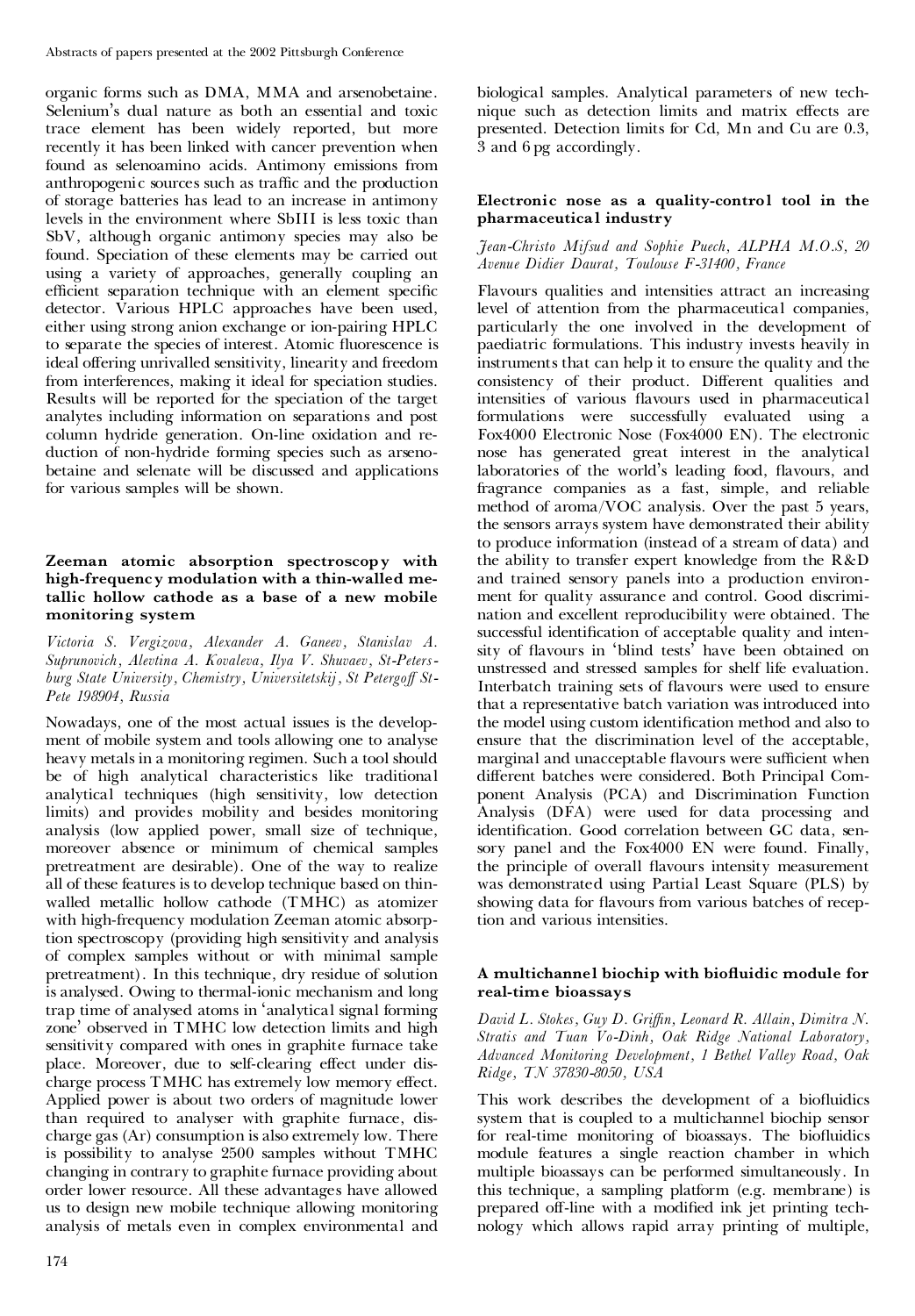discreet capture probe zones or microdots on a single sampling platform. The sampling platform is then placed in the reaction chamber of the biofluidics module, and the pattern of capture probe microdots is aligned with an array of independently addressable biochip photosensors. The biofluidic system delivers samples and reagents for the ensuing bioassays. The system can accommodate both DNA and antibody-based assays, both of which have been performed on a single sampling platform. The reaction chamber also features a nichrome heating ele ment and thermocouple probe for performing on-chip reactions at optimized temperatures. The biofluidicsbased multichannel biochip detector has been applied to the detection of a variety of pathogens and analogues, including *E. coli* and *B. globigii*.

# **Development of a semi-automated comprehensive extraction and multiple fractionation (S-ACEMF) METHOD—Part I: Evaluation of di´erent solid phase sorbets and optimization of overall recov ery**

*Courtney D. Sandau, Andreas Sjodin, Mark D. Davis, Alyson L. Waterman, William Roman and Donald G. Patterson, Centers for Disease Control and Prevention, Toxicology Branch, 4770 Buford Hwy* <sup>1</sup> *Mai, Atlanta, GA 30341-3717, USA*

A semi-automated extraction method has been developed to increase our current sample throughput. The method employs solid phase extraction with automation on the RapidTrace<sup>®</sup>(Zymark Corporation). The current methodology has been evaluated for polychlorinated biphenyls (PCBs), hydroxylated PCB metabolites, methylsulphonyl PCB metabolites, persistent pesticides, polychlorinated naphthalenes and polybrominated diphenyl ethers. Sorbent evaluation: Nine different sorbents from several manufacturers were evaluated, which included  $C18\overline{Q}$ , ENV $\overline{Q}$ , NEXUS $\overline{Q}$  (all Varian, Inc.), OASIS<sup>®</sup> (Waters Corporation) and Chromabond<sup>®</sup> (Macherey-Nagel). Cartridges of all sorbents were packed in house to correspond to bed heights of 4, 12, 22 and 30 mm, respectively, in 3-ml cartridges. The weight of the sorbents used to obtain a certain bed height varied due to different densities of the sorbents. Duplicate samples were extracted for each bed height, using the RapidTrace $\mathcal{B}$  employing the same extraction procedure. The procedure included (1) conditioning, (2) application of sample, (3) drying of cartridge and (4) elution of compounds of interest. All serum samples (2 ml) were pretreated using the same methodology employing formic acid (2 ml), sonication, and subsequent dilution with water  $(2 \text{ ml})$ . Sorbent heights were plotted against absolute recoveries for each sorbent and analyte. Recoveries for highly lipophilic compounds such as decachloro biphenyl (CB-209) were lower than recoveries for less chlorinated and less lipophilic compounds, such as  $2,2,3,3',4,4'$ -hexachlorobiphenyl (CB-153). However, recoveries increased for CB-209, to approximately 80% using a bed height of 30 mm for most sorbents, indicating how important these experiments are for determining the amount of sorbent needed for efficient extraction.

#### **Development of a semi-automated comprehensive extraction and multiple fractionation (S-ACEMF) method—Part II—Isolation and purication of PBDES, persistent pesticides, PCBs and PCB metabolites from serum**

*Courtney D. Sandau, Andreas Sjodin, Mark D. Davis, Alyson L. Waterman, William Roman and Donald G. Patterson, Centers for Disease Control and Prevention, Toxicology Branch, 4770 Buford Hwy* <sup>1</sup> *Mai, Atlanta, GA 30341-3717, USA*

The comprehensive extraction method described by Sjodin *et al.* was coupled with a multiple fractionation method to allow the separation and quantitation of polybrominated diphenyl ethers (PBDEs), polychlori nated biphenyls (PCBs), persistent pesticides, haloge nated phenolic compounds (including hydroxylated PCBs), and methylsulphonyl-PCBs (MSF-PCBs). Each of the fractions were isolated using specific interactions with different commercially available sorbents and were semi-automated using the Zymark RapidTrace $\mathcal{B}$ system (Zymark Corporation). The serum extract from the polymeric extraction sorbent was reduced in volume and separated into two fractions on activated (100%) silica gel—non-polar compounds  $(F1)$  and polar compounds which includes phenolic compounds, MSF-PCBs and polar pesticides (F2). Phenolic compounds in F2 were then derivatized to their methyl ethers and cleaned up further on silica/sulphuric acid columns to remove residual biogenics before mass spectral analysis. The non polar fraction (F1) can be fractionated further on a carbon column to separate PCBs/persistent pesticides (F1a) from planar compounds, such as polychlorinated naphthalenes, dioxins and furans (F1b). Both fractions were purified when necessary before gas chromatography-mass spectral analysis. The final semi-automated method will be described along with the application of the method to human serum and plasma. The Zymark RapidTrace<sup>®</sup> allowed semi-automation of a complex method that significantly increased throughput of samples in our laboratory and also increased the number of analytes monitored due to the fractionation techniques described above. The potential of this method to replace the current vacuum manifold methods and to expand further to other classes of compounds, such as dioxins, furans and polychlorinated naphthalenes will also be discussed.

# **Development of an integrated electrochemica l im muno-analysis on microchip platforms**

*Madhu Prakas Chatrathi, Joseph Wang, Alfredo Ibanez and Alberto Escarpa, New Mexico State University, Department of Chemistry and Biosciences, MSC 3C North Horse Shoe Drive, Las Cruces, NM 88003, USA*

Microfluidic devices have achieved rapid development in the recent years and continue to advance toward fully automated tool. The power and scope of micro-analytical systems can be greatly enhanced by performing highly selective biochemical reactions, in particular, on-chip immunoassays using highly specific antigen-antibody interactions. Previously reported microchip based immu noassays have been performed using either thermal lens microscopic  $(TLM)$  or laser induced fluorescence  $(LIF)$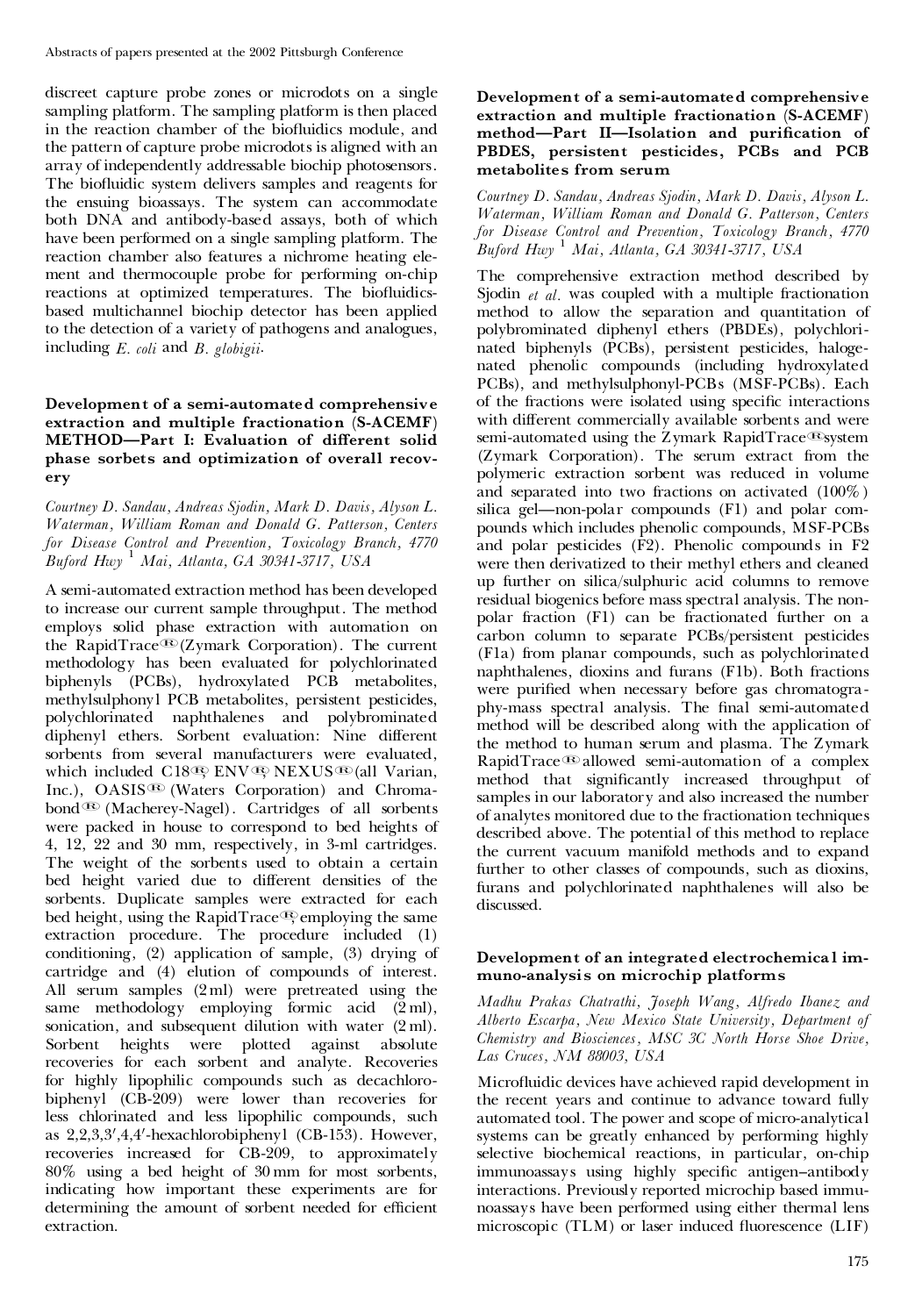detection methods, however, there are no reports of analogous on-chip electrochemical immunoassays. One of the benefits of using electrochemical detection with microchips is the ability to maintain good detection limits with other benefits such as tuneable selectivity, high sensitivity and compatibility for further miniaturization. The present investigation focuses on a complete integration of individual steps of electrochemical immu noassay on chip. This includes precolumn reaction of alkaline-phosphatas e labelled antibody with the antigen, electrophoretic separation of free antibody from anti body-antigen complex, followed by amperometric detection of 4-aminophenol product resulting from the reaction of 4-aminophenyl phosphate substrate with the enzyme tracer (alkaline phosphatase) in the post-column. In this paper, analytical protocols are described, con ditions are optimized and data will be presented quantifying the performance. A remarkably low detection limit of  $2.5 \times 10^{-16}$  g ml<sup>-1</sup> is obtained for the mouse IgG model analyte. This approach has a universal applic ability as the target analyte of the assay can be changed simply by changing the antibody and is limited only by the availability of antibody for the analyte of interest.

# **Chemometric analysis of two-dimensiona l gas chromatographic data**

*Kevin J. Johnson, Bryan J. Prazen and Robert E. Synovec, University of Washington/Center for Process Analytical Chemistry, Department of Chemistry, Seattle, WA 98195, USA*

Two-dimensional gas chromatography  $(GC \times GC)$  is applied to both a pattern recognition problem involving classification of jet fuel mixtures and to a trilinear partial least squares (tri-PLS) quantification of the composition of industrial naphtha samples. The use of two chromato graphic columns with complementary retentive properties in  $GC \times GC$  separations results in a significant increase in both peak capacity per unit time and selectivity over separations obtained with single-column GC methods. High-speed  $GC \times GC$  analysis is accom-<br>plished through the use of short GC columns and high gas velocities as well as through the practice of following partial chromatographi c peak resolution with multivari ate chemometric analysis. This work is aimed at providing a GC system for rapid quantitative and qualitative analysis of complex samples such as process streams. In jet fuel classification studies, jet fuel samples are subjected to a high-speed 5-min  $GC \times GC$  separation. An analysis of variance (ANOVA) based feature selection method is then used to identify and select chromatographi c features relevant to a given classification between mixtures of different jet fuel types. In one experiment,  $1\%$  volumetric compositional changes in binary mixtures of JP-5 and JP- 7 jet fuels are readily observed in scores plots from principal component analysis (PCA) of the selected features. In a second experiment, features adept at classification of jet fuel type but not sensitive to geographic origin of the sample are located in a data set consisting of  $GC \times GC$  chromatograms of samples of three different jet fuel types. In the naphtha analysis study, trilinear partial least squares models are used to predict the aromatic and naphthene content of in dustrial naphtha samples. The tri-PLS models are con-

176

structed using chromatograms from six minute  $GC \times GC$ separations of neat naphtha samples and corresponding reference values that were determined by a standard single-column GC method. The  $GC \times GC/tri\text{-}PLS$  analysis method is shown to provide acceptable quantitative precision while using a separation time that is more than 15 times faster than the single-column standard method.

#### **Sample management for DNA testing laboratories**

*Nick Townsend, Martin Waugh and Peter B. Mans¢eld, Autoscribe Ltd, 81 Technology Park Drive, East Falmouth, MA 02536, USA*

DNA technology has revolutionized applications such as paternity testing, forensics, clinical diagnosis and the detection of genetically modified organisms (GMOs). This success in turn has created a very large increase in the number of samples being processed by DNA testing laboratories and the associated logistical issues this can bring. In the last two decades LIMS have become established supporting the work of analytical and research laboratories but is it only recently that DNA testing laboratories been able to realize the benefits that LIMS can deliver. In this presentation we will describe a LIMS configured to meet the needs of DNA contract testing laboratories. We will describe how, via Web technology, clients submit samples for testing, specify the DNA testing profile and confirm order details. Once samples are received, bar code technology is used to track sample location and process steps including extraction, purification, amplification and identification. A very graphical and intuitive interface is provided for techni cians allowing creation and editing of plate and electro phoresis gel plans using drag-and-drop techniques. The system supports the use of complex `plating rules' providing a large degree of automation as to how primers, samples and reference standards should be pipetted onto the plates. A comprehensive audit trail is provided recording details of how samples are analysed including the run conditions associated with processing the plates and the transfer of samples from plates to gels. Once analysis is complete the LIMS automates the production of reports for the client and will interface with order processing systems to deliver an invoice for the work.

#### **Automated sample spotting on MALDI plates**

*Alan Hamstra, Tim Hegeman and Luke Roenneburg, Gilson, Inc., 3000 W. Beltline Hwy, Middleton, WI 53562-1617, USA*

Sample preparation is a rate-limiting step in the analysis of samples with MALDI-TOF instrumentation. Plate preparation requires adding both sample and matrix, allowing them to form a homogenous mix and then drying. Knowing the limitations of hardware, sample concentration, sample volume and sample density helps predict sample thoughtput. Hardware is available with positional accuracy to  $< 100 \mu m$ , however positional accuracy is only one parameter affecting the sample area occupied on a plate. MALDI plates come in a variety of sizes and configurations, placing requirements on sample application hardware. The volume of available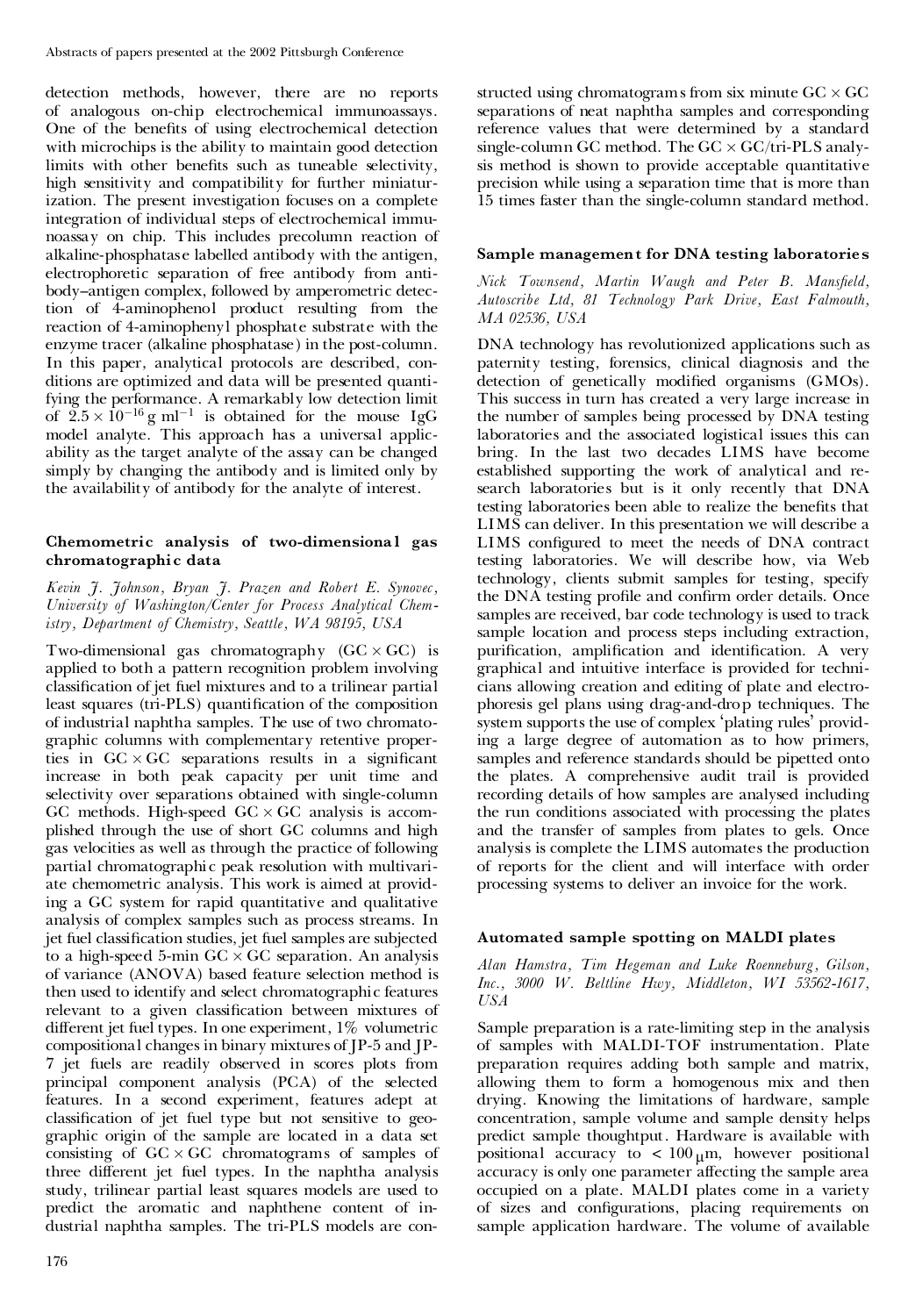sample imposes additional limits on hardware. The cal culated theoretical diameter occupied by a 100 nl sphere is  $726 \mu m$ . When placed on the plate surface, the drop compresses vertically and occupies a diameter  $> 726 \mu m$ . Plate surface chemistries, either hydrophobic or hydrophilic, also affect plate sample density. Matrix and sample surface tension and viscosity affect plate area occupied by sample. To pass through the small probe, the orifice matrix and sample must be free of any particulate or a probe will plug and dispense inaccurately. Required sample accuracy and carryover specifications place time limitations on plate preparation. Loading a 384-well plate with matrix requires only minutes, while rinsing probes between samples to prevent carry over requires from  $20$  to  $60$  min. A rinse cycle may take significantly longer than sample application and account for  $50-90\%$ of the time required to load a plate. Technology is available to dispense nanolitre volumes of sample, how ever there are limits on the sample volume, which can be aspirated. If the minimal aspirated sample volume is limited to microlitres, each dispense of nanolitres may waste microlitres. Hardware and software must recognize this limitation and take steps to conserve sample. I will present data on minimizing the area occupied by sample, optimizing sample volume and mass, and minimizing plate preparation time.

# **Millisecond monitoring of fast transient signals by Hadamard transform time-of-ight mass spec trometry**

#### *Joel R. Kimmel, Facundo M. Fernandez, Jose M. Vadillo and Richard N. Zare Chemistry Department Mudd Bldg, 333 Campus Drive, Stanford, CA 94305-4401, USA*

Hadamard transform time-of-flight mass spectrometry (HT-TOFMS) involves the modulation of a continuous ion beam using a pseudo-random sequence of pulses [1]. This sequence of pulses is applied using a charged particle modulator consisting of an interleaved comb of wires. Ions flying from the electrospray ion source to the flight chamber are 'gated' at this modulator following the Hadamard-type binary sequence. The applied sequence has an approximately equal number of zeros and ones, thus the duty cycle of the spectrometer is close to 50%. TOFMS has become the preferred detector for separation techniques used in bioanalytical chemistry such as CE and LC. As research continues, the obtained separation efficiency of these methods increases, making the eluting peaks sharper. To describe correctly the shape of these narrow peaks, detectors must acquire data at a rapid speed. The only means of increasing the spectral acquisition speed of a TOFMS without sacrificing mass range is to use encoding methods that eliminate the lag time between successive ion packets. In this presentation, we describe the ability of HT-TOFMS to scan transient signals in the millisecond time-scale. A brief theoretical background on how TOFMS can be multiplexed is given. Alternative Hadamard transform algorithms that improve the performance of slow multichannel scalers are discussed in terms of their effect on the spectral storage rate. The effect of acquisition systems' end-of-pass dead time is examined. The

ability of HT-TOFMS to scan transient peaks of decreasing width is investigated for CE and pulsed electrospray ionization peaks. For femtomole injections of biomolecules, full spectra in a mass range of 1500 Da are obtained in 3.6 ms. Owing to the extremely large amounts of data collected, only state of-the-art acquisition systems can be used for this task. Further increase in the spectral storage rate can only be achieved by further increasing the duty cycle of the instrument. The possibility of using two MCP detectors to produce a 100% duty cycle with no ion storage is discussed.

1. Zare *et al. Journal of the American Society of Mass Spectrometry*, **12** (2001), 1302.

## **Quasi-continuous monitoring of process and waste streams by on-line inductively coupled plas ma-optical emission spectroscopy**

*Dirk Ardelt, Heinz Falk, Hendrik M. Smol and Hans-Joerg Waarlo, Spectro Analytical Instruments GmbH & Co. KG, Product Group ICP (T-3), Boschstrasse 10, Kleve D-47533, Germany*

Over the past decade, increasingly more sophisticated process analysers derived from `mature' laboratory methods of instrumental analysis have found widespread use in the chemical process industry to cope with increasing demands for more efficient energy and material usage and better process control. Although many such applications still rely on rather simple sensors, an increasing amount of formerly laboratory based only methods, like infrared or Raman spectroscopy, X-ray fluorescence or magnetic resonance methods, are nowadays routinely applied as on-line systems. As diverse as these methods are, their fields of application are in the on-line process environment, which typically is divided among the distinction between the aggregate states of the medium to be analysed. Not surprisingly, one major field is the analysis of liquid process and waste streams. Considering laboratory use, inductively coupled optical emission spectroscopy (ICP-OES) probably is the most universal atomic spectroscopy method existing. Combining high flexibility, good sensitivity, wide dynamic range and fast measurement cycles, this method should ideally be suited for migrating into the process analytical field, especially regarding its relative 'maturity'. Despite of these findings, ICP-OES up to now has not found the expected use as on-line analyser, even where it outperforms other methods under laboratory conditions. Using recently installed systems for wastewater and process stream monitoring as examples, we will discuss probable reasons for the rather slow past development of on-line ICP-OES and examine how far these reasons have been or can be overcome. Relevant analytical and technical figures of merit for on-line applications shall be deduced. Furthermore, modern multichannel detection ICP-OES allows for using sophisticated algorithms (e.g. chemometrics) for data evaluation, in this case resulting in higher degrees of automation and system availability. Accounting for such advances, we will try defining a 'state of the art' for ICP-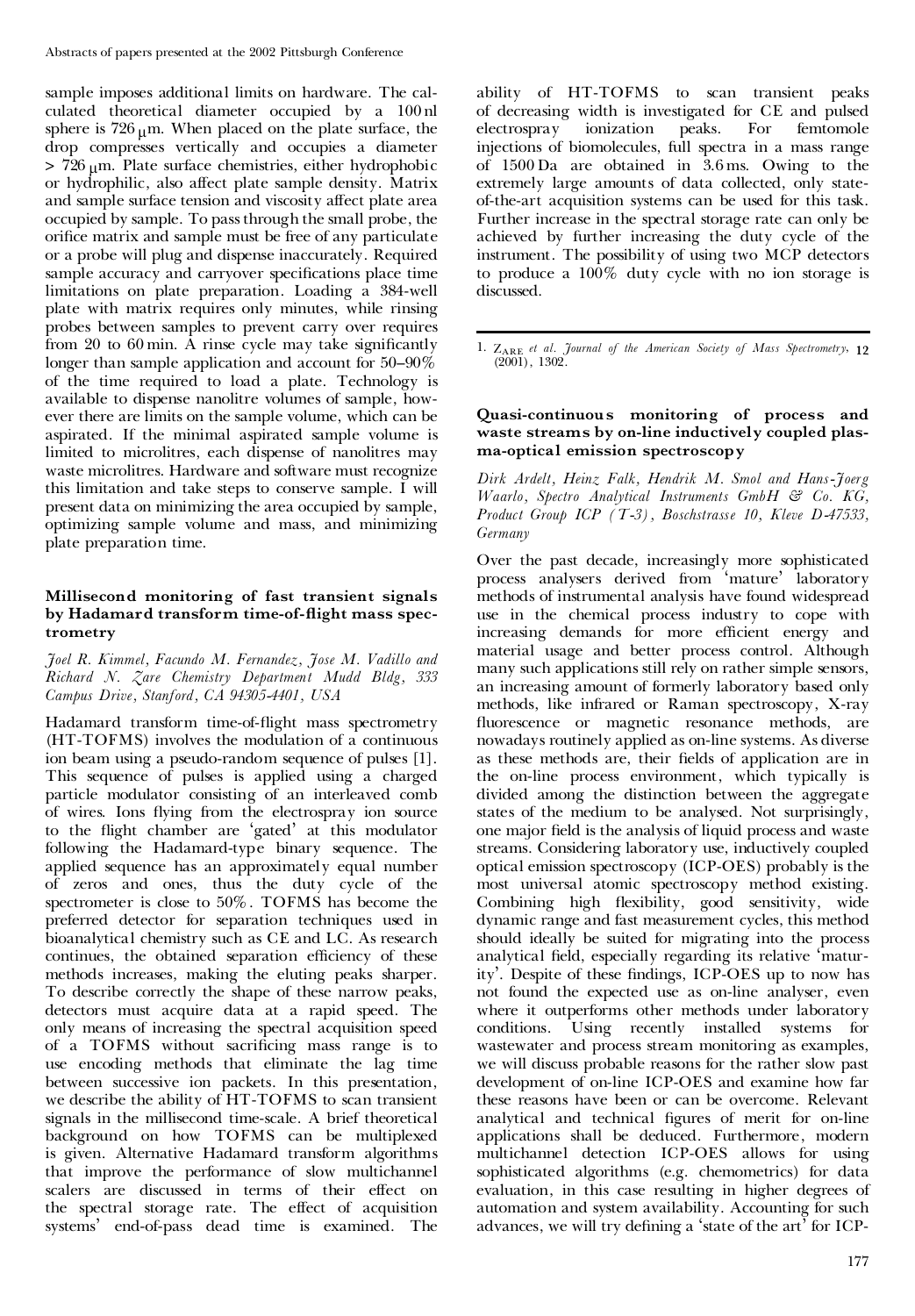OES as process analytical method and highlight future development areas.

# **A new stand-alone autosampler for high-through put HPLC and HPLC/MS**

*Curtis R. Campbell, Susan M. Steinike and Kara M. Merkle, Shimadzu Scienti¢c Instruments, LCMS Applications, 7102 Riverwood Drive, Columbia, MD 21046-1245, USA*

Fast LC and fast LCMS methods have been developed to meet the demands of combinatorial chemistry and drug discovery. Now more than ever is there a corresponding requirement for ultra-fast sample introduction in LC and LCMS instruments along with the most stringent requirements for zero carryover and optimum sample repeatability. In this communication we describe the performance of a newly designed stand-alone autosampler for HPLC and HPLC/MS applications featuring a 15-s injection cycle for  $10-<sub>u</sub>l$  injections, excellent sample repeatability and the lowest carryover currently attain able. The unit can function independently, allowing interface with a variety of instrument models in a variety of venues including combinatorial chemistry, drug dis covery and high-throughput screening.

# **Ultra-fast liquid chromatography: the importance of system temperature**

*Jon D. Thompson and Peter W. Carr, University of Minnesota, Department of Chemistry, 207 Pleasant Street SE, Minneapolis, MN 55455-0431, USA*

It is very important that the speed of HPLC be increased. Improving throughput for stability analysis, quality control assays and dissolution testing are all key motivations for improvement in separation speed in the pharmaceutical industry. Unlike CE, HPLC does not lend itself well to multiparallel analysis because the cost is prohibitive. Recent work in this laboratory has focused on the theory of high temperature on analysis time in LC. Disregarding selectivity considerations, we have shown that the 5-10-fold decrease in eluent viscosity that comes from working at very high temperature (180-200 $\,^{\circ}$ C), and the concomitant increase in analyte diffusitivity, combine dramatically to decrease the time needed to generate a theoretical plate. The lower viscosity at elevated temperature decreases the pressure drop across the column and allows higher linear velocities to be reached as the pump's pressure limit is approached. Simultaneously, faster analyte diffusion at higher temperature improves efficiency at high linear velocity conditions compared with the efficiency at lower temperatures at the same velocity. In this presentation, we will show how the theory of speed guides column selection and system design. We will show that at high temperatures, 10 gradient runs can be done in 40 min on columns of conventional geometry. We will also show that dramatic improvements in stability—indicating assay throughput—can be achieved at elevated temperature using conventional equipment.

# **Development of a high-throughput analysis infra structure for combinatorial materials science ap plications**

# *Radislav A. Potyrailo, General Electric, Corporate Research and Development, PO Box 8, Schenectady, NY 12301-0008, USA*

High-throughput methods for materials science combine a parallel or combinatorial materials synthesis and processing with an automated screening and data management tools. They can rapidly optimize molecular properties and process conditions that are difficult to predict using existing knowledge. From an analytical chemistry perspective, this leads to major challenges in developing rapid analysis techniques that can deal with large numbers of small samples required to construct combinatorial libraries. To meet these analytical challenges in the discovery of new materials at General Electric, a high-throughput analysis infrastructure was established at GE's Corporate Research Center. This presentation will describe the strategy taken in the development of this infrastructure. For highthroughput analysis of materials properties from a wide variety of projects, analytical instrumentation consists of interchangeable modular subsystems coupled with<br>the new data-processing capabilities. Examples data-processing capabilities. Examples from several projects will illustrate the broad applic ability of the developed high-throughput analysis instrumentation.

# **High-throughput analytics employing automated sample preparation and the integrated use of** HPLC-DAD, HPLC-DAD-MS, GC-MS and flow in**jection NMR**

*Winfried Etzel*<sup>1</sup> *, Stefan Beeck* <sup>1</sup> *and Wolfgang Gau* 2 *,* <sup>1</sup>*Bayer AG, Agrochemical Division, Chemical Research GEB 6530, Leverkusen D-51368, Germany,* <sup>2</sup>*Bayer AG, Landwirtschaftszentrum Monheim, Alfred-Nobel-Str 50, 6530, Monheim D-40789, Germany*

The establishment of automated and parallelized synthesis and micro-scale reactions in the chemical synthesis laboratories of the Agrochemicals Division at Bayer created an increasing demand for analytical information (purity, structure, physicochemical properties). With the availability of flow injection NMR systems (BEST-NMR) the use of the same sample format on different analytical instruments was possible. This fact encouraged us to realize an integration of different analytical techniques (NMR, HPLC-DAD, HPLC-DAD-MS, GC-MS) in one service unit. The optimization of the flow NMR system for the use of different organic solvents will be demonstrated and the quality of the spectra and the throughput of samples discussed. In addition, the results and advantages of an integration of different analytical techniques will be presented. Working with barcodes and microtitreplate (MTP) technology were introduced. Electronic laboratory journal, sample preparation robotic system and analytical instruments were connected together via a laboratory information and management system (LIMS). This resulted in a simplified workflow in the chemical research laboratories and in the analytical department. The throughput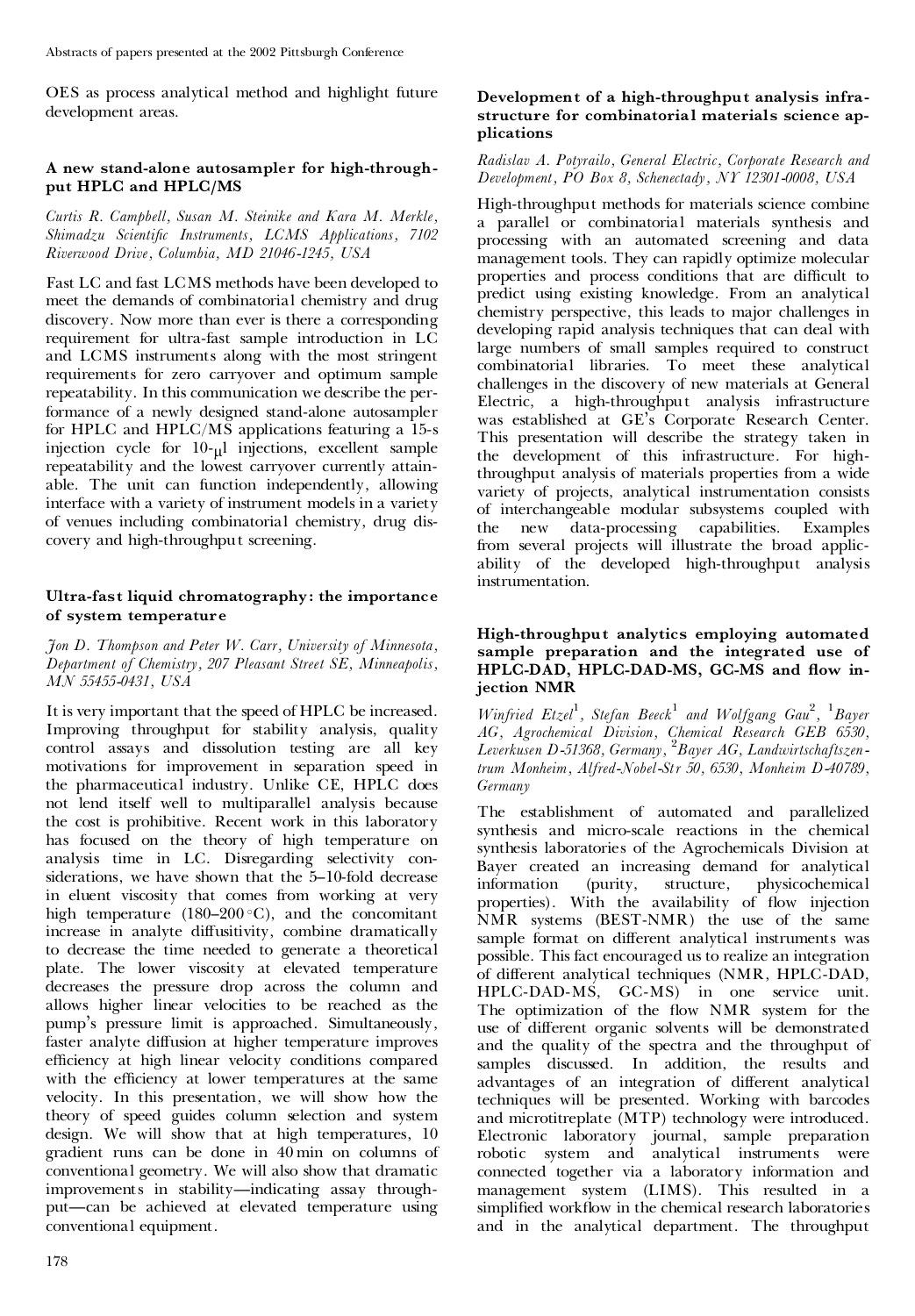of samples and measurements was doubled without raising the number of technicians.

#### **An automated system for combined sample preparation and analysis for high-throughput screening**

*Kerstin Thurow, Agnes Schubert and Christian Wendler, Uni versity Rostock, Institut Automatisierungstechnik, R-Wagner- Strasse 31, Rostock-Wamemunde D-18119, Germany*

The use of combinatorial methods in chemistry and life science has been developing rapidly within the last years. One of the 'bottlenecks' in synthesis control in pharmacy and life sciences is still the characterization and speciation of biotechnological reaction products using chromatographic methods in combination with specific detection systems. Often before analysis, a complex sample preparation is required which might include cleaning steps, dilution or even derivatization pro cedures. Existing systems are not flexible automated solutions and do not have flexible material and information interfaces. Thus, the objective of our investigation was the development of an automated system for com bined sample preparation and analysis being used for organic synthesis. The system used is a commercial liquid-handling station (CTC CombiPal) which has been equipped with different trays for heating, filtration, mixing etc. and has been adapted to different analytical devices such as gas or liquid chromatographic systems or mass spectrometers. Technically, the system is controlled by a digital computer operating both chromatograph and sampler as different tasks in the WINDOWS-NT 4.0 operating system. The sample preparation task allows the application of user specific methods. Sampler and chromatograph communicate for transmitting remote START/STOP-information via hardware handshake lines. Because of the flexible system strategy, the system can be set up easily for different applications. The system developed allows the fully automatic analysis of samples to run in parallel with the sample preparation. It can be used as a stand-alone system or can be integrated in complex robotic systems. Motivation for such a combination is to reduce testing costs further by increasing throughput and reducing manual intervention. Other advantages include, for example, reducing the delay between the analysis and the sample preparation. The presentation will outline the technical details of the system developed and will show the use of the system for high-throughput screening applications in the field of combinatorial catalysis, chiral determinations and synthesis control.

#### **Modication of OSHA GC methods for continuous area monitoring**

#### *John N. Driscoll, Process Analysers, LLC, 25 Walpole Park South Drive, Walpole, MA 02081, USA*

OSHA has developed hundreds of GC methods for analysing organic compounds in the workplace as part of the standards process. These methods were developed to provide analytical methods for samples collected on adsorbent tubes in the workplace for a wide variety of industries. Typical sample volumes collected range from 250 ml (at the ceiling value) to 12 litres (below the TLV) of sample collected on the adsorbent tubes. Once the sample (250 ml) is diluted, it is equivalent to injecting a 1 cm<sup>3</sup> sample at approximately  $5 \times$  the TLV. For area monitoring, we would like to have a detection limit that is 1/20th of the TLV or PEL. If these detectors were used in an Automatic GC for Area monitoring, many would have difficulty detecting half the TLV for those compounds with low TLVs. In other words, many of these methods would be `sensitivity challenged' because of the use of the flame ionization detector (FID). These OSHA GC methods can still be used but it is clear that a more sensitive method (or a concentrator for the FID) is needed to obtain the required sensitivity. The photo-ionization detector (PID) is > 50 times more sensitive than an FID for aromatic compounds. This will allow a smaller sample  $(0.1-3 \text{ cm}^3)$  to be used and still have adequate sensitivity for the method. In addition, the selectivity of PID can be varied by choosing a 9.5, 10.2 or 11.7 eV lamp. The sensitivity of the FID can be increased via an on-board automatic concentrator that can im prove the detector sensitivity by 10–100-fold. The compounds to be concentrated can be optimized by switching the trap materials. Another difficulty that occurs at low ppm or ppb levels with polar species is adsorption or reactivity on/with surfaces of the sampling system and lines. This results in serious problems with reproducibility and accuracy. Examples include amines, phenols, organic and inorganic acids, pesticides, etc. A permeation tube or other diffusion device can be used to condition the entire system and prevent adsorption of polar or reactive compounds. We will evaluate a number of methods for amines, sulphur compounds, chlorinated hydrocarbons and diphenyl oxide. We will compare these results of the FID/NPD detectors with the photo-ionization detector (PID) mounted on an automatic GC for area monitoring. This should provide an alternate method that has more sensitivity and/or selectivity and does not require support gases.

#### **Fast gas chromatography with conventional in struments using direct resistively heated capillary columns**

*Paolo Magni, Giacinto Zilioli and Riccardo Facchetti, Thermo- Quest Italia SpA, Research and Development, Strada Rivoltana, Rodano, Milan I-20090, Italy*

In gas chromatography , there is an increasing demand for significant reductions in analysis time. However performing high-speed separations while keeping enough separation efficiency is a difficult task. The combined use of fast temperature programming and short narrow-bore columns may provide an optimal solution, particularly for samples containing simple mixtures with a wide boiling point range. For some applications a sufficient separation can be achieved even in < 1 min provided that, in the same time, the column is raised to an appropriate final temperature. The system presented in this paper, consisting in a directly heated capillary column module mounted in a conventional GC instru ment, permits one to achieve very fast temperature programming rates (as high as  $20 °C/s$ ), which cannot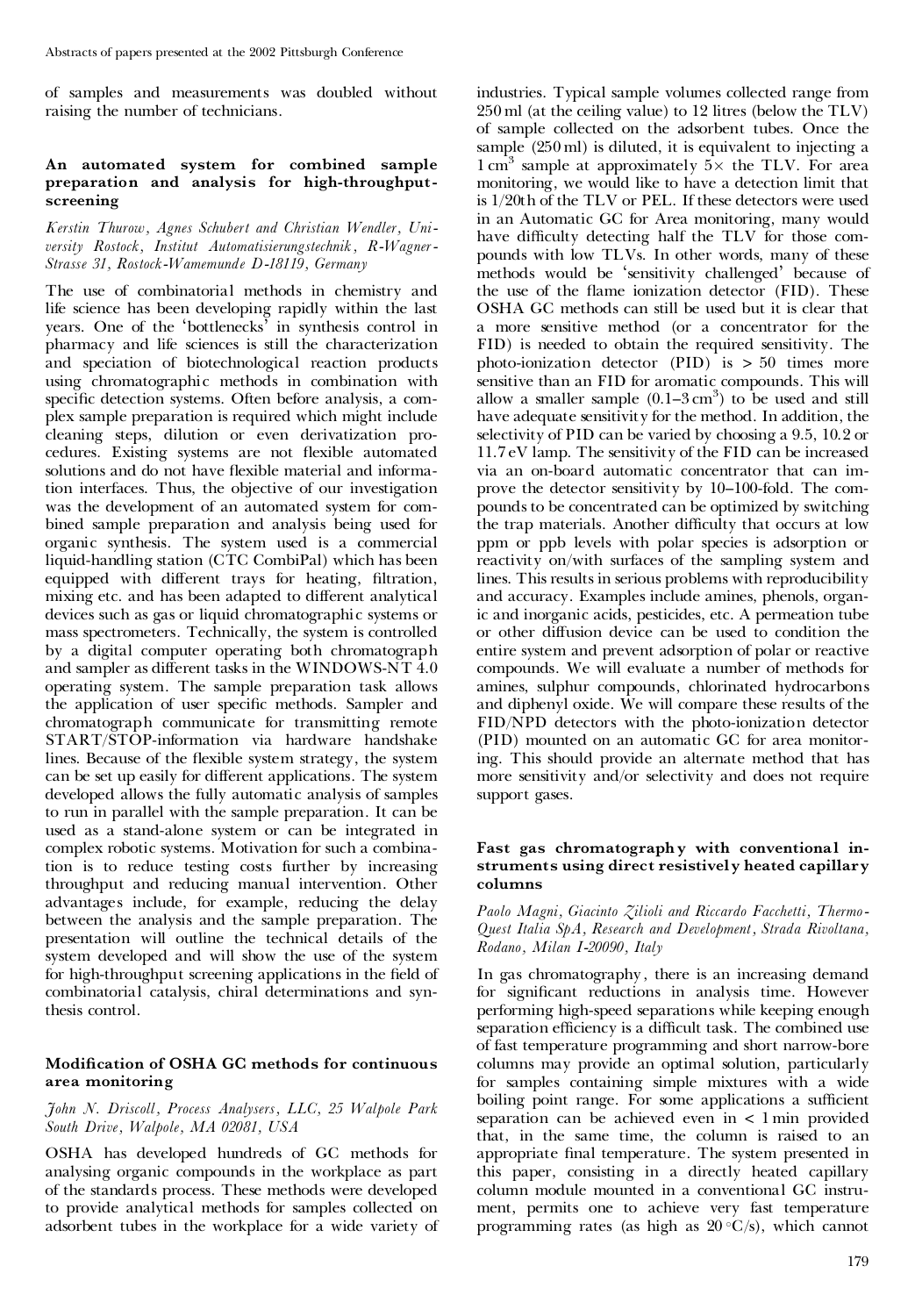be obtained with the use of conventional air circulating GC ovens. The tremendous heating rate power of the device permits one to reduce the tight bandwidth sample injection requirements otherwise dictated by the small internal diameter of the column. The module, containing the capillary column, the heating element and the temperature sensor, is housed in the GC oven and connected to standard GC split-splitless injector and detection systems, just as any conventional capillary column. Results obtained with both split and splitless injection techniques are examined using Flame Ionization Detector and Time of Flight Mass Spectrometer. The attached chromatogram shows an example of fames analysis, ranging from n-C7 to n-C22 frames, performed in  $\lt$  1 min. The separation was obtained using a 5 m, 0.1 mm i.d., 0.1  $_{\text{µ}}$ m film thickness RTX-5 column with a temperature-programming rate of  $5°C/s$  (from 70 to  $300 °C$ ). Others applications of the fast GC accessory in the chemical, petrochemical, environmental, and food and flavours fields are presented.

# **Screening for environmental contamination using liquid chromatography with mass spectrometry detection**

## *Jim Krol and Kate Yu, Waters Corporation, 34 Maple Street, Milford, MA 01757-3696, USA*

When assessing unknown contamination of an environmental sample, where does the chemist begin? Which validated method is appropriate, a specific analyte method or several different analyte methods? What if the validated method reports no contamination; productivity decreases, analysis cost increase and the contamination analyte remains unknown. Liquid chromatography (LC) has the capability to retain and separate numerous analytes based upon their chemical properties, but conventional PDA-UV detection has limitations in seeing all the analytes. For analyte identification, retention time alone is not sufficient. Chromatographic analyte coelutions will exist in complex samples and compromise UV spectra making identification and quantitation marginal. If the analyte is UV inactive, analyte identification and quantitation are impossible. Mass spectrometry (MS) is a more universal, yet specific detection technique that detects a significantly greater number of environmental analytes, such as carbamate and urea based pesticides and herbicides using positive electrospray. Combined with gradient reverse phase chromato graphy, an environmental sample can be screened for numerous analytes. The simultaneous use of retention time,  $m/z$  mass spectra and PDA-UV are used as qualitative variables for analyte identification. However, the low ppb semiquantitative results need to be con firmed by specific validated methods. This presentation will present a novel carbamate and urea analyte screening method approach. The critical link is the reliability of the MS processing method, chromatographic reproducibility, and the percentage of false-positives/false-negatives. Wastewater and ground water will be the evaluated matrices.

## **Miniaturized ow-through surface plasmon res onance detector for the study of protein–protein interaction dynamics**

*Rebecca J. Whelan* 1 *, Thorsten Wohland* 1 *, Richard N. Zare* 1 *,* Lars Neumann<sup>2</sup>, Jacqueline Steenhuis<sup>2</sup> and Brian Kobilka<sup>2</sup>,<br><sup>1</sup>Department of Chemistry, Mudd Chemistry Building, Stanford, *CA 94043, USA,* <sup>2</sup>*Departments of Medicine and Cardiology, Beckman Center, Stanford, CA 94305, USA*

Surface plasmon resonance (SPR), which senses changes in the refractive index of a dielectric medium adjacent to a thin gold film, is a powerful tool for label-free studies of biological molecules and their interactions in real time. We employ SPR to study the interaction of the G-protein-coupled beta-2 adrenergic receptor with other molecules, including receptor agonists and antagonists, kinases, and G. protein. The most relevant information comes from receptors that are immobilized on the surface in a uniform way. To this end, we have developed a novel mutation of the receptor, with an additional cysteine at the extracellular terminus. Biotinylation of this mutant receptor and use of conventional biotin/avidin binding fixes the receptor to the gold film of the SPR sensor with excellent uniformity. An alternate immobilization protocol uses an antibody (M1) directed against the receptor's amino terminal FLAG tag. The receptors retain their function after immobilization, as confirmed by fluorescence microscopy studies. After introduction of a reaction partner through a flow cell (operating with or without continual flow), information can be obtained about the extent of interaction, binding kinetics, and pharmacology. Other biological interactions we have investigated include antigen/antibody, glycoprotein/ lectin, and ssDNA/ssDNA. Regardless of the analyte system, maximum sensitivity and efficiency are achieved by minimizing the volume of sample above the sensing surface. To minimize the required sample, we have developed a miniaturized flow cell. This small flow cell also opens the possibility of coupling SPR with a miniaturized separation platform such as CE or micro- HPLC.

## **Determination of sulfhydryl residues in cysteine**  $rich$  **metalloproteins** using flow-injection quartz **crystal microbalance**

*Alejandro Lopez Briseno, Alfred J. Baca, Fayi Song and Feimeng Zhou, California State University, Chemistry and Biochemistry, 5151 State University Drive, Los Angeles, CA 90032-4226, USA*

Metallothioneins (MTs) are low-molecular weight proteins having amino acid compositions rich in sulphur which strongly bind to metal ions such as Zn, Cd, Cu and Hg. Extensive research has been conducted concerning the two types of redox groups (metals and mercaptide groups) in these molecules. Particular emphasis has been aimed at determining the number of sulfhydryl groups involved in the electron transfer reactions of metallothio neins. However, less attention has been directed in the determination of sulfhydryl groups that are not directly involved in the redox properties of these proteins. We report here our recent efforts in determining the number of sulfhydryl groups that directly participate in the redox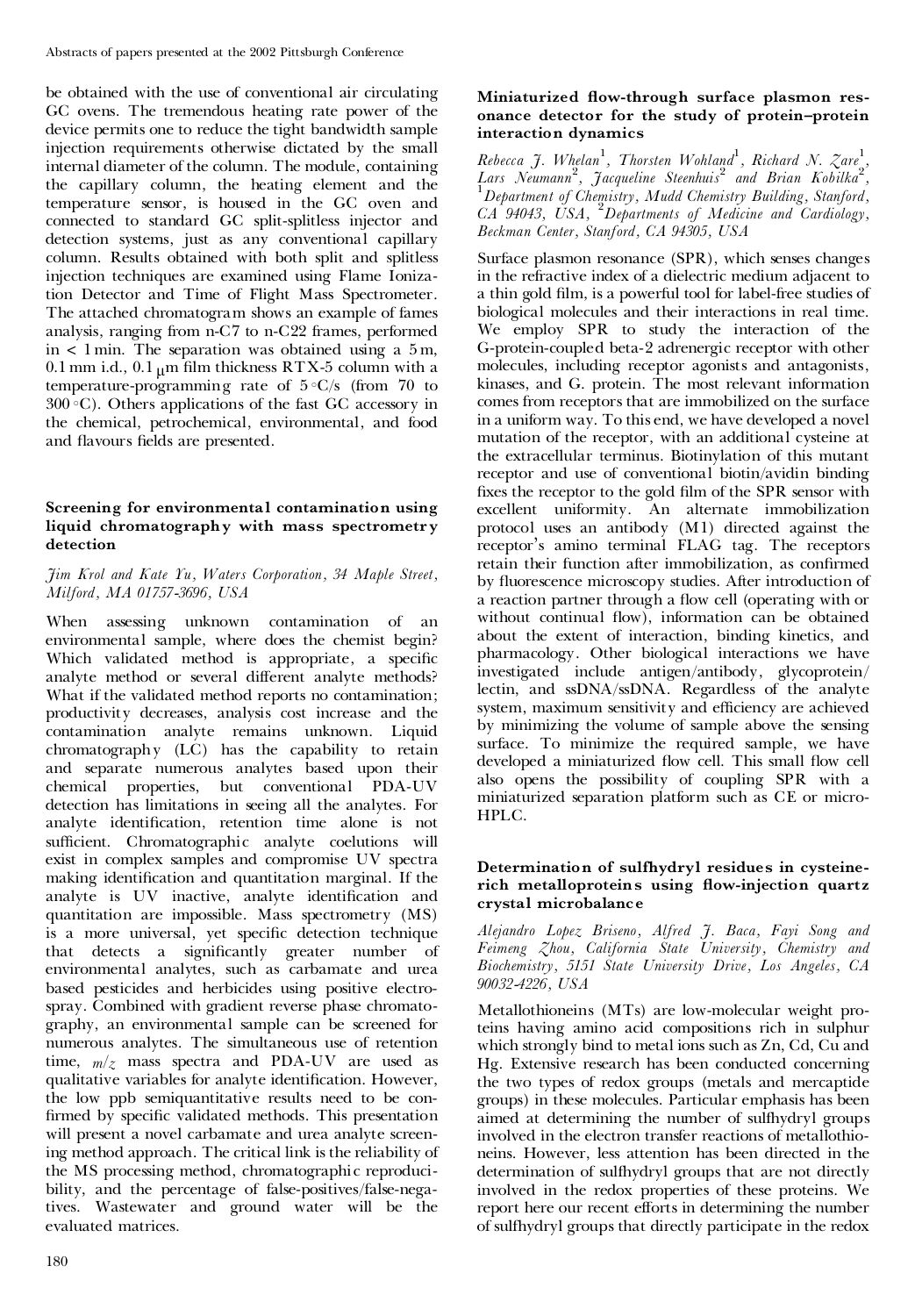reactions of Metallothioneins. It was found that approxi mately four cysteines per MT molecule are involved in the cysteine-mercury thiolate formation. This was accom plished by combining two well-known techniques: the electrochemical quartz crystal microbalance (EQCM) and the inductively coupled plasma atomic emission spectrometry (ICP-AES). Another objective of this study will be to determine the availability of non-participating cysteine groups by signal amplification through chemical reaction to convert sulfhydryl groups into easily detect able moieties. A conceivable method of accomplishing this is by selective modification onto cysteine moieties acting as probes to methoxy-polyethyleneglyco l maleimide (MPEG-MAL). The quartz crystal microbalance (QCM) will be used for gravimetric analysis of the sulfhydryl groups.

# **Proling compounds for their solubility proper ties**

## *Christopher A. Lipinski, P¢zer Global Research and Develop ment, MS 8118-220, Eastern Point Road, MS 8118-2, Groton, CT 06340, USA*

Oral absorption depends on adequate solubility and intestinal permeability. Poor aqueous solubility due to high lipophilicity is fairly easy to predict computationally and to avoid. However, poor solubility due to crystal packing forces is actually more common. High-through put solubility assays can be designed in two different ways. In one method a DMSO stock solution of the compound is serially diluted with aqueous medium and the precipitation point is determined by a turbidimetric assay. An advantage is high assay capacity and the ability to construct a relative solubility ranking of compounds. A disadvantage is the high percentage of DMSO in the aqueous. High DMSO content also occurs if 5 or  $10 \, \text{m}_M$  DMSO stock solutions are added to an aqueous medium. An alternative method that we use preserves the connection to a thermodynamic solubility assay to a greater extent. The design is based on identifying the critical thermodynamic solubility range for the most commonly encountered type of compounds. Our assay mimics the early discovery method by which a biologist orally doses an animal. Compound is added to the aqueous as a  $60 \, \text{m}_M$  DMSO stock solution thus keeping the final percentage of DMSO quite low. Turbidimetric solubility values always numerically exceed thermodynamic values, are very relevant to early discovery, but should never be used in the late discovery setting. Our two complimentary turbidimetric solubility assays have a throughput of 10 000 compounds per year. A flow cell assay measures solubility in the range 5-65 <sup>m</sup>g/ml, the critical range for the typical poorly soluble heterocycle with average permeability and average projected clinical potency. A plate reader assay measures the higher solubility range  $50-500 \mu\text{g/ml}$ , the critical solubility range for the typical poorly permeable peptido-mimetic. Poor aqueous solubility has considerable relevance to experimental permeability studies and can be a considerable cause of experimental error even at a permeability screening dose as low as  $10 \mu_M$ .

# **Process monitoring of the moisture and nish-on bre of textile products using a portable near infrared analyser**

*James E. Rodgers* 1 *, Rafael L. Barraza* 1 *, Panitan Sukpaladisai*<sup>2</sup> *and Charles M. Horton* 3 *,* <sup>1</sup>*Solutia, Inc., 3000 Old Chemstrand Road, Cantonment, FL 32533-8926, USA,* <sup>2</sup>*Solutia, Inc., High way* 20 West, Decatur, AL 35609, USA, <sup>3</sup>*Solutia, Inc., 1515 Highway 246 S., Greenwood, SC 29646-8402, USA*

The moisture content and the quantity of finish applied to the surface of textile fibres (Finish-On-Fibre, or FOF) are often critical process and quality control variables, for they can significantly impact physical properties, manufacturing processes, quality, and productivity. A recur ring problem for textile bobbin products is the rapid detection and identification of outlier moisture and FOF bobbins during production. Non-contact, at-line moist ure and FOF measurements directly on the bobbin in manufacturing would result in improved yields, process monitoring, and Quality Assurance. In this work we establish the feasibility of using a portable Near InfraRed (NIR) moisture analyser (Kett KJT100) to measure moisture directly on nylon tire and carpet yarn bobbins in manufacturing and demonstrate the feasibility of a subjugate process monitoring measurement of bobbin FOF during spinning. NIR moisture calibrations were developed for numerous tire and carpet products (different yarn type, size, finish, etc.) at three locations (laboratory, lag area, spinning). The NIR method successfully monitored moisture differences between bobbins in the laboratory and manufacturing areas. In spinning, a strong correlation was observed between NIR bobbin moisture and FOF. Subjugate FOF calibrations for tire and carpet products were developed in spinning, and excellent agreement was observed between the NIR and reference FOF results. Of critical im portance to manufacturing was the rapid at-line identi fication of several `outlier' bobbins, preventing their contamination of downstream processes. The impacts of yarn parameters, measurement location, and environ mental and operational conditions on the NIR results were slight.

# **Novel applications of Raman spectroscopy to pro cess monitoring and materials' characterization**

#### *Brian J. Marquardt, CPAC, Center for Process Analytical Ch, FJ-20, Seattle, WA 98195, USA*

This presentation will focus on the use of Raman spectroscopy for the analysis of solid samples (powders, slurries, etc.) with emphasis on on-line process analysis applications. A novel high-precision Raman probe for on-line process analysis will be described. The unique design of the Raman probe provides enhancements in measure ment precision by increasing the reproducibility and accuracy of optical sampling of high solid content samples. The probe has been proven an effective sampling interface for the analysis of powders, suspensions, slurries, particles and solids. The ease of use of the Raman probe and the increased sampling precision has lead to its use in various proof of concept and on-line process analytical applications. These applications in clude dry powder-powder mixing efficiency, coating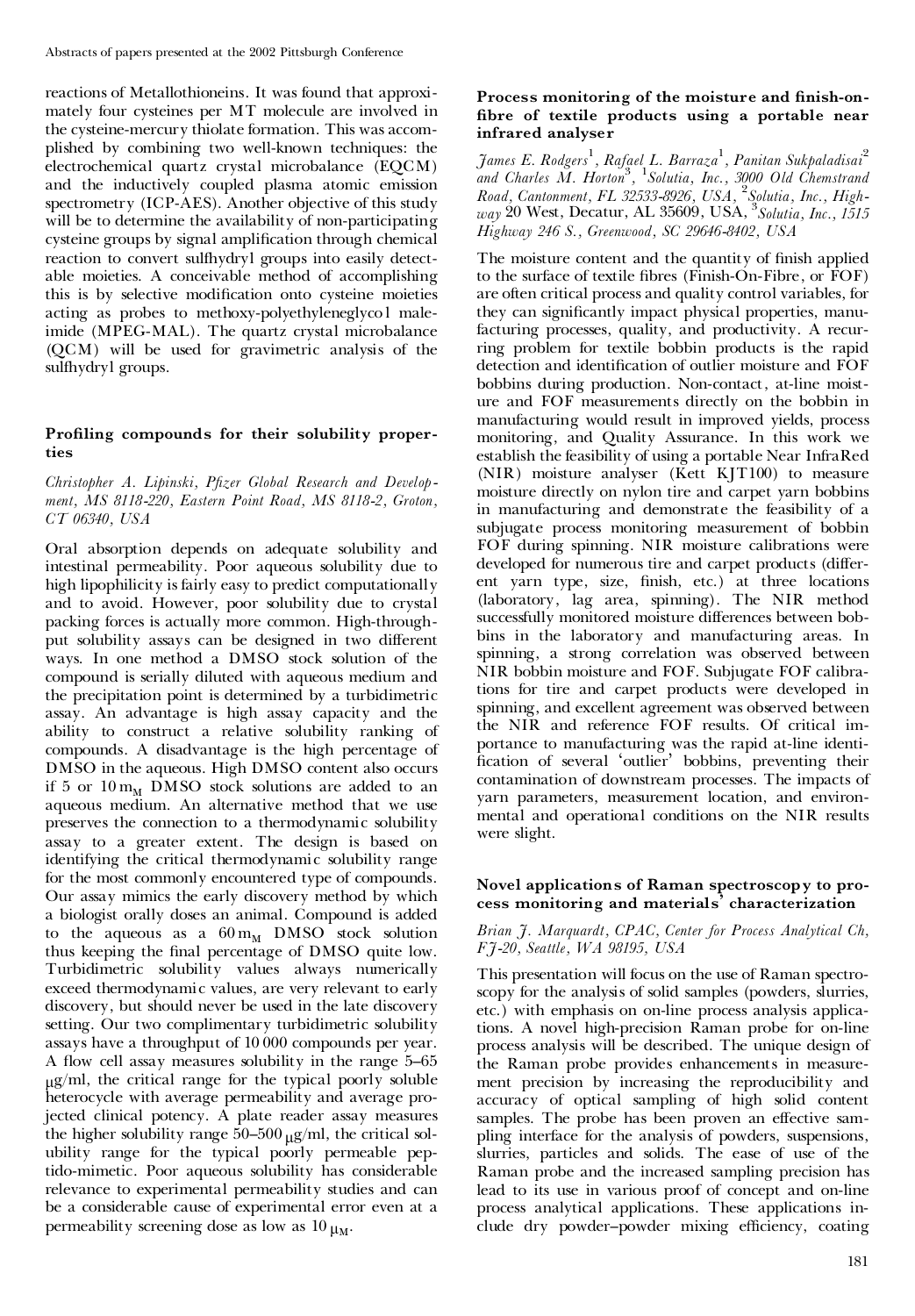thickness measurements, solvent drying analysis, reaction monitoring and various other analytical processes. In this presentation I will discuss the physical and optical design of the Raman probe and demonstrate its applicability as an on-line sampling tool.

# **Quantitative in-line measurements of paper coatings by near infrared**

*Jon G. Goode*<sup>1</sup> *, Qian Wang*<sup>1</sup> *, Angela Schmidt*<sup>2</sup> *and Helmut Weiler*<sup>2</sup> *,* <sup>1</sup>*Bruker Optics, Applications, 19 Fortune Drive, Billerica, MA 01821-3923, USA,* <sup>2</sup>*Bruker Optik, Near Infrared Applications, Rudolf-Plank-Strasse 23, Ettlingen D-76725, Germany*

Leading manufacturers in the paper industry are looking for in-line methods to determine the physical properties, perform component analysis and determine applied coating weights in paper. The MATRIX-E, an in-line process control FT-NIR spectrometer, makes possible a non-contact diffuse reflectance measurement with a large sampling area. We will discuss an on-line paper application to determine the silicone coat weights on labelstocks. This is currently performed in the laboratory by a time-consuming X-ray fluorescence method. The aim was to achieve an absolute value for the deviation from the target of  $1 g/m^2$  during continuous paper production at velocities of approximately 400 m/min. Concentrations of silicone between 0 and  $2 g/m^2$  on various paper substrates were included in a quantitative model and influences from the uncoated paper type due to supplier, colour, opacity, area densities, precoatings as well as different compounds of the silicone agent were investigated. It was found that all these factors could be included in a single PLS model. The fact that elemental silicone is present in clay-coated papers was found to be of no consequence to the measurements with MATRIX- E. Moreover, during in-line installations it was found that the variation of the moisture content in the moving paper due to variable machine velocities as well as the reflecting material of the cylinder had to be considered. It will be shown that the result of the in-line calibration has the same prediction capability as laboratory scale results (root mean square error of cross-validation, RMSECV =  $0.034$  g/m<sup>2</sup>).

# **Identication of protein folding subunits by ion mobility-mass spectrometry**

*Brandon T. Ruotolo, Kent J. Gillig, Earle G. Stone and David H. Russell, Texas A&M University, Department of Chemistry, PO Box 30012, College Station, TX 77842-3012, USA*

There have been several theories proposed as to the mechanism of folding processes in proteins. Among them, the idea that certain peptides segments of a protein exhibit intrinsic stability and contain the site(s) of helix nucleation within the protein, i.e. autonomous folding subunits, has been proposed and observed in a few isolated cases. However, with the introduction of relatively new methods for probing the conformation of biological molecules in the gas phase, such as ion mobility spectrometry, additional information can be obtained on the validity of this hypothesis. Proof-of-concept experiments have been performed on tryptically digested proteins, which are then screened by MALDI-IM-TOF MS. For example, a peptide signal from a tryptic digest of horse heart myoglobin was observed to deviate by more than 10% in total drift time from the other peptides in the IM-MS map. The peptide was sequenced using tandem mass spectrometry and identified as the majority of the E helix of solution phase myoglobin. This peptide was found to exhibit helical structure in simulated annealing molecular dynamics simulations. This presentation will focus on our recent efforts to probe the ability of MALDI-IM-TOF MS to screen for the presence of these extraordinary peptides. The updated screening protocol involves digestion with a number of different proteolytic agents and in different solvent systems in order to produce a more complete map of the protein under investigation. These results will be discussed in light of insight gained on protein folding mechanisms.

# **Automatic HPLC method development with intelligent peak tracking**

*Wolf-Dieter Beinert*<sup>1</sup> *, Volker Eckert*<sup>1</sup> *, Reinhold Spatz* 1 *, Sergey Galushko*<sup>2</sup> *and Irina Shishkina* 3 *,* <sup>1</sup>*Merck KGaA, Scienti¢c and Laboratory Products, Frankfurter Str 250, Darmstadt D-64271, Germany,* <sup>2</sup>*Institute of Bioorganic Chemistry, National Academy of Sciences, Fine Organic Synthese, Im Wiesengrund 49-b, Muehltal 64367, Ukraine,* <sup>3</sup>*Vsevolod Tanchuck, Institute of Bioorganic Chemistry of National Academy of Sciences, Mur manskaya 1, Kiev-94, Ukraine*

An automated expert system has been developed to search for optimum conditions in HPLC. Controlled by an artificial intelligence module, the system provides fully automated unattended method development in reversed phase HPLC for mixtures of compounds and can search for the optimum concentration of an organic modifier for isocratic separation, for the best linear and multisegment gradient profiles and for the temperature optimum. For proper peak tracking, the first version of ChromSword Auto required single standards of the compounds to be separated. However, often one faces the situation that not for all compounds to be separated suitable standards are available. An example is the analysis of impurities in a product, where usually only a few (if any) of the impurities are available as pure substances. This is usually the case with pharmaceutical quality control samples for purity and stability tests. Therefore, Chrom- Sword Auto has been equipped with intelligent peak tracking capabilities. Applying advanced mathematical procedures for peak assignment, it is now possible to perform the optimization procedure with the sample mixture. The number of standards necessary for the optimization procedure can be reduced to just two, regardless of how many compounds are present in the mixture. The objects of the automated optimization procedure are: (1) separation of the mixture into a maximum number of peaks (e.g. search for impurities) or separation of target compounds; (2) optimum resolution; and (3) minimum analysis time In this way it is possible automatically to optimize HPLC separations of chemical and pharmaceutical samples where only a few substances (e.g. the active compounds) are available as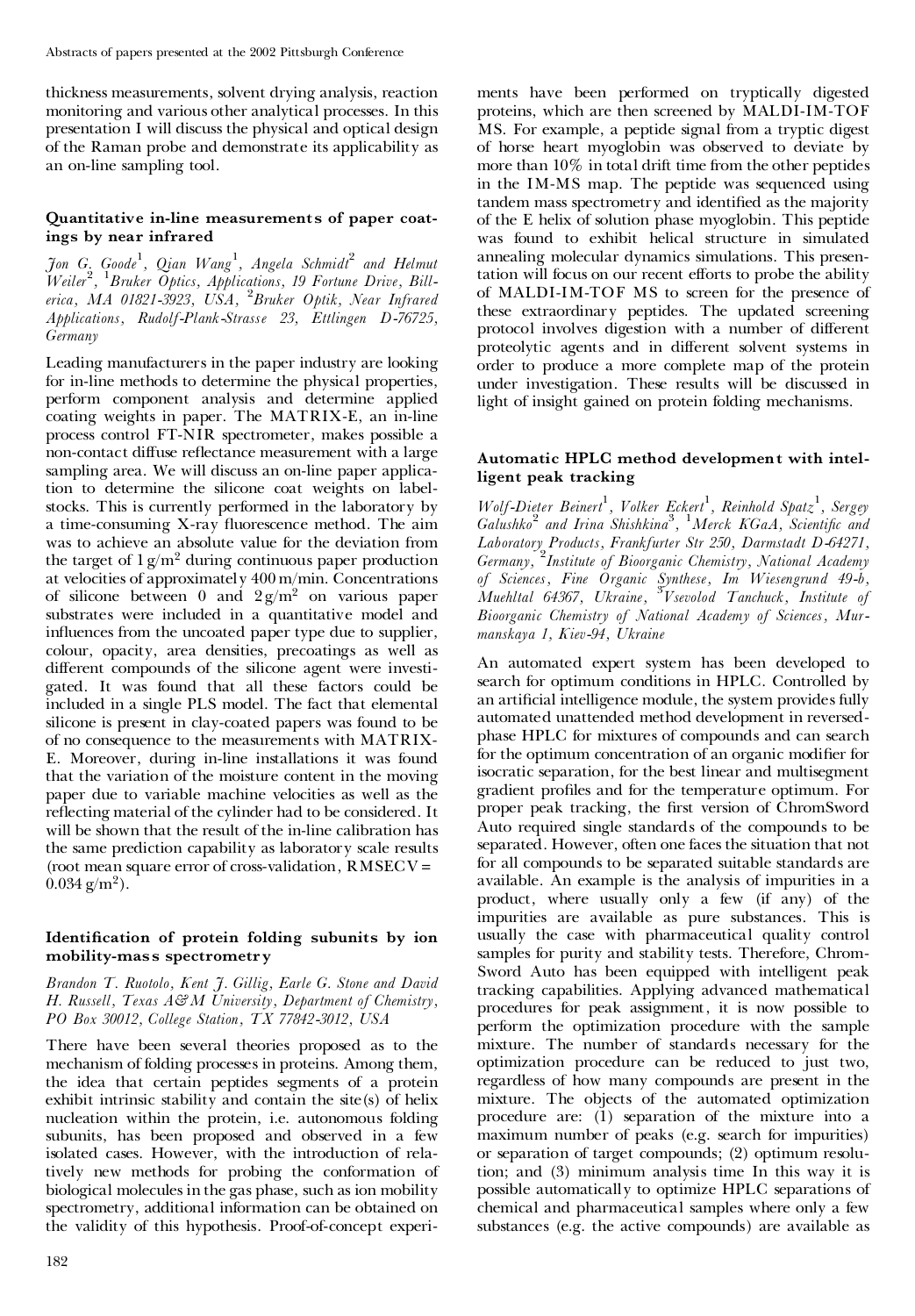standards. ChromSword Auto thus makes possible dra matic timesavings.

## **The virtual assistant—a new HPLC system with expert knowledge and best performance**

*Reinhold E. Spatz* 1 *, Wolf-Dieter Beinert*<sup>1</sup> *, Masahito Ito* 2 *, Honori Kaji*<sup>2</sup> *and Richard Jack* 3 *,* <sup>1</sup>*Merck KGaA, SLP Chro matography, Frankfurter Str 250, Darmstadt D-64271, Germany,* <sup>2</sup>*Hitachi Instruments Ltd, Biosystems, Hitachi-Naka 312-8504, Japan,* <sup>3</sup>*Hitachi Instruments, Inc., 3100 N. 1st Street, San Jose, CA 95134-1942, USA*

HPLC is by far the most used instrumental technique in the analytical laboratory. The instrument specifications continuously need to be adapted to new analytical requirements such as different column dimensions, high sample capacity, fast sample throughput, latest govern mental regulations or state-of-the-art information management. The paper describes the concept of the newly developed modular LaChrom Elite HPLC instrument system. It is suitable as well for standard HPLC applications as well for special application segments in HPLC, like semi-micro HPLC or highthroughput separations with monolithic stationary phases. The same system can be modified by the user without compromising specifications for the application field in target. This flexibility is due to a new hardware concept and due to integrated unique software options that act like a `virtual assistant' in the back-ground to deliver highest expertise whenever necessary for a certain application. Typical examples that require optimized hardware are semi-micro HPLC with 1 mm i.d. columns or High Throughput HPLC with monolithic columns and flow gradients in the  $10 \,\mathrm{ml/min}$  flow rate range. Typical examples for Virtual Assistance are integrated software modules such as 'ChromSword Auto' for fully unattended HPLC method development or `AutoValidation' for automated Operation and Performance Quali fication (OQ, PQ) of the HPLC system for regulated Quality Control Laboratories. The paper will describe the new hardware and software concept. Many evaluation results and typical applications will prove the high technical level of this new development.

# **An automated software approach to analytical method validation**

*Michael E. Swartz and Patricia A. Fowler, Waters Corporation, Pharmaceutical Marketing Lab, 34 Maple Street, Milford, MA 01757-3696, USA*

Method validation is a tedious process performed to determine if an analytical method meets the require ments for its intended purpose. In the regulated laboratory, method validation may take many days to perform the necessary analytical tests. Data reduction and the statistical analysis of results performed can be a very time consuming process. There is also a greater possibility of introducing error when calculations are performed manually. With the use of automated software to perform these calculations, method validation is much faster and easier, with less chance for error. In this presentation, we will show how an analytical method is validated using

automated software. Chromatographic results are di rectly accessed from a relational database bypassing manual intervention. Statistical calculations are performed automatically and a report generated showing the results of the analyses from the Student, Cochran, Dixon, and Fisher Tests. Graphs are generated representing the results of the statistical analysis. In addition, we will show that the data reduction and statistical calculations necessary to validate the method, complete with the necessary documentation and report generation, are completed in significantly less time.

## **A collaborative environment for developers of scientic software**

*Deborah A. Kernan, Victoria Rafalovsky and Ty Abshear, Bio- Rad Laboratories, Informatics Division, 3316 Spring Garden Street, Philadelphia, PA 19104-2552, USA*

Bio-Rad's KnowItAll<sup>TM</sup> Analytical System offers an integrated environment for analytical techniques, such as IR, H-1 and C-13 NMR, UV/Vis, GC, MS, Raman, and NIR. Within this system, chemists can perform multiple tasks within the same interface, using software `plug-ins' that reside within the main KnowItAll architecture. This design allows the user to easily transfer information from plug-in to plug-in without having to open another program. Because of this unique design, new third-party software plug-ins can be quickly and easily incorporated into the KnowItAll architecture. The philosophy of this unique architecture is one that built upon the ideal of getting solutions to scientists faster and giving them more options. Thus, through collaborations with database content providers and third-party software developers throughout the world, the system grows and adapts to meet the changing needs of the scientific community. For those parties with existing software that may fit within the content of the system, Bio-Rad has developed a simple Software Developer's Kit to convert software into a format that will 'plug into' and work within the KnowItAll system.

#### **Development and validation of analytical software in a regulated environment**

*Kevin Bynum, Gillian Raymond, Lane Gehrlein and Philip Palermo, Purdue Pharma LP, Pharmaceutical Analysis, 444 Saw Mill River Road, Ardsley, NY 10502-2605, USA*

The development and validation of an analytical soft ware package for use in the collection of cGMP compli ant data will be discussed. The system has been designed to collect data to support drug development, stability testing, and release testing in the Pharmaceutical In dustry. The software is designed to collect dissolution data from a UV probe fibre optic dissolution system. The software, written in JAVA and  $C++$ , uses an Oracle database to ensure data integrity and security. The design features, which make this software `validatable' will be discussed. The validation testing and implementation of the system on our corporate network will be discussed in detail.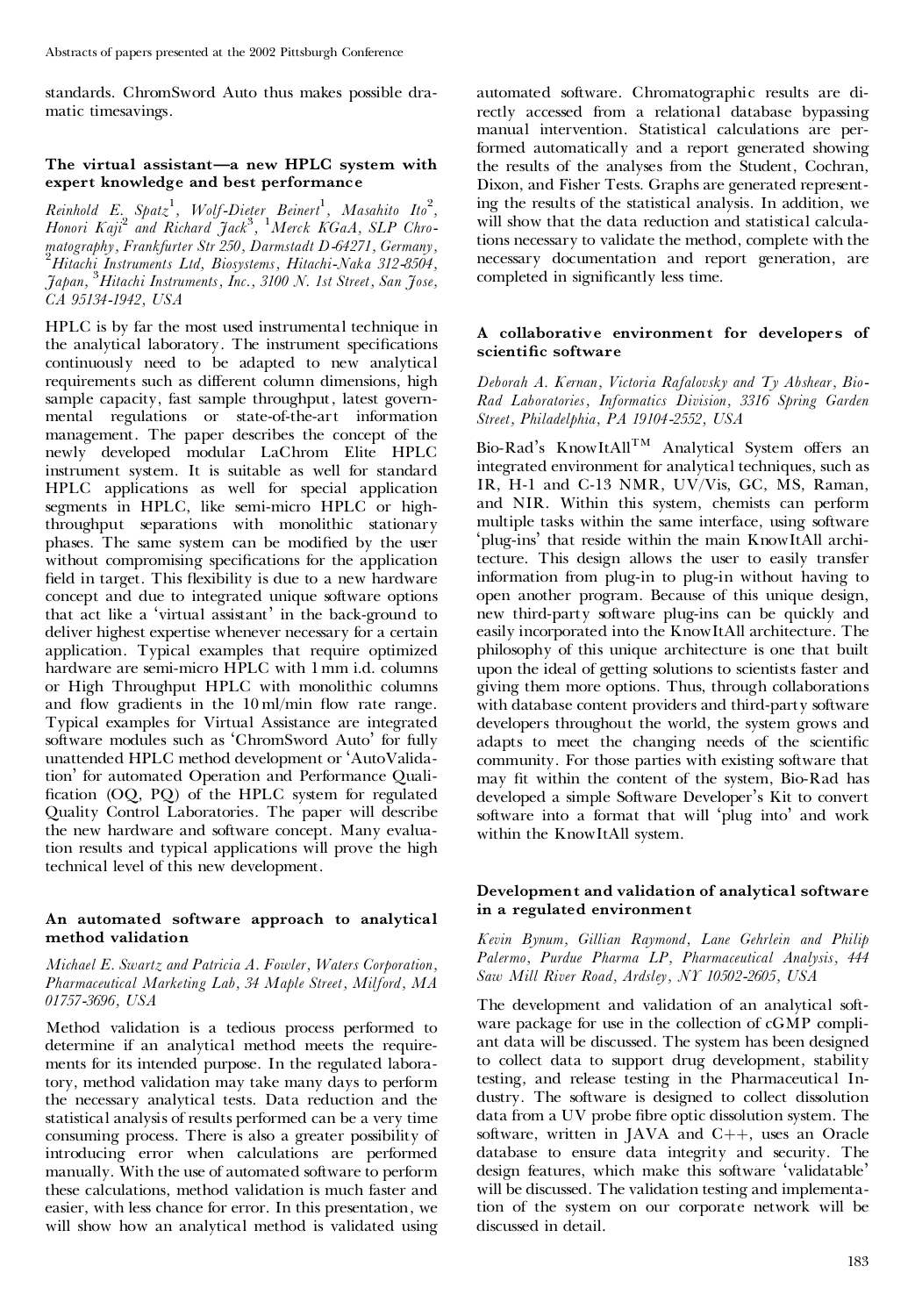# **Validation Manager 2.0: new developments in computer-assiste d assay methods validation**

*Jean-Marc Roussel*<sup>1</sup> *, Michel Righezza* <sup>2</sup> *and Wolf-Dieter Bei nert*<sup>3</sup> *,* <sup>1</sup>*Merck Eurolab S.A.S., 201 Rue Carnot, Fontenay Sous Bois F-94120, France,* <sup>2</sup>*Antenne Scienti¢que Universitaire de Chartres, LBC, 21 Rue De Loigny La Bataille, Chartres F-28000, France,* <sup>3</sup>*Merck KGaA, SLP Chromatography, Frankfurter Str 250, Darmstadt D-64271, Germany*

For laboratories willing to meet the requirements of ISO 17025 regulations, analytical assay methods validation is an step important to consider. Recommendations for these method validations have been announced during the fourth International Conference on Har monization (ICH 4) and the corresponding statistical calculation procedures are described in the ISO guidelines (i.e. ISO 5725, ISO 8466). Based on these recommendations, we have developed an assay methods validation software which allows validation planning, calculations and reporting according to the authorities requirements (USP, EP, FDA). Validation step consists in the study of the method characteristics as described in the guidelines and uses well-known and efficient statistical tests such as Dixon, Fisher, Student or Cochran. Although these statistical tools are frequently used in the analytical laboratories, most questions come when preparing the validation planning or determining the correct calculation configuration to be used. In order to help the analyst, we have implemented in the software ready to use validation templates which in clude, for different analytical techniques, predefined statistical tests confidence levels and default number of analytical results per validation characteristics, all these in conformity with the international recommendations and regulations. A validation document preparation wizard may be used in combination with these tem plates, in order to prepare the detailed validation planning in the easiest way. Electronic data security has become of the utmost importance, in this respect Validation Manager software proposes to the user a FDA compliant configuration in which every single addition or modification in data or result is fully documented and saved in a method logbook. Each versions of the validation document is saved in a specific folder and cannot be overwritten. Each data modification and calculation creates a new results version, ensuring full data integrity. Moreover, in order to avoid transcription mistakes, an automatic data recovery function has been developed allowing direct copy of information from the Hitachi D-7000 HSM and SSI EZ-Chrom Elite chromatography data systems. Using analytical data from our laboratory, the presentation will describe the different steps of method validation using Validation Manager. The next future of this development project, including the use of experimental designs for robustness study will also be presented.

#### **Advanced automation interfaces: new toolkits for adding instrument control to a chromatography data system**

*Dario Fiore and Kristi McKiney, Scienti¢c Software, Inc., 6612 Owens Drive, Pleasanton, CA 94588-3334, USA*

One of the greatest limitations of chromatography data systems is in the area of true (interactive) instrument control for different types of instruments from disparate manufacturers. Because instrument manufacturers are in business to sell instruments, many feel it is not in their best interest to provide control for competitive instru ments. Yet this means the user must learn to operate multiple data systems in a single lab, many of which might not be the data system of choice. Hundreds of man-hours are wasted in learning, maintaining, and validating different data systems that essentially do the same thing-data acquisition, analysis and instrument control. Many companies (both data system users and instrument manufacturers) are realizing the time and cost benefits of using open-architecture data systems where instruments of many brands are supported. Although adding control for an analytical instrument is not a task for the everyday user, new tools are now available that facilitate the interfacing of instruments to the EZChrom Elite Chromatography Data System, making it much easier and faster for instrument manufacturers and large companies to create an instrument control interface. The Toolkit automation interface provides the tools required for a qualified company to add instrument control, and the new Rapid Control product allows Active X control to be added to the Elite data system. This paper will describe these tools and give examples of their use.

## **On-line analysis with a liquid sampling-atmos pheric pressure glow discharge (LS-APGD)**

*R. Kenneth Marcus and W. C. Davis, Clemson University, Department of Chemistry, 312 Hunter Laboratory, Clemson, SC 29634-0001, USA*

The successful implementation of any form of detection in microfluidic (gas or liquid) streams is a matter of both the obtained figures of merit as well as the compatibility of scale regarding the instrumentation and the concurrent capital costs. In the case of liquid sampling in the realm of capillary liquid chromatography or chip-based separations, the use of a multiple kilowatt plasma which operates in the 10 litres/min gas flow regimes (i.e. an inductively coupled plasma) does not make practical sense. In this laboratory, we have developed a liquid sampling-atmospheric pressure glow discharge (LS- $APGD$ ) optical emission source as a detector for flow injection or liquid chromatography separations. A low power is used though with sufficient energy to consume the eluting liquids totally at flow rates up to  $0.5$  ml/min. The components of the apparatus are depicted in the figure. The plasma operates in the abnormal glow discharge regime at currents of 30–80 mA and potentials of up to 2000 V. The LS-APGD is actually created such that the liquid sample acts as an electrode, in fact either as the anode or cathode. A simple sheath gas is employed in the current embodiment to alleviate pump-derived pulsation in the liquid flow when rates of ml injections. In absolute terms, this equates to about 10 ng analytes (Na, Mg, Hg, Pb) in a single injection. In this presentation, we will describe the operating characteristics of the LS- APGD with regards to various powering modes and its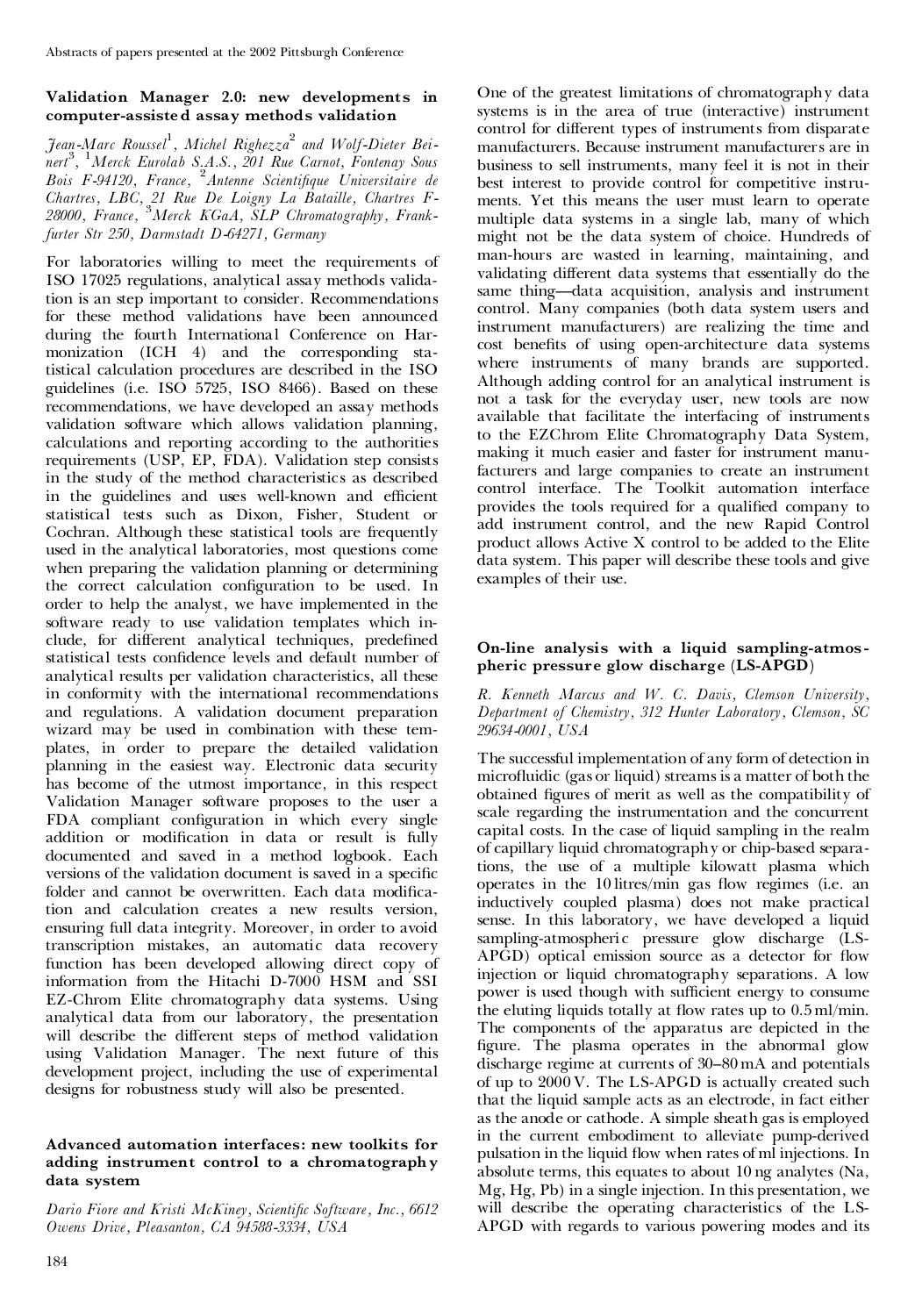use as a detector in reverse-phase liquid chromatography. In addition to the metals listed above, the determination of halogen elements will also be described. Given the compact size, experimental simplicity and sensitivity observed to date, it appears that the device should have great promise as a detector for capillary LC or chip-based separations in the areas of environmental and potable water systems.

#### **A novel molecular aptamer beacon for real-time protein recognition**

Jinawei Jeffery Li<sup>1</sup>, Weihong Tan<sup>1</sup> and Xiaohong Fang<sup>2</sup>,<br><sup>1</sup>University of Florida, Department of Chemistry & The *McKnight, PO Box 117200, Leigh Hal, Gainesville, FL 32611-7200, USA,* <sup>2</sup>*University of Florida, Institute of Chemistry, 52 Sanlihe Road, Beijing 100080, P. R. China*

One of the most pressing problems facing those attempting to understand the regulation of gene expression and translation is the necessity to monitor protein production in a variety of metabolic states. Yet, there is no easy solution that will either identify or quantitate proteins in real time. Recently molecular beacon based assays have shown promise for real-time protein detection. Here we introduce a novel approach to construct aptamer beacon for real-time protein recognition and quantitation. An aptamer beacon based on a thrombin-binding aptamer was prepared by labelling the two ends of the aptamer with a fluorophore and a quencher, respectively. The aptamer beacon combines the signal transduction mechanism of molecular beacons and the molecular recognition specificity of aptamers. Significant fluorescent signal change was observed when aptamer beacon was bound to thrombin, which is attributed to a significant conformational change in aptamer beacon from a loose random coil to a compact unimolecular quad ruplex. The aptamer beacon recognizes its target protein with high specificity and high sensitivity in homogeneous solutions. Ratiometric imaging has been conducted with aptamer beacon labelled with two fluorophores, which makes it feasible for protein quantitation in living specimen. The unique properties of the aptamer beacon will enable the development of a class of protein probes for real-time protein tracing in living cells and for efficient biomedical diagnosis in homogeneous solutions.

# **Rapid screening of environmental test wells by headspace mass spectrometry**

*Brian G. Rohrback* <sup>1</sup> *and Elizabeth A. Harvey* 2 *,* <sup>1</sup>*Infometrix, Inc., PO Box 1528, Woodinville, WA 98072-1528, USA,* <sup>2</sup>*Chevron Research, <sup>100</sup> Chevron Way, Richmond, CA 94801- 2016, USA*

Gas chromatography is the preferred method for char acterizing and quantitating low molecular weight com pounds, but the separation process is often slow and often requires sample pretreatment. By eliminating the chromatograph and applying multivariate techniques to the bulk detector signal, composition can be deter mined quickly. Using a headspace sampling system with direct injection into a mass spectrometer, both qualitative and quantitative precision are demonstrated for a variety of environmental test applications. The short  $(3-5 \text{ min})$  analysis time and the lack of sample preparation create a fast screening technique for fugitive hydrocarbons. Although headspace technologies have gained some acceptance in the flavour and fragrance industry as a means of evaluating product and ingredient quality, little has been done to assess feedstocks, products or wastes in the petroleum in dustry. Data for this study are drawn from a set of  $200 +$  test wells positioned at various locations within the boundaries of a refinery. For traditional quality assessment, classification techniques (such as nearestneighbour and factor-based groupings) can be used to determine the contaminant origin even in cases where the candidate sources are chemically similar. Without resorting to GC separation, the concentration of classes of contaminants can be estimated over a four order-of magnitude range.

## **Personal Digital Assistant (PDA) LIMS: the inte gration of LIMS (Laboratory Information Manage ment System) and mobile technology**

*Russ Vranken, Don Kolva, Tom Miller and Christine Paszko, Accelerated Technology Laboratories, Inc., 496 Holly Grove School Road, West End, NC 27376-8412, USA*

As technology advances, more options become available for developers to create products that are both practical and functional for today's mobile generation. It has been proven in the past that automation is a vital key to the success of a Laboratory. The handheld devices of today are smaller and more powerful than they have ever been. For example, when Palm, Inc. first introduced the Pilot, it had a mere  $512k$  of RAM which was good for the apps that were already integrated into the device, but limiting for additional applications. The PDAs of today have seemingly unlimited amounts of RAM (considering a Palm application typically takes up between  $10$  and  $60k$  RAM) and a plethora of options making application development for these PDAs limited only by the imagination. One area of the LIMS that is in need of these types of applications is the sample login. With a LIMS application on the PDA, laboratory technicians in the field can easily enter the information about a collection session, return to the laboratory and simply `hotsync' or upload to the LIMS with that information. Another function that will ease the burden of sample login will be to have pre-logged samples (samples waiting to be logged into the LIMS) sent to the PDA during synchronization and the laboratory technician in the field can simply enter the pertinent information related to the samples downloaded and synchronize back to the LIMS, automatically logging the samples in. In conclusion, the evolution of PDA technology and LIMS will allow laboratories to become more efficient in all aspects of sample and data management. As PDAs continue to advance, it is foreseeable that a full-featured LIMS could be implemented on these devices allowing laboratories to become even more mobile and efficient.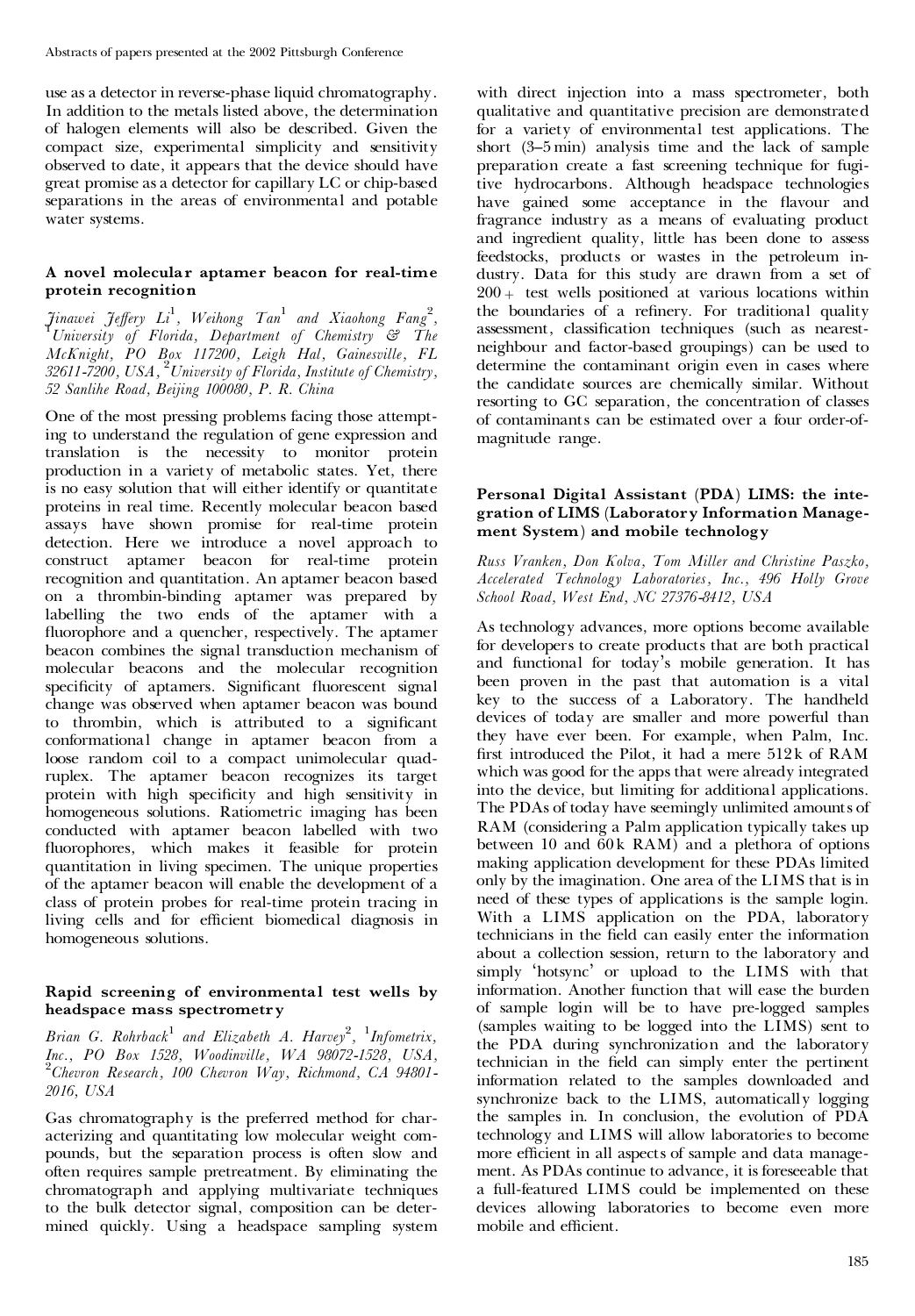# **Using software development methods for labora tory information management systems imple mentations**

# *Nicholas J. Arnold, Thermo LabSystems, 1 St George's Court, Altrincham WA14 5TP, UK*

As with many computer and other systems projects, the implementation of a Laboratory Information Manage ment System (LIMS) can be a major undertaking for an organization. The success of a LIMS implementation project will depend on a number of factors including the technology employed, the composition of the project team and the involvement and buy in of the user com munity. Over the years, many software development methods have been designed or evolved, some of which can be used by project teams to facilitate their LIMS implementations. This paper will review a number of software development and project management methods that have been adapted for use in LIMS implementation projects. Particular emphasis will be placed on the use of the Dynamic Systems Development Method (DSDM), which is a Rapid Application Development (RAD)-based approach, several features of which have been employed by project teams on LIMS implementations in a variety of environments. Particular DSDM elements, which have been most successfully taken up and applied, include: user involvement, the use of facilitated workshops, high-level requirements, 80/20 thinking and prototyping The benefits of using such approaches will be discussed, along with the pitfalls. In addition, typical risks pertaining to LIMS projects, along with methods for assessing and mitigating them, will be presented.

# **The role of di´usive sampling in the ambient air monitoring in Europe**

# *Richard H. Brown, Health and Safety Executive, Broad Lane, She¤eld S3 7HQ, UK*

Most early applications of diffusive sampling were for monitoring in industrial environments, where its sim plicity and user friendliness gave it a positive advantage over sampling pumps. The EC Chemical Agents Directive, 98/24/EC, requires an assessment of a worker's potential exposure to chemicals as part of an assessment of any risk to his/her health and safety. This in turn generally requires measurements to be taken that need to be as cost-effective as possible to minimize any burden to industry. Thus, diffusive sampling is an ideal candidate. Similarly, the application of diffusive sampling techniques to ambient air has been given added impetus by European legislation, in this case the Ambient Air Directive 96/62/EC and its Daughters. These also require an assessment of air quality, by representative measurements, surveys or other means; it being assumed that measurements near the limit values signify a significant risk to the population or the environment. Depending on the anticipated con centration levels, different regimes and quality objectives for measurements are specified, and it is anticipated that diffusive sampling will be especially useful for `indicative' measurements. The task of devel oping appropriate standards for workplace air quality

measurements within the European Community has been carried forward by working groups of CEN Technical Committee TC 137. It took the view that air quality assessment standards should take the form of performance requirements rather than prescribed methods. This approach has the advantage of allowing any method to be used that meets these requirements without stifling innovation and development. Thus, CEN/TC137/WG2 has developed a hierarchy of stan dards with a general performance requirements docu ment, EN 482, at the top and a series of specialized standards (e.g. EN 838 for diffusive sampling) under this umbrella. The parallel CEN committee for devel oping appropriate standards for ambient air quality measurements is TC 264. The primary task of this TC is to evaluate methods and recommend reference methods where these are not already prescribed in Directives. In the specific case of diffusive samplers, performance requirements standards (prEN 13528-1 and -2) have been developed by CEN/TC264/WG11. These draft standards are now being prepared for Final Vote and should be publicly available early in 2002.

# **Advances in Membrane Extraction with Sorbent Interface (MESI) for on-site continuous air quality monitoring**

*Janusz Pawliszyn, University of Waterloo, Department of Chemistry, 200 University Avenue West, Waterloo, Ontario N2L 3G1, Canada*

The ultimate goal of chemist is to perform analysis at a place where a sample is located rather than moving the sample to the laboratory, as is common practice in many cases at present. This approach eliminates errors and the time associated with sample transport and storage and it would result in more accurate, precise and faster analytical data. In addition to portability, two other important features of ideal field sample preparation technique are the elimination of solvent use and integration with a sampling step. These requirements are met by techniques using polymer technologies. Membrane Extraction with a Sorbent Interface (MESI) uses a polymeric membrane which is in contact with a sample fitted directly into a carrier gas line of a gas chromatograph equipped with a sorbent trap. Analytes partition into the polymeric phase of the membrane and after diffusion through the membrane are carried by the gas to the sorbent trap. Periodically the concentrated analytes are delivered onto the front of the column by a thermal pulse. MESI is a dynamic system where the rate of analyte intake is dependent on both the diffusion coefficients of analytes in the membrane material and the membrane/sample matrix distribution constant. Similar as SPME, MESI can be used for both spot- and time-averaged monitoring. Both SPME and MESI techniques integrate sampling with sample preparation and sample introduction to analytical instrument into a simple procedure. They are solvent-free techniques that not only facilitate convenient field sample preparation, but also rapid sample introduction resulting in fast chromatographic separations. In SPME, mechanical movement of the fibre is necessary; however, sampling and sample introduction steps are separated in space allowing one instrument to analyse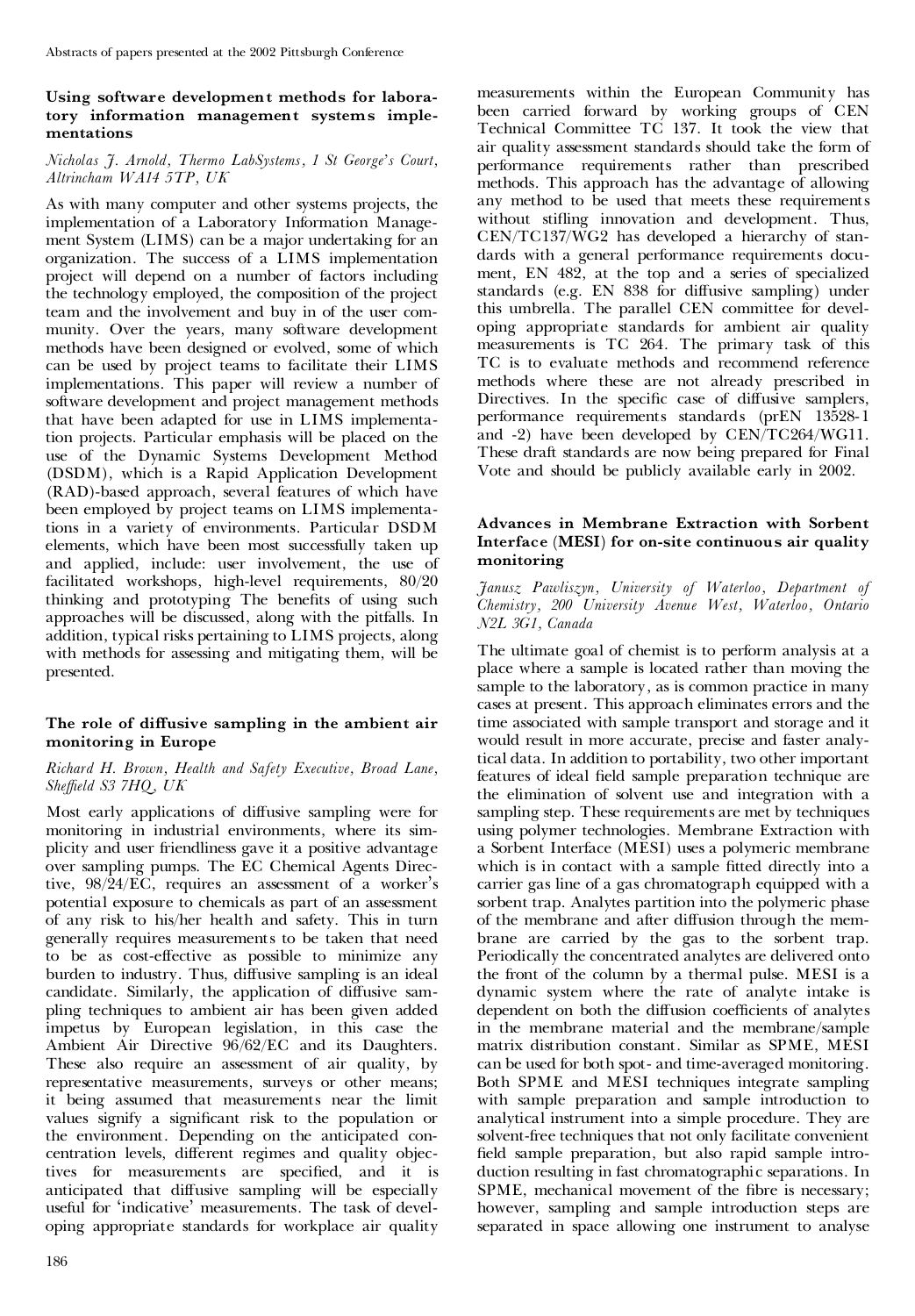large number of fibres. MESI on the other hand requires dedicated, permanently attached instrument to one or several membrane/sorbent systems, but it eliminates the need for mechanical movement and therefore reduces possibilities of failure. Fundamental aspects of TWA sampling by both techniques will be emphasized in the talk and their performance will be compared.

#### $Diffusion-based$  air sampling with solid-phase **micro-extraction for indoor and ambient air**

*Jacek Koziel*<sup>1</sup> *, Jarett Spinhirne* 2 *, Darren Williams* <sup>2</sup> *and David Parker*<sup>2</sup> *,* <sup>1</sup>*Texas A&M University, Texas Agricultural Experi ment St, 6500 W. Amarillo Blvd, Amarillo, TX 79106-1796, USA,* <sup>2</sup>*West Texas A&M University, Canyon, TX, USA*

Solid Phase Micro-Extraction (SPME) combines sam pling and preconcentration. SPME uses extracting poly mer coated on a fused silica fibre that is movable inside/ outside of SPME needle assembly. Such a SPME configuration can be easily adapted to on-site air sampling and coupled with direct transfer of extracted analytes into a standard (or portable) gas chromatography (GC) system. Complete thermal desorption of analytes in a GC injector makes SPME fibres reusable. In the last decade, the theory of sampling with SPME was developed and applied to environmental samples including airborne volatile organic compounds (VOCs). These extractions are controlled by diffusion of VOCs onto the SPME coating, particularly when the SPME coating is significantly far from saturation. Diffusion-based calibrations are used for (1) time-weighted average (TWA) and (2) rapid sampling. For TWA sampling, SPME fibre coating remains retracted and analytes diffuse to fibre coating from the needle opening. The knowledge of gas-phase molecular diffusion coefficients  $(Dg)$ , time  $(t)$ , diffusion path  $(2)$ , needle opening area  $(A)$  and mass extracted  $(n)$ allows for VOC determination in air. SPME in the TWA sampling mode is applicable to long-term sampling. For rapid (spot) sampling, typically lasting < 1 min, VOCs diffuse through the boundary layer around the fibre coating that is exposed to forced air flow. VOC determination is based on the knowledge of Dg, *t*, *n*, length (*L*) and radius  $(b)$  of the SPME fibre, and the thickness of the boundary layer. This presentation will entail an overview of rapid and TWA SPME methods for determination of VOCs in air. New developments in rapid and long-term sampling will be illustrated with field data from indoor air surveys and agricultural odorous gases. Advantages and challenges associated with field air analysis with SPME will also be discussed.

#### **Selenium speciation by liquid chromatography: particle beam/hollow cathode optical emission spectroscopy: monitoring of carbon and hydrogen emission in selenoamino acids**

*Fuxia Jin and R. Kenneth Marcus, Clemson University, Department of Chemistry, 312 Hunter Laboratory, Clemson, SC 29634-0001, USA*

As an essential trace mineral in the human body, selenium (Se) participates in anti-oxidative, cancer che mopreventative and immune-improving processes. Since the biochemical function of Se is highly species-depen dent, the speciation of Se compounds rather than total Se determination is extremely important. Ion exchange and ion pair reverse-phase HPLC mainly have been applied to the separation of Se species. An ion pair reverse-phase HPLC method for the separation of selenomethionine, selenoethionine and selenocystine was optimized to have a mobile phase composition of 95% water-5% methanol containing 0.1% TFA [1]. A diversity of methods was employed for the detection of Se content, which includes electrochemistry, UV detection, fluorometry, atomic spectroscopy and mass spectrometry. We have successfully developed a new liquid chromatography method for the separation and speciation of organic and inor ganic Se compounds via liquid chromatography /particle beam hollow cathode optical emission spectroscopy system (LC/PB-HCOES) [2]. A detailed systematic study of selenoamino acids separation on four commercial reverse-phase C18 columns by reverse-phase chromatography has been performed. The baseline resolved separation of selenoamino acids by reverse-phase liquid chromatography with a high methanol content up to 15% in the mobile phase without the presence of any ion pair agents has been achieved. This greatly facilitates the sample preparation procedure and favourably enhances the feasibility of interfacing liquid chromatography to particle beam system. The successful separation of sele noamino acids with a mobile phase of only water and methanol makes it possible to identify the selenoamino acids through the analysis of carbon and hydrogen elements. The carbon and hydrogen optical emission in the selenoamino acids was monitored for the LC eluents after separation. The effects of solvent composition and glow discharge conditions on spectroscopic background were studied. The analytical response curve for inte grated C and H emission intensities as a function of the concentration was obtained.

Marcus, R. K. J. *Analytical and Atomic Spectrometry* (in press).

#### **Method 1631: mercury holding time study**

*Mark L. Bruce, Scott Irwin and Patrick Omeara, Severn Trent Services, STL North Canton, 4101 Shu¡el Drive NW, North Canton, OH, 44720-6935, USA*

US EPA Method 1631C is required or recommended for total mercury analysis in many types of water matrices in the low parts per trillion concentration range. Currently, the method requires that the water sample be preserved with either HCl or BrCl within 48 h of sample collection. Preservation in the field involves the shipment of hazardous chemicals and additional manipulations that in crease the risk of accidental contamination. Thus, preservation at the laboratory is preferred. To accom plish laboratory preservation currently necessitates over night shipment on the day of collection and day of receipt preservation at the receiving laboratory. This rapid action in the field and in the laboratory is possible most of the time but there are numerous instances where this rapid sample handling is impractical, expensive and, in

<sup>1.</sup> <sup>P</sup>uskel, E., <sup>M</sup>ester, Z. and <sup>F</sup>odor, P. J. *Analytical and Atomic Spectrometry*, **<sup>14</sup>** (1999), 973. 2. <sup>D</sup>avis, W. C., <sup>J</sup>in, F., <sup>D</sup>empster, M. A., <sup>R</sup>obichaud, J. L.. and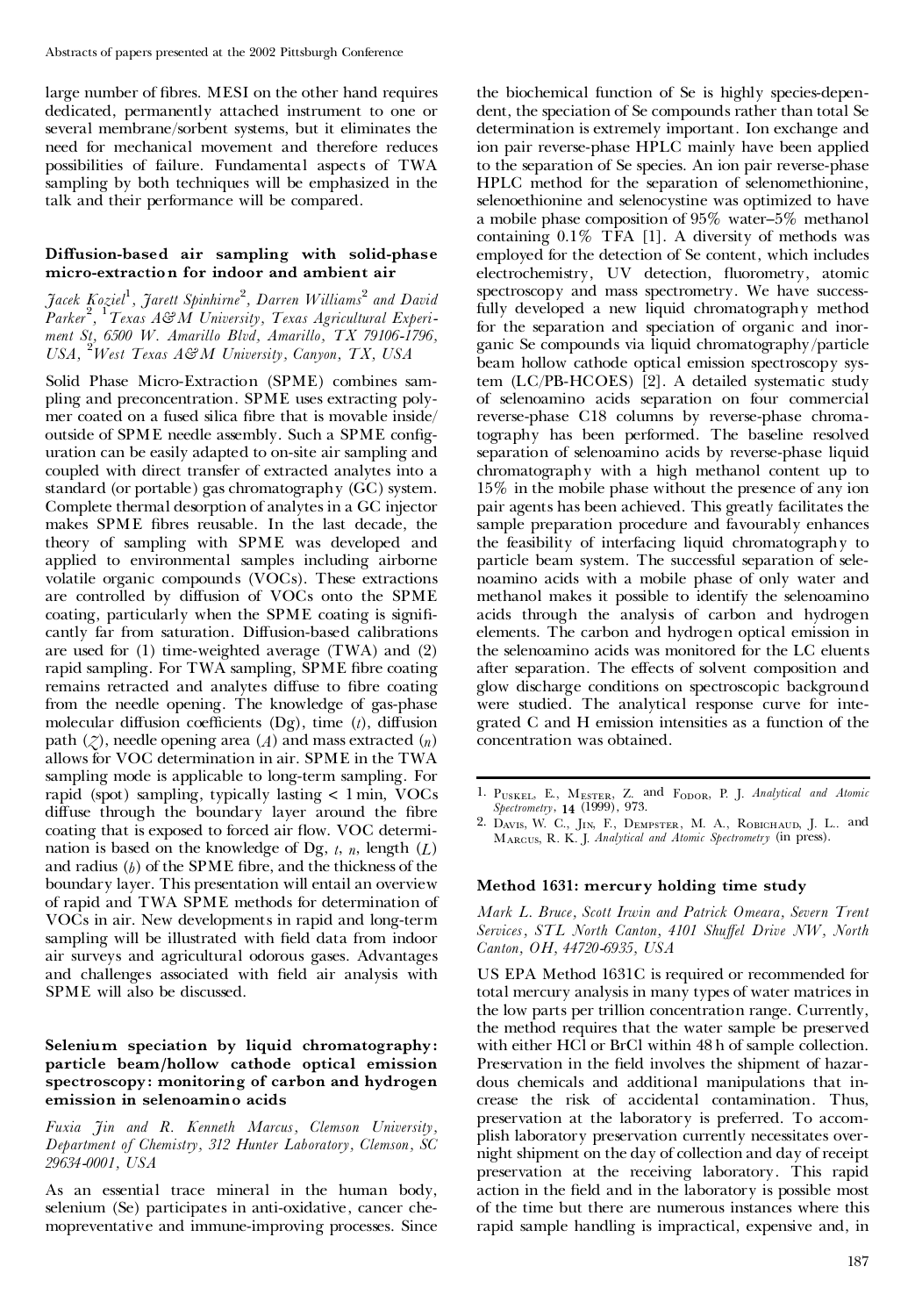some cases, impossible. Lengthening the unpreserved holding time would facilitate more efficient sample handling both in the field and at the laboratory. A holding time study was undertaken to demonstrate that total mercury content in water sample is stable for much longer than 48 h. Four different types of water samples (reagent water, freshwater pond, industrial effluent and publicly owned treatment works effluent) with concentrations between 1 and 5 ng/l were studied over 35 days. Aliquots of each sample were held unpreserved for 7, 14, 21, 28 and 35 days. The samples were then analysed by Method 1631. Statistical comparisons of the linear leastsquares regression line of each sample data set indicates there was no significant change in concentration during the 35 days of the study. Thus, the unpreserved sample holding time for total mercury as measured by Method 1631 should be extended to at least 28 days provided the sample is oxidized in the original sample collection container. The e<sub>ffl</sub>uent from a publicly owned treatment works shows stability of the unpreserved sample over a 35-day test period, the variation being not significantly different from zero at  $0.01$  ng/l/day.

#### **The direct mercury analysis: a revolutionary ap proach in mercury analysis**

#### *Mikhail Mensh, Milestone, Inc., 160B Shelton Road, Monroe, CT 06468-2545, USA*

For many years, the bottleneck of mercury analysis was sample preparation. To perform analysis of a sample using one of the traditional methods such as cold vapour, the sample has to be properly collected, stored and processed (digested and chemically treated). Those steps are the most time, labour and money consuming. The final analysis step takes only a few minutes per sample. Direct analysis of mercury using a Direct Mercury Analyzer (DMA-80) affords many benefits. Eliminating wet chemistry greatly reduces waste generation, systematic errors and technician exposure due to volatilization of mercury during sample handling. Direct analysis typi cally provides an answer in approximately 5 min after a sample has been introduced into the instrument. A wide dynamic range, from 0.5 to 600 ng total mercury in a sample, is easily accommodated. Configuring the instrument for deployment in the field can reduce systematic errors due to improper sample storage. Direct mercury analysis in the field, near remediation and clean-up activities can result in significant improvements in the accuracy of sample data. On-site analysis can significantly impact the dynamics, as well as the economics, of remediation activities by providing timely information for site management. DMA-80 uses the integrated se quence of Thermal Decomposition, Catalytic Conversion, Amalgamation and Atomic Absorption Spectrophotometry. It is described in EPA Method 7473 and is validated for laboratory and field analysis.

#### **Validation of EPA Draft Method 3200: mercury speciation by selective solvent extraction and acid digestion**

*Mizanur Rahman* 1 *, Ye Han*<sup>1</sup> *, Helen M. Boylan* 1 *, Sejal Shah*<sup>2</sup> *and H. M. Kingston* 3 *,* <sup>1</sup>*Duquesne University, Chemistry Depart-* *ment, <sup>600</sup> Forbes Avenue, Pittsburgh, PA 15282-0001, USA,* <sup>2</sup>*Duquesne University, Department of Chemistry and Biochem-* ${}^{3}$ Duquesne University, 1225 E. Arques Avenue, Sunnyvale, CA *94085-4701, USA*

The need for speciation analysis, i.e. the determination of specific chemical forms of an element, arises from the necessity of determining the concentration of those species, which are characterized by the highest toxicity, environmental mobility and tendency to accumulate in living systems. Mercury species can undergo a variety of transformations in the environment owing to the inter conversion and degradation processes, especially for complex solid matrices such as soils, sediments and biological tissues. One of the most important processes is methylation. Investigations showed that such methylation process mainly observed in samples rich in organic matter and high in inorganic mercury. This transformation can also occur during extraction and acid digestion processes. The extraction of mercury and mercury compounds from environmental, biological and botanical sample is very complex. The extraction should be performed in such a way that the analyte is separated from the interfering matrix without loss, contamination or change of the speciation, and with minimum or no interference. A draft Method 3200, Mercury Species by Selective Solvent Extraction and Acid Digestion, has previously been developed to extract selectively `mobile and toxic' species such as alkylmercury, soluble inorganic mercury from soils and sediments. This study mainly focuses on the validation of Method 3200 using standard soil samples. High performance liquid chromatography (HPLC) is coupled with the most sensitive elemental detection method inductively coupled plasma mass spectrometry (ICP- MS) to perform mercury speciation studies. Method 7473, a rapid technique for the determination of total mercury in environmental and biological samples, is used to compare results obtained form HPLC-ICP- MS. Interlaboratory data demonstrating method effectiveness are also presented and evaluated.

#### Ageing effects on mercury speciation in soil **samples**

#### *Manuel Valiente and Xavier Gaona, Universitat Autonoma de Barcelona, Department de Quimica, Edi¢ci CN, Bellaterra, Barcelona E-08193, Spain*

Because of the different bioavailability and toxicity of inorganic and organo-metallic species of mercury that can be present in metal-contaminated sites, a corresponding speciation procedure for the proper determine of the content of the different metal species must be applied. For soil samples, the most accepted procedure includes the solvent extraction of organo-mercury spe cies such as methyl-mercury (MeHg) and phenyl-mer cury (PhHg) among others. Besides volatilization, one of the key process that takes place in this system is the degradation of organo-mercury species with time. Ageing effect will account for both the corresponding loss and transformation of organo-mercury species. The present work is dedicated to ascertain some steps of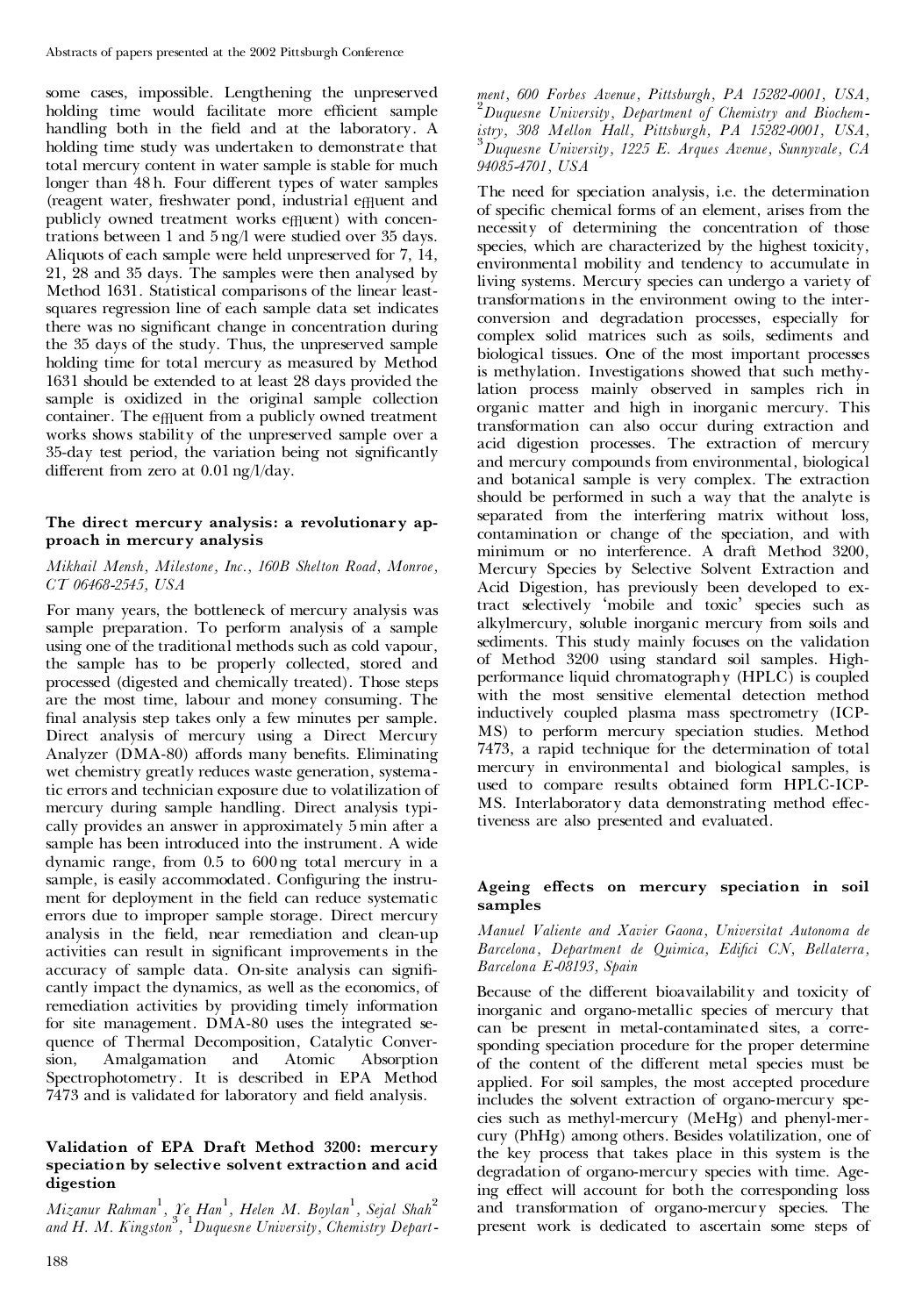the sample treatment and analytical procedure that influences this ageing effect. For organo-mercury determination, we used the capillary electrophoresis tech nique provided with a UV detector. We identified three steps that influence the ageing effect: sampling, preparation and conservation of standards solutions, and conditioning and storing of the soil sample extract. The results, obtained by monitoring MeHg and PhHg in soil samples, show a clear difference on the behaviour of both species. Thus, the ageing effect for MeHg is different than for PhHg in the sampling procedure (use or absence of sample freezing). On the other hand, the use of cysteine as a complexing agent in both sample treatment and preparation of standard solutions influences the ageing effect in a different manner. Thus, the standard calibration curve has a better repetitivity when cysteine is added to the organo-mercury standard just before the CE measurement. The ageing effect is also observed on the resolution of the CE what is attributed to cysteine degradation. The illustration of the results will follow the presentation of the experimental method ology employed in this study.

#### **The application of a new separation technology to the conditioning of wastewater samples for online analysers**

*David Griffiths, Filtra Ltd, Biomedical Building*-FL1000, *Australian Technology Park, Ste G11, Eveleigh, NSW 1430, Australia*

The use of sophisticated on-line analysers in wastewater treatment plants can lead to increased efficiency and improved environmental outcomes. Unfortunately, the difficulties of sampling the process liquors have inhibited the use of such analysers in the wastewater and other industries. In particular, the need to separate out a range of often sticky, fibrous and generally difficult solids without using maintenance-intensive equipment has been an issue for the industry. Filtra Ltd, an Australian start up company, has developed a new solids/liquid separation technology that has particular application to the pretreatment or conditioning of wastewater samples for sophisticated on-line process analysers. The technology provides a reliable sample that can be piped significant distances with minimal sample degradation before an alysis. Unlike traditional conditioning devices, the new technology is intrinsically non-blocking and has minimal maintenance requirements. Case histories from both pilot plant and operational facilities are presented. The appli cation of the technology is demonstrated in a variety of situations including fast-loop systems and in multiplexed arrangements where multiple sample sources are analysed using a common analyser.

#### **NoteBookMaker is a completely electronic, totally secure laboratory notebook**

*Lance Boynton and Stephen Arpie, NoteBookMaker, PO Box 5585, Hamden, CT 06518-0585, USA*

NoteBookMaker<sup>TM</sup> is a completely electronic, totally secure laboratory notebook. In the pharmaceutical in dustry, the ability to control and easily access securely

all information pertinent to a specific project or a series of projects is essential. The capability of performing a quick search can greatly increase efficiency and therefore reduce the cost of a laboratory. In the current paper format, to search for relevant information, a scientist must locate the correct serialized notebook and then manually find the correct reference in that publication. With NoteBookMaker, a simple electronic search can find all the related topics in a matter of seconds. Even with the easy-to-use graphical user, interface security is still held at a premium. In fact, NoteBookMaker meets all the requirements for an Electronic Notebook established by CENSA (Collaborative Electronic Notebook Systems Association), a consortium group that includes individuals from several disciplines including end users, government and industry. NoteBookMaker creates legally defensible data and is compliant with 21 CFR Part 11. The first real alternative to paper-based systems, it is extremely easy to use and a breeze for IT professionals to manage. Pages are created on demand and look and print like genuine pieces of paper. A program that enhances the communication between chemists and administrators while maintaining the highest level of customizable security is fundamental in today's competitive market place.

#### **Rapid on-site analysis of environmental soil samples in a mobile laboratory using the pressurized solvent extraction technique**

*Al Kaziunas*<sup>1</sup> *, Rolf Schlake* 1 *, Mark Mathews* <sup>2</sup> *and Michael Winslow*<sup>2</sup> *,* <sup>1</sup>*Applied Separations, 930 W. Hamilton Street, Allentown, PA 18101-1114, USA,* <sup>2</sup>*KB Labs, 6821 SW Archer Road, Gainesville, FL 32608-4720, USA*

The need for rapid analyses of environmental soil samples requires mobile laboratories to extract and analyse samples on site. Unfortunately, the goal of providing analytical results in the same day is hindered by time consuming, traditional solvent extraction techniques. This paper investigates the use of the pressurized solvent extraction technique (EPA Method 3545) to reduce the time required to extract soil samples in a mobile laboratory. Soil samples were extracted on a compact pressurized solvent extraction system and analysed for organochlorine pesticides, PCBs and PAHs using SW846 methods 3031A, 8082, and 8100. Results were compared with typical off-site laboratory analyses. In addition, a calculation of timesavings and reduction of solvent usage is presented.

#### **Portable environmental chemical sampler**

*Jim Smith and Ron Skinner, Prince Edward Island Food Technology Centre, PO Box 2000, Charlottetown, PE C1A 7N8, Canada*

A prototype portable environmental chemical sampler using Solid-Phase Micro-Extraction (SPME) has been manufactured and evaluated for environmental applications. Its small size and the stability of sampled envir onmental chemicals on the SPME fibres makes the device suitable for many environmental applications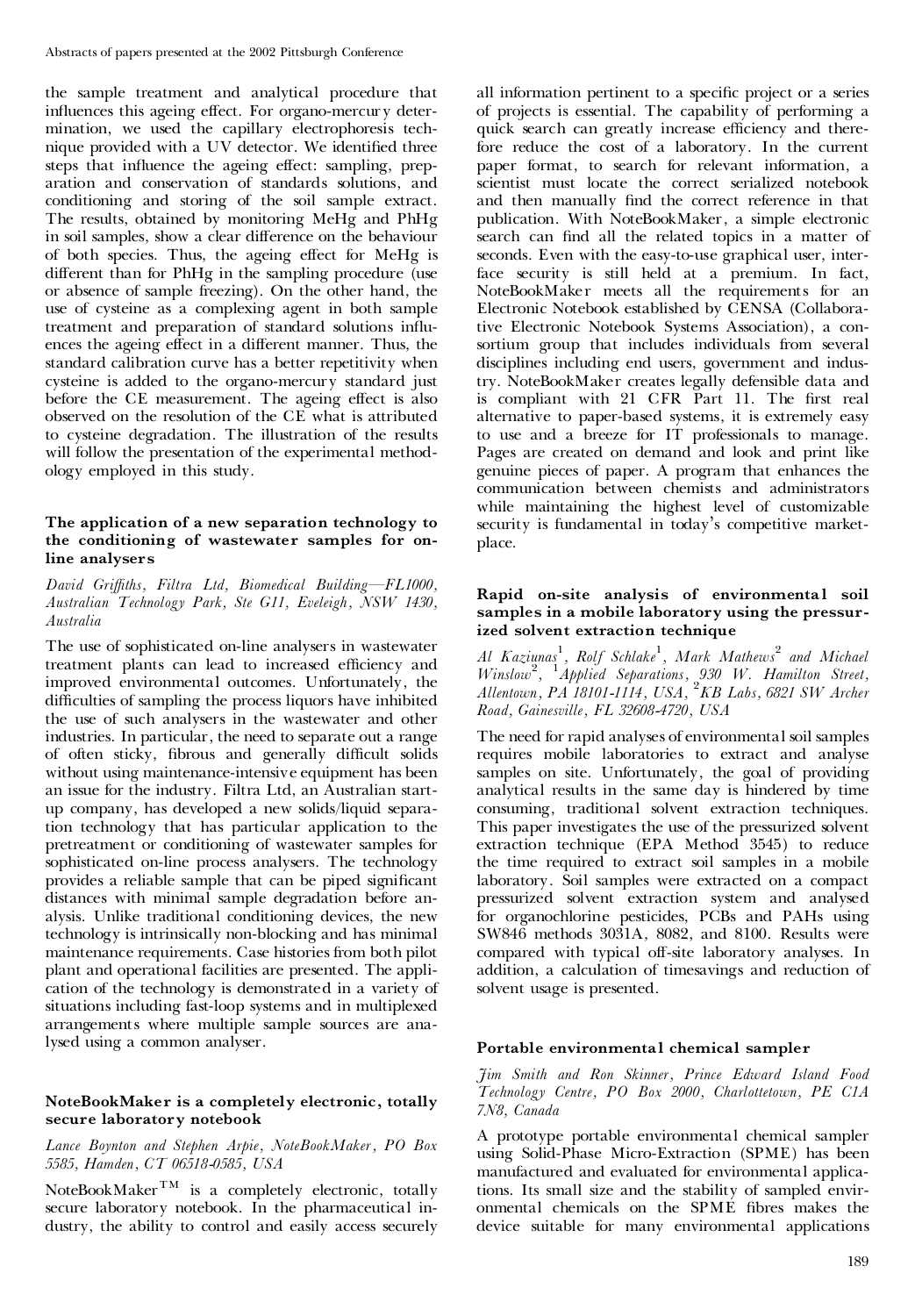including the sampling of pesticide run-off into rivers, pesticide spray drift and e<sub>ffl</sub>uent monitoring. A carousel of SMPE fibres is contained within the sampler and each fibre is exposed to the environment to be sampled. The sampling sequence can be initiated by various sensors, cellphone modem or preprogrammed into the sampler microprocessor. A typical sampler application would be to sample river water using a carousel of 48 SPME fibres over a 48 h with each fibre being exposed for 1 h. A separate sentinel fibre in the sampler is exposed for the whole 48 h. Once the environmental chemicals are adsorbed onto the fibres, they are very stable, unlike liquid samples taken in bottles. There is therefore no urgency to return the samples to the laboratory for analysis. When the SPME fibres are returned to the laboratory for analysis, the sentinel fibre is analysed first. If it is clean, the carousel does not need to be analysed, saving on analysis costs. If the sentinel fibre is positive for the contaminant of interest, the carousel of fibres is placed into the modified GC autosampler and the fibres are sampled automatically. Field trial evaluations have been conducted and will be presented in detail.

# **Process control through real-time plasma moni toring for endpoint, fault and state-of-health**

*Pamela P. Ward, Peak Sensor Systems, Research and Develop ment, 6207 Pan American NE, Albuquerque, NM 87109-3425, USA*

Plasma processes used for production purposes are dy namic environments in which minute changes in plasma chemistry can have devastating effects on process outcome. In today's competitive environment, manufactures of semiconductors, printed circuit board or other high dollar products in which plasma is a critical production step can not tolerate processes that are not controlled. This paper addresses a real-time, full-spectrum optical plasma-monitoring technique capable of monitoring all plasma processes, recipes and products for endpoint, occurrence of faults and the overall general state of health of the plasma environment. Data will be shown that will demonstrate the increase of throughput, yield and overall quality of products monitored via this technique. Through the application of the ProPak in the semicon ductor industry in a three year study, results have indicated that the end user can expect increases to throughput as high as 35%, yield increases as high as 12%, and better device performance and clock speeds. Furthermore, a list of captured fault conditions that have prevented the loss of millions of dollars of products will be shared along with a methodology to detect and prevent any plasma fault that has a distinguishable optical indicator. In this discussion, the operation of the ProPak plasma monitor on AMAT, LAM and TEL reactors, and the overall benefit to the semiconductor industry will be shown. Data from real-world production environments will be shared to demonstrate the benefit of plasma monitoring. Advancements in automatic process control and sophisticated communication techniques will be discussed.

# **High-throughput screening of polyolens made using single site catalysts**

*Judy Arroyave* <sup>1</sup> *and Wei Sen Wong* 2 *,* <sup>1</sup>*Albemarle, R&D, 8000* GSRI Road, Box 14799, Baton Rouge, LA 70820-7403, USA,<br><sup>2</sup> Albemarle, PO Box 14799, Baton Rouge, LA 70898-4799, USA

As a leading manufacturer of methylaluminoxanes (MAOs), metallocene catalysts and other catalysts components, Albemarle Corporation has a key interest in characterizing their performance in a wide variety of polymerization reactions. To facilitate this research, Albemarle has developed a high-throughput screening approach to incorporate the polymerization reactions, isolation and characterization of these product materials. As part of this effort, it became necessary to develop a rapid GPC technique that would provide accurate data and faster analysis time while maintaining data integrity. This presentation will give an overview of Albemarle's high-throughput screening programme related to catalyst performance. It describes a GPC technique that allows the screening of these reactions, determining critical information such as weight-average molecular weight, intrinsic viscosity and radius of gyration. Laboratory automation along with a unique combination of solvent and specialized columns have yielded very favourable analysis conditions while maintaining an excellent degree of accuracy and reproducibility.

# **Combinatorial screening of polymer libraries using rapid chromatographic and related tech niques**

# *Miroslav Petro, Symyx Technologies, Inc., 3100 Central Expy, Santa Clara, CA 95051-0801, USA*

The combinatorial chemistry approaches supported by rapid automated analytical techniques lead to a significant acceleration of discovery process in several different areas, including material polymer science. At Symyx, we have developed a variety of techniques and approaches based on interaction, separation, molecular recognition and detection of macromolecules in solution. Those techniques have been successfully applied to a number of different material discovery projects either to identify or to characterize rapidly the best polymer candidates from our libraries of materials. The presentation will give an overview of methodologies for rapid determination or assessment of the molecular size, molecular architecture, chemical composition, multiple distribution profiles of molecular characteristics, interaction and reaction capabilities of macromolecules at a speed that is satisfactory to match the speed of parallel polymer synthesis. The techniques are being applied for a large diversity of polymers ranging from those soluble only in organic solvents at high temperatures to those requiring aqueous or ionic environment. In addition, several aspects related to development of these methodologies and their application for identification of hits in our polymer discovery programmes will be discussed.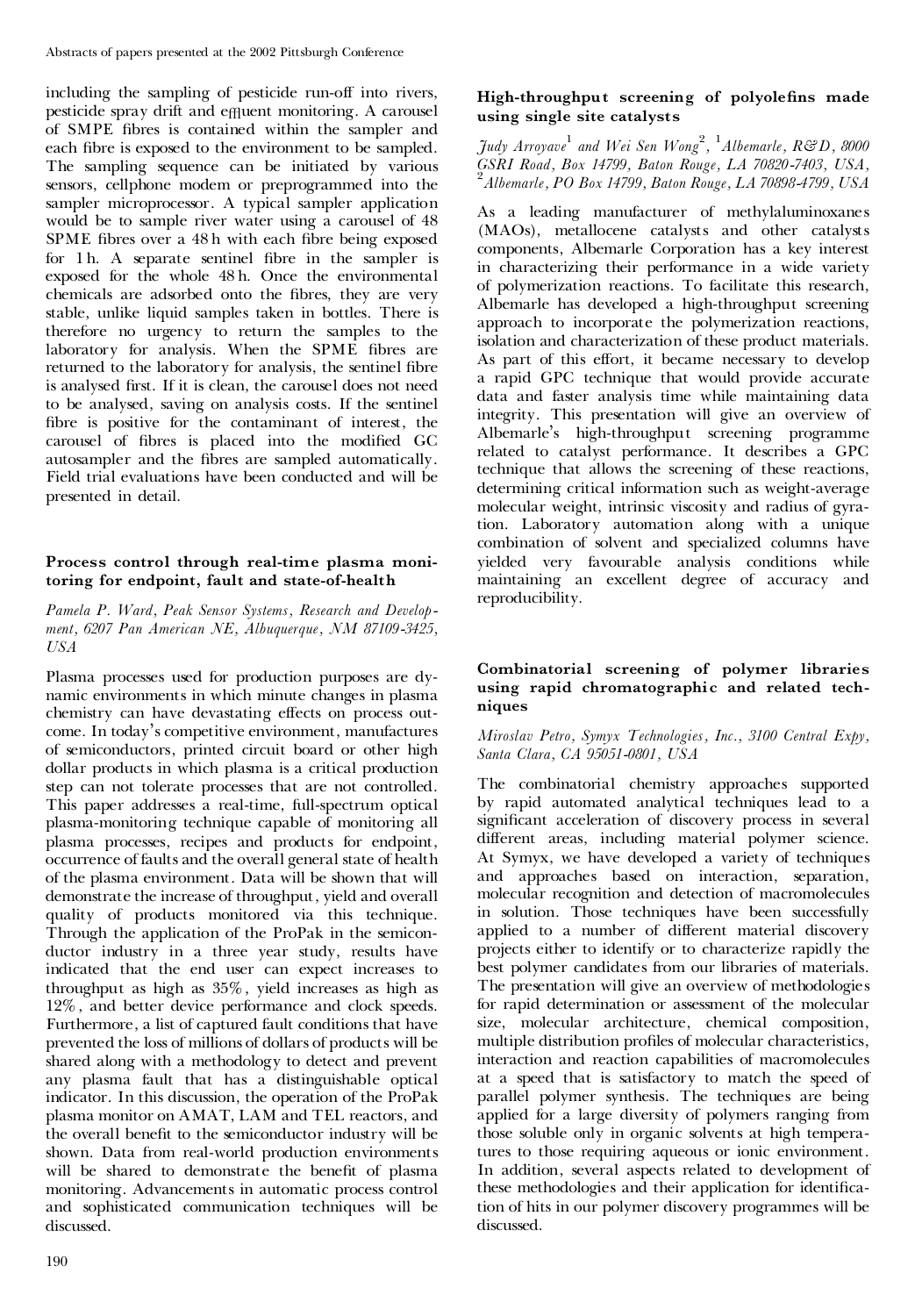# **Automated methods for characterizing equilib rium properties and non-equilibrium properties in polymer solutions**

# *Wayne F. Reed, Tulane University, Physics Department, Stern Hall, New Orleans, LA 70118, USA*

Automatic, continuous mixing techniques (ACM) can be used to characterize a vast number of equilibrium and non-equilibrium characteristics of polymer solutions. Using ACM with combinations of light scattering, viscometric, ultraviolet absorption and refractometric detectors, without using any chromatographic columns, examples of the following will be given. (1) Auto matic on-line monitoring of polymerization reactions (ACOMP), which furnishes molecular mass, monomer conversion and other characteristics. Applications of ACOMP to free radical, controlled radical and step growth reactions will be discussed. Recently adapted to copolymerization reactions, ACOMP allows simultaneous, on-line determination of copolymer composition distributions, sequence lengths, mass distributions and reactivity ratios. (2) Determination of kinetics and mechanisms involved in polymer degradation, which also yields information on polymer structure, such as branching and multiple stranding. (3) Monitoring of solution instability in the form of aggregation, phase separation and micro-crystallization. ACM is also readily adaptable to monitoring the dissolution of dry polymers. In addition, ACM methods have been adapted to understand complex interactions in multicomponent systems, such as those containing polymer and surfactants, and polyelectrolytes and salts. Finally, new instrumentation for massive parallel testing and high-throughput screening will be mentioned.

## **Rapid screening of drugs for forensic toxicology using retention time locking with gas chromato graphy/mass spectrometry**

*Michael Szelewski*<sup>1</sup> *, Fran Diamond* <sup>2</sup> *and Paul Miller* 3 *,* <sup>1</sup>*Agilent Technologies, 2850 Centerville Road, Wilmington, DE* 19808- 1610, USA, <sup>2</sup>*National Medical Services, 3701 Welsh Road, Willow Grove, PA* 19090-2910 , USA, <sup>3</sup>*National Medical Services, 2100 Clearwater Drive, Des Plaines, IL, 60018-1918, USA*

Identification of drugs in a biological matrix is challenging due to interferences and analyte degradation. A typical analysis involves a library search of all peaks found in a  $GC/MS$  run followed by a manual confirmation by a trained analyst. Retention time locking allows exact retention times on one instrument or across multiple instruments. These exact retention times can be reproduced after column maintenance, which is a daily procedure in many laboratories. A retention time locked database of 300 drugs and anayltes of interest to forensic toxicologists has been developed. Chromatographic peaks are searched against the database first for retention time and then for target and qualifier ion ratios. A cross correlation against the library spectrum is also performed automatically. Combining retention time with spectral information reduces the number of false-positives and -negatives. This rapid screening process for <sup>300</sup> analytes is completed in  $< 1$  min after the chromatographic run.

# **Achieving new levels of reliability in automated chromatography**

*James A. Schibler* 1 *, Martina Oefelein* <sup>1</sup> *and Andreas Becker* 2 *,* <sup>1</sup>*Dionex Corporation, 1228 Titan Way, Sunnyvale, CA 94085- 4074, USA,* <sup>2</sup>*Dionex Corporation, Via G. Fantoli 16/15, Milan I-29138, Italy*

Most modern chromatography laboratories use software to automate instrument control and data processing in order to minimize the operator time required per analysis. Although automation can substantially increase productivity when everything is working well, most automated systems are unable to respond effectively when hardware or method problems occur. Common problems that afflict automated systems include power outages, computer-related problems (such as network communication failures or data storage problems), instrument component failures and inadequate chromato graphic performance (peak tailing, coelution, poor precision, etc.). Whether the problem causes the system to halt prematurely or to continue processing samples without generating usable data, the consequences are costly: valuable samples and reagents can be wasted, and time—the most precious resource of all—is lost. This presentation will discuss how a modern chromatography management system intelligently and automatically handles such contingencies, thus providing new levels of reliability and productivity improvement in automated chromatography.

# **Monitoring with MESI**

*Heather Lord* 1 *, Limei Wang*<sup>1</sup> *, Rick Morehead* <sup>2</sup> *and Janusz Pawliszyn*<sup>3</sup> *,* <sup>1</sup>*University of Waterloo, Chemistry, 200 University Avenue West, Waterloo, Ontario N2L 3G1, Canada,* <sup>2</sup>*Restek* Corporation, 110 Benner CIR, Bellefonte, PA 16823-8497, USA,<br><sup>3</sup>University of Waterloo, 29 Business Park Drive, Branford, CT *06405-2967, USA*

Membrane Extraction with Sorbent Interface (MESI) technology has been used for continuous monitoring of forensic, environmental and fragrance samples. It has been used for both spot sampling of air concentrations of chemicals as well as integrative sampling to assess time weighted average concentration. The feasibility of MESI for breath sampling was assessed with the analysis of breath exhaled while smoking, and with the analysis of breath alcohol after consuming an alcoholic beverage. End tidal breath samples were collected and analysed in a sampler designed to trap the last 250 ml of breath. Early breath samples were collected by exhaling into a sampling jar. PDMS membrane and a DVB trap and 10 min trapping times were used for all samples with breath sample analysis by  $GC/FID$ . Several significant additional peaks were observed in the breath of a smoker during smoking, as opposed to just before smoking. Ethanol was easily observed in the breath after alcohol consumption, and the rate of disappearance was monitored. Freshly fallen snow was analysed for the presence of BTEX compounds adsorbed during snowflake formation. Peaks corresponding to benzene, toluene and xylenes were observed with signal-to-noise ratios of 3:1 to 10:1 by GC/MS analysis from the headspace of 300 ml of melted snow. Finally, eucalyptus volatiles were moni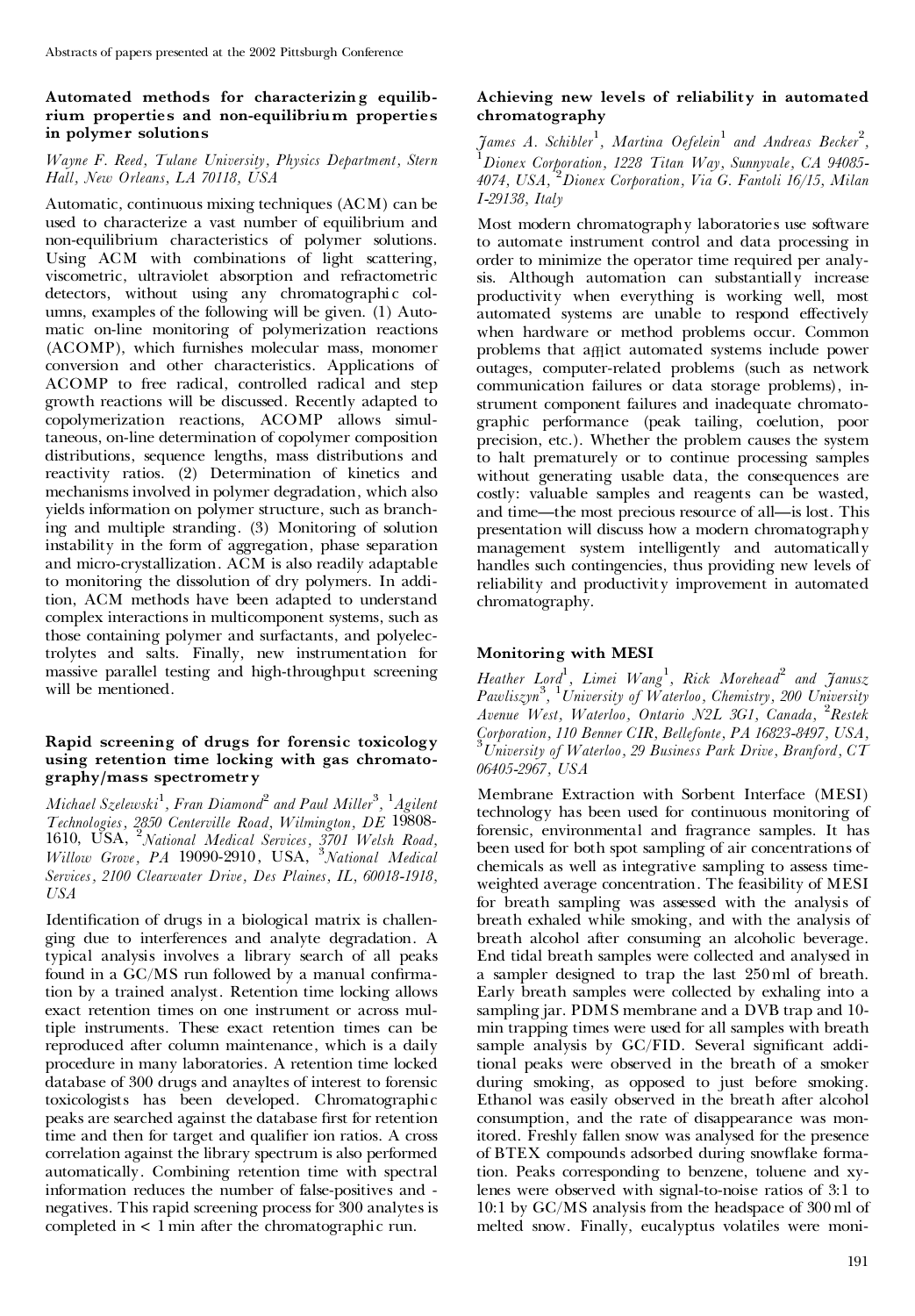tored from both fresh and day old leaves. All of the major monoterpene components, as well as some of the lighter sesqui-terpenes and green leaf volatiles, were observed. Variation of eucalyptus volatiles could be monitored relative to both maturity and senescence states of the leaves.

## **Improving Raman shift measurement using auto matic simultaneous Raman and laser calibration**

## *Jun Zhao and Mike M. Carrabba, Chromex, Inc., 2705 Pan American Fwy NE, Albuquerque, NM 87107-1630*

Accurate and precise measurement of Raman shift value is of paramount importance to Raman spectroscopy, particularly for demanding in-line monitoring applications. Since the Raman abscissa is a shift relative to the laser frequency, both the Raman and the laser frequency must be known. The wide spread use of compact semiconductor lasers and solid state lasers has com pounded the problem due to the frequency instability of the excitation source. Unfortunately, conventional disperse Raman spectrometers are not equipped to characterize the excitation source. A new generation of disperse Raman instrument was developed to cope with this difficulty by simultaneously measuring the Raman and the laser spectra and calibrating them by the means of accurately known atomic emission lines. A single CCD detector attached to a high-quality imaging spectrograph collected all the data. In this study, a 532-nm frequency doubled Nd:YAG laser from a well-known vendor was used and its frequency monitored. The inherent fre quency instability of the laser caused large systematic errors in Raman shift if it was uncounted for. The new instrument characterized the laser frequency for each Raman measurement and yielded consistent results. Precision was improved by an order of magnitude to  $> 0.05 \,\mathrm{cm}^{-1}$ . Such reliable measurement will benefit Raman spectroscopy for industrial process applications.

# **Automated interpretation of multivariate instru ment data**

#### *Marlana Blackburn, Scott Ramos and Brian Rohrback, Infometrix, Inc., PO Box 1528, Woodinville, WA 98072-1528, USA*

Several commercial packages for chemometric data analysis are currently available, including Pirouette. InStep, a free companion programme, is a custom client communicating directly with Pirouette. It automates multivariate prediction and allows the user to customize easily an analysis scheme and report format. In its processing mode, InStep periodically checks a watched folder for a file of specified extension, e.g. a type produced by a spectroscopic or chromatographic data acquisition system. When a new file appears, predictions are made on its data using an InStep method. Tabular results can be displayed on screen and/or written to a file. Control charting of predicted values is also provided. In its set-up mode, the user can create methods and design reports. An Instep method is a recipe for processing each sample. The simplest method consists of one model; however, additional processing can be triggered by testing results of the initial prediction and branching conditionally. For example, if the predicted Y2 from Model A is greater than a user supplied value, apply Model B, otherwise apply Model C. The comparisons and branching can continue indefinitely.

#### **Optimizing purge-and-trap/mass spectrometry systems for high performance**

*Cameron George* <sup>1</sup> *and Philip L. Wylie* 1*,*2 *,* <sup>1</sup>*Agilent Technologies, Technical Support, 91 Blue Ravine Road, Folsom, CA 95630- 4720, USA,* <sup>2</sup>*Allen K Analytical Sciences, Five Moore Drive, RTP, NC 27709, USA*

The analysis of volatile organic compounds (VOC) in various matrices is a primary concern for most environ mental testing laboratories. Recent changes in MS detector design have resulted in improved sensitivity allowing for potential method improvements. With these improvements has come the need for optimizing all system parameters, including purge-and-trap conditions, column choice, detector settings and tune values. This paper discusses the effects of these changes on sensitivity, linearity, analyte resolution and analysis time. An opti mized set of conditions for the analysis of EPA Method 8260B will be considered in detail and all instrument conditions will be detailed.

#### **Improvements on blood alcohol content determi nation using autosampler vial headspace sam pling coupled with gas chromatographic analysis**

*Charles C. Johnson, Martin Paplewski and John W. Hellgeth, JAS, Inc., 4 Highway Avenue, Ludlow, KY 41016-1663, USA*

With the Federal initiatives for highway funding being dependent upon State compliance with a 0.08% blood alcohol limit, police and forensic laboratories are under increased pressure to provide rapid blood alcohol analyses. Classical analyses using conventional headspace samplers have intrinsic limitations on sample throughput. Previously, a valid method under California Title 17 legislation was reported called the Blood Alcohol Reporting System (BARS). This method demonstrated the accuracy and precision necessary to comply with the Title 17 criteria can be accomplished using the headspace of a sample within a 2-ml Autosampler Vial. Improve ments to the BARS method, both in the procedure and data analysis, will be presented.

# **Chaotic analysis of electrochemica l noise re sponse of copper**

*Esteban M. G. Ochoa* 1 *, Edgar A. C. Ibanez* <sup>1</sup> *and Guillermo A. V. Coutinho* 2 *,* <sup>1</sup>*Instituto Mexicano del Petroleo, Production Management, EJE Central 152, Mexico Distrito Federal, Distrito F 07730, Mexico,* <sup>2</sup>*Instituto Mexicano del Petroleo, Iztapalapa, Mexico*

The aim of the present study has been to analyse the current oscillations during the pitting corrosion process of copper, joining the information offered by traditional techniques of electrochemistry (voltammetry), such as reverse-scan polarization, with the analysis of time series of the non-linear current oscillations under potentiostatic conditions during the corrosion process. Furthermore, the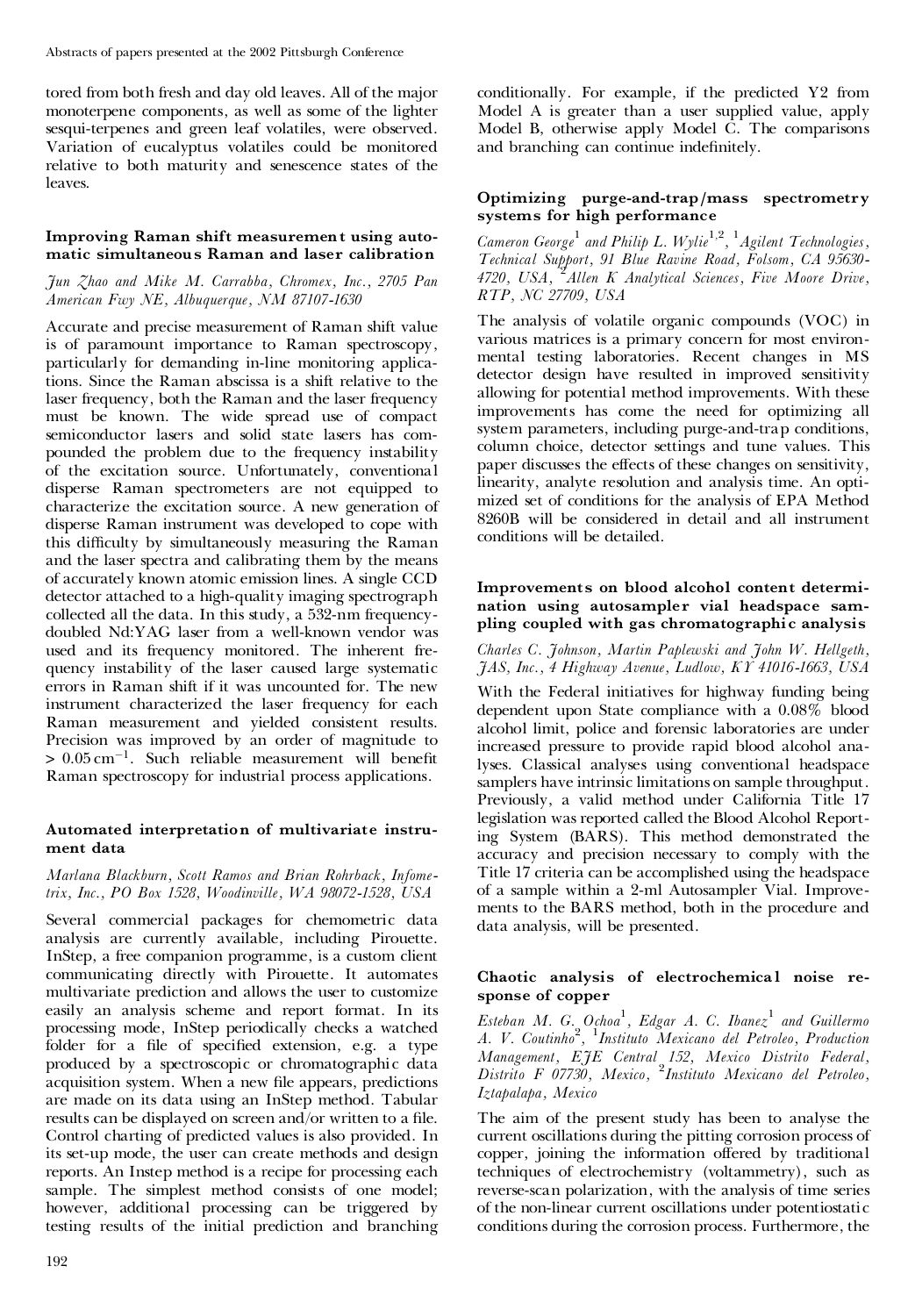parameters obtained from the application of the chaos theory allow us to determine whether or not the phenom enon is of chaotic nature, and to assess the number of necessary differential equations to describe the system as well. Besides, we can say that the dynamic changes in function of different species. Corrosion produced by pits has different reactions in each step with its own strange attractor. Recent developments in the theory of linear dynamics have demonstrated the existence of very complex solutions to certain very simple differential equations. These solutions exhibit apparently random fluctuations. In the case of dissipative systems, the solutions curves eventually remain confined to a subset of the phase space. This subset is known as an attractor. Chaotic behaviour occurs when a stranger exists.

# Automation of *in vitro* drug liberation using flow **methods**

*Petr Solich*<sup>1</sup> *and Uli Schaefer* 2 *,* <sup>1</sup>*Charles University, Faculty of Pharmacy, Analytical Chemistry, Heyrovskeho 1203, Hradec Kralove, 500 05, Czech Republic,* <sup>2</sup>*Saarland University, Bio pharmaceutics and Pharmaceuti, Saarbruecken D-66123, Germany*

One of the most widely accepted standard for monitoring of semisolid pharmaceuticals is to determine the rate of release of active pharmaceutical ingredients with respect to the time. Recently, according to the recommendation of FDA, the use of the Franz cell system for liberation of topical preparations is recommended. The studies should provide the multipoint-profile testing, which commonly can be done by HPLC analysis (usually with UV detection). Although widely used, this method is time consuming, with a low frequency of sampling. Therefore, a new methodology based on flow methods FIA and SIA is recommended for testing of *in vitro* drug liberation from topical pharmaceuticals. Flow analytical methods (flow injection analysis (FIA) and sequential injection analysis (SIA)) are predicted for the automation of analytical procedures. The interfacing of computer-aided FIA or fully automated SIA with an sensitive fluorescence detector and Franz cell leads to a fully automated monitoring system capable of providing real-time analysis and a multipoint liberation profile. Examples of liberation profiles for a topical dermatological formulation containing the active compound salicylic acid are shown. The use of fluorimetric detector increases the selectivity and sensitivity in comparison with the conventional UV detection used in HPLC. The recommended time for the analysis of the liberation profile is  $6 h$ , using sampling at 0.5, 1, 2, 4 and 6 h after beginning of the procedure. We have found that the more frequent sampling—every 2-6 min, which can be done by using and automated FIA or SIA system-enables one to construct a straight line (release rate) after only about 3 h instead of the usually used 6 h. Therefore, it can be concluded that using the FIA procedure with the possibility of analysing 10–30 samples per hour, the release rate can be calculated after about half time of the usual measurement time. This example shows the attractivity and potentiality of automated flow methods FIA and SIA for automated monitoring of liberation of active drug substances from topical applied dermatological formulations.

# **Rapid detection of genetic variations using an automated capillary electrophoresi s system**

*Dan Zhu*1*,*<sup>2</sup> *,* <sup>1</sup>*Beckman Coulter, Inc., Life Science Research Division, 4300 N. Harbor Blvd, Fullerton, CA 92835-1091, USA,* <sup>2</sup>*Beckman Coulter, Inc., Little Falls Site, 2850 Centerville Road, Wilmington, DE 19808-1610, USA*

Capillary electrophoresis (CE) has had a major impact on genomics with its significantly increased productivity over slab gel electrophoresis in DNA sequencing. As increasingly more DNA sequencing data become avail able, more studies are required to understand better the association between genomic abnormalities and diseases as well as the significance of the DNA variations among individuals. Single base pair mutations, deletions and insertions of specific genes are known to cause specific diseases while single nucleotide polymorphisms (SNPs) may lead to individual differences between disease susceptibility and response to treatment. We have de veloped a non-sequencing approach to detection of mutations/SNPs in a high-throughput and cost-effective manner using an automated multifunctional CE system. The approach is based on the fact that, under certain temperature (range), DNA variant with as little as single base pair difference from a wild-type sequence itself and the heteroduplexes formed between the variant and the wild-type may migrate at different rates compared with the wild-type sequence in a denaturing polyacrylamide gel. In this study, we used this approach to detect mutations at codons 12 and 13 of K-ras gene that is mutated in a variety of human cancers. DNA samples with all the possible mutation types at the first base sites of the two codons were tested and all the mutations were detected without ambiguity. The results demonstrate that our non-sequencing CE-based approach significantly speeds up mutation/SNP detection processes with accuracy no less than that of sequencing and primer extension approaches.

#### **An automatic information system and its use in voltammetric analysis**

*Rashida M.-F. Salikhdzhanova* 1*,*2 *, Alexei I. Gorobets* 1 *, Natalia J. Petrova*<sup>1</sup> *and Damir I. Davletchin* 3 *,* <sup>1</sup>*Moscow Institute of Radio Engineering and Electronics, Radio Constructioning, Lenin's Square 1 80, Moscow 113114, Russia,* <sup>2</sup>*Moscow Institute of Radio Engineering and Electronics, Analytical Research & Development, Experimental Station E353/3, Wilmington, DE 19880-0353, Russia,* <sup>3</sup>*Moscow Textile Academy, Chemistry Department, Moscow, Russia*

Voltammetric analysis is based on individual methods for every object determination that define operating conditions for the voltammetric instrumentation. These methods give recommendations on the choice of supporting electrolytes, the electrode system, the potential range for the analysed substance and the voltammetric tech nique to be used. A system of expertise for compiling an automated data library for voltammetric methods has been presented. This data library is a database system for automatic retrieval of information that makes use of selection criteria such as the objects of determination criteria such as the objects of determination and analysis, and background. The system can be used for crating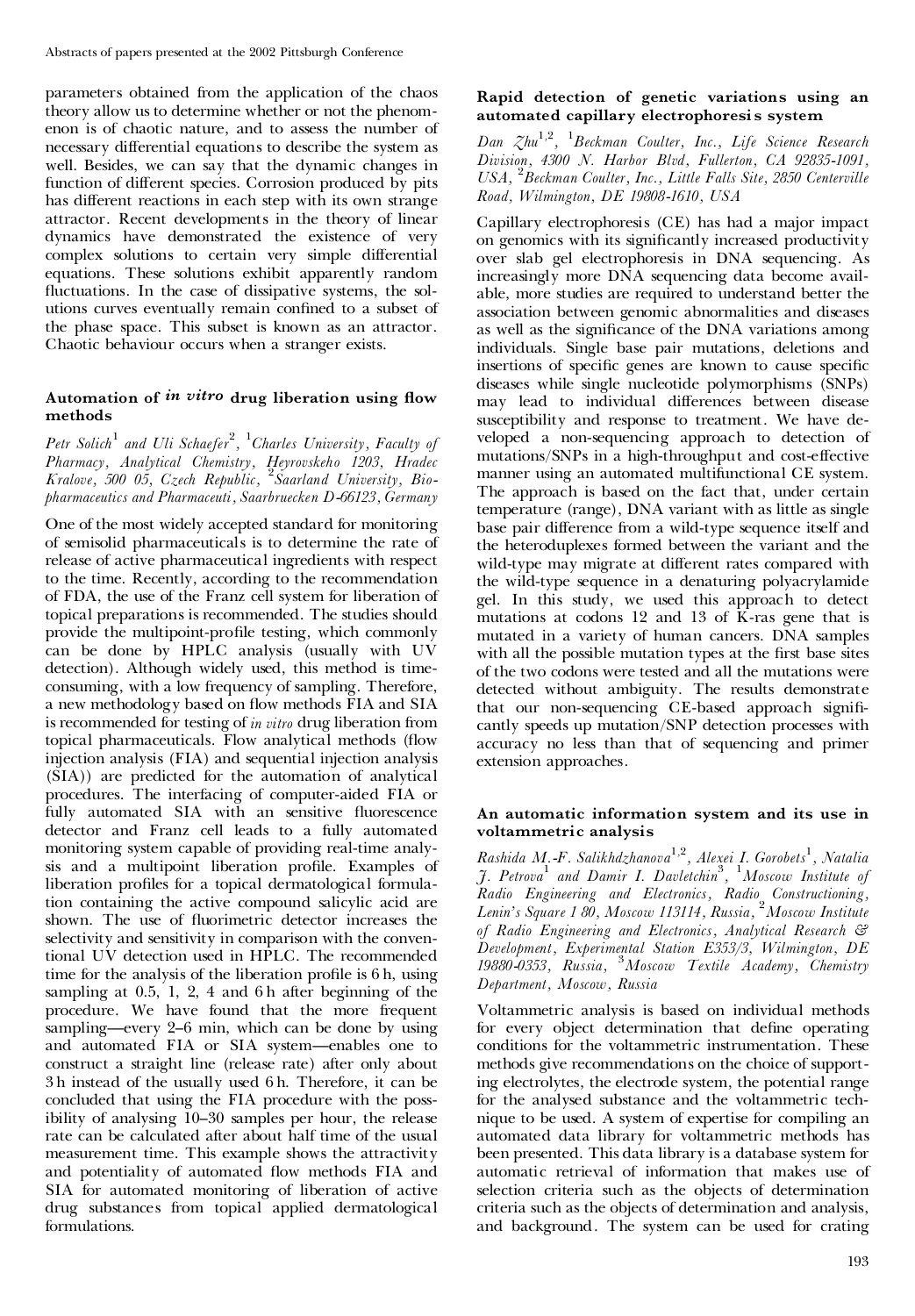specialized databases of voltammetric methods for use in environmental monitoring, industry and medicine. Data include descriptions of some 1000 voltammetric methods. The information system includes a descriptive presentation of methods in complete form as reported in the literature and in a concise tabulated form. Information, presented in tabular form, is retrieved automatically from the library using the following criteria: object of determi nation, object of analysis, background, indicator electrode and type of voltammetric method.

#### **Automation of Karl Fischer methods for the de termination of water content**

*Stephanie P. Wilson* 1 *, Lynn Jordan* 1 *, Terry Roche* <sup>2</sup> *and Elise Corrigan*<sup>2</sup> *,* <sup>1</sup>*Zymark Corporation, Zymark Ctr, Hopkinton, MA 01748-1668, USA,* <sup>2</sup>*Zymark Ltd, Systems Engineering, 1 Well- ¢eld Preston Brook, Runcorn, WA7 3AZ, UK*

In 1935, Karl Fischer published information on the determination of water content, which has become the global standard over many industries. Automation of the Karl Fischer process has been minimal. With the integration of a standard Karl Fisher volumetric titrator, using disposable sample holders, and integration with robotics, automation of this labour-intensive task can result in higher throughput, improved reproducibility, cost savings and promote standardization across industries in cluding those in the regulatory environment who must meet compliance to 21 CFR Part 11. The authors will provide information on the process of automating the Karl Fischer determination of water content through the use of current technology and integration of these tech nologies.

#### **Electronic nose as a quality control tool in packa ging industry**

*Tsung Tan*<sup>1</sup> *, Nicolas Mignard* 1 *, Quitterie Lucas* 1 *, Helge Nickel*<sup>2</sup> *and Alexander Stofell*<sup>2</sup> *,* <sup>1</sup>*Alpha M.O.S., 20 Avenue Didier Daurat, Toulouse F-31400, France,* <sup>2</sup>*Basell Polyole¢ne GmbH, Industriepark Hoechst Build, Frankfurt D-65926, Germany*

The consistent manufacture of high-quality PE pellets for drinking water applications is extremely important for this industry in general and for Basell GmbH. Traditional methods for taste tests require soaking pellets in water and conditioning them to carry out the tests. Then serial dilutions are made until no odour or taste are found. These tests are time-consuming, require a mini mum number of sensory panellists and are very repetitive. Using these samples, the Fox Electronic Nose was used to obtain results correlated with these tests. After validation, the system has been implemented in a QC environment. The Fox Electronic Nose has now been used in QC laboratory for over 2 years. Reliable and objective results have been obtained in a production environment where the tests are completed four times faster than a standard QC sensory panel. These results will be presented with emphasis of the reliability of such instruments over the long-term, the effect of sensor replacement and also transfer from R&D to QC. New results will also be shown on a lower cost, high-throughput electronic nose—GEMINI. The instrument can provide results every 5 min in a cost-effective package with high reliability.

#### **Statistical quality control of petrochemical and oleochemical products using the new factory com patible electronic nose**

*Quitterie Lucas, Vincent O. Schmitt and Tsung Tan, Alpha M.O.S., 20 Avenue Didier Daurat, Toulouse F-31400, France*

Detection of tainted products due to off-odours and offtastes in incoming materials and final products is essential for chemical and packaging industries to assess product integrity and meet customer acceptance especially for food and pharmaceutical applications. The increasing number of controls by factory human panels have led to the development of a fast, accurate and high-quality electronic nose for comparison of manufactured product with `gold references'. A description of a powerful 18 sensor FOX 4000 Electronic Nose will be presented to illustrate both quantitative and qualitative applications. The final results will then be presented on an optimized six-sensor GEMINI system. Several applications in the polymer and petrochemistry with the GEMINI Electronic Nose assess product integrity and provide a statistical quality/process control (SQC/SPC) chart in production facilities. The performances of the system will be addressed in terms of accuracy, reproducibility and sample throughput.

#### **Data acquisition and analysis software for gel permeation chromatography with single or multi detector capabilities**

*Stephen O'Donohue, Elizabeth Meehan, Geo¡ Cowell and Greg Saunders, Polymer Laboratories Ltd, Essex Road, Church Stretton SY6 6AX, UK*

In contrast to regular HPLC applications, the software requirements for data analysis in gel permeation chro matography (GPC) are very specific. In the simplest case, using a single concentration detector, well-established algorithms can be applied. Additional detectors add complexity to the data analysis and any GPCspecific package must be flexible enough to address a variety of multidetector applications. This presentation reviews the philosophy of an approach to addressing these requirements in a new GPC software suite, Cir rusTM. Mathematical functionality is obviously a pre requisite and the capabilities of single and multidetector software modules will be illustrated. However, other important features such as ease of use, database function ality and traceability will also be discussed.

#### **Fast-automated characterization of polymers using pyrolysis gas chromatography/mass spec trometry**

Christopher R. Mubarak<sup>1</sup>, Stephen L. Morgan<sup>1</sup> and Russell W. *Zeigler*<sup>2</sup> *,* <sup>1</sup>*University of South Carolina, Chemistry and Biochemistry, 631 Sumter Street,* <sup>1</sup>*212, Columbia, SC 29208-0001, USA,*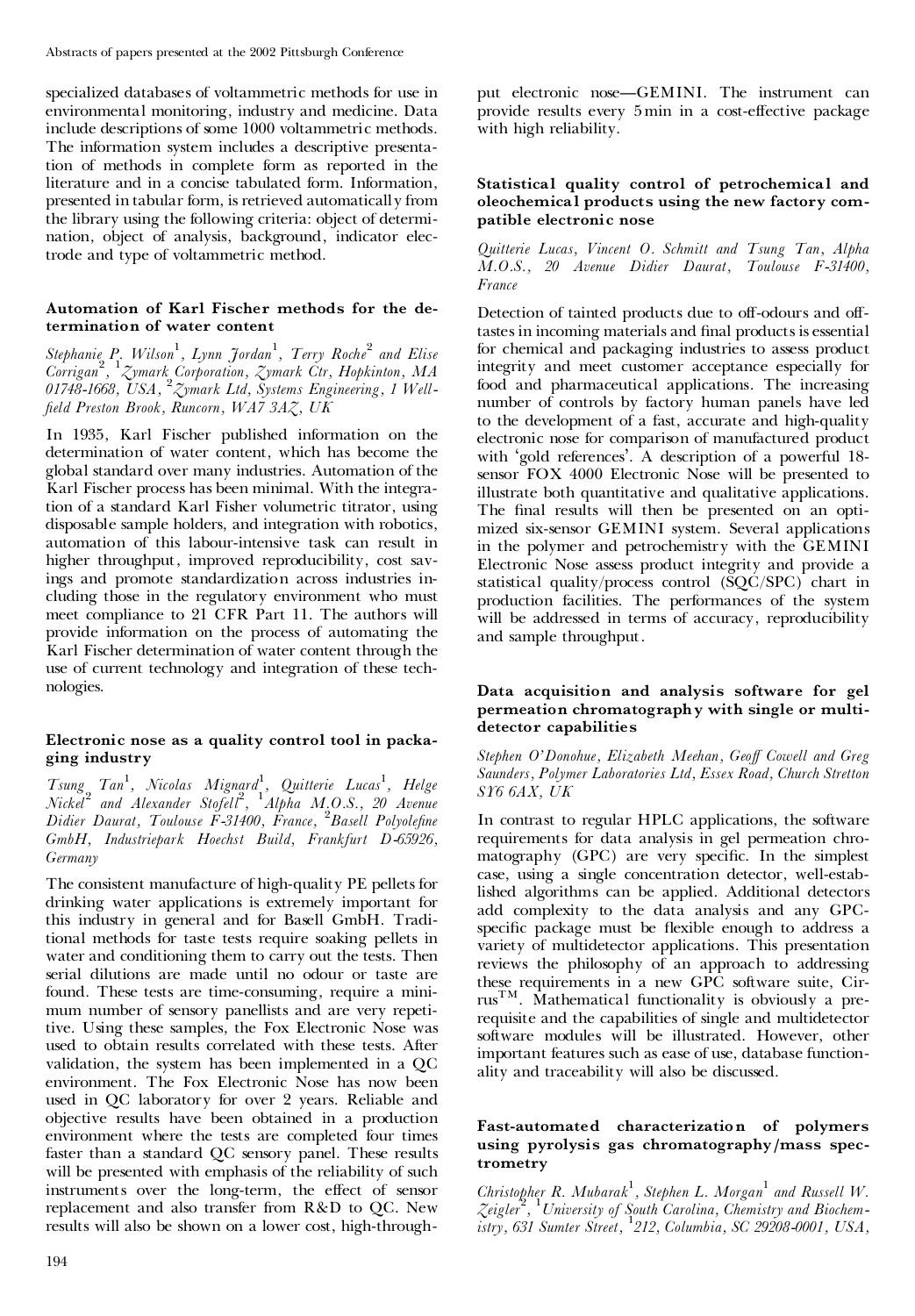# <sup>2</sup>*University of South Carolina, Chemistry, 631 Sumter St Csrc, Rm 212, Columbia, SC 29210, USA*

Achieving fast analysis of polymers remains an increasingly important task for many routine laboratories. Applications range from assessing stability to basic structural characterization. Analytical pyrolysis, in which gas chromatography (GC) or GC/mass spectro metry (MS) is coupled to a pyrolysis reactor, is a common approach for rapid polymer analysis. However, the GC separation itself is often the limiting step in decreasing overall analysis time. We have converted a HP-5890 Series II GCD quadrupole GC/MS into a highspeed separation instrument using a Thermo Orion EZ-Flash (TM). The column is resistively heated at temperature ramps as fast as  $20 °C/s$ . Finally, by coupling a CDS Analytical Model 2500 Pyrolysis Autosampler to the GCD inlet, up to 45 samples can be analysed in an automated fashion. Analyses that conventionally re quired 30 min or more are now completed in 2-5 min, depending on the application. Because of heavy caseload requirements, forensic laboratories are continually looking for ways to increase sample throughput. As an example of fast polymer characterization for forensic analysis, we have investigated the possibility of automo bile tire analysis. Rapid analysis of automobile tires could prove to be very useful for law-enforcement agencies in matching questioned evidence, such as tire residue, to a suspect tire. Even if such information cannot provide definitive identification, information from tire characterization may serve to reduce the number of possibilities in a forensic investigation. The combined EZ-Flash (TM)/ pyrolysis autosampler/GCD instrument greatly increases sample throughput while producing data of sufficient quality to discriminate tires from different manufacturers.

# **Automated plasma protein precipitation and ltration**

Sha Liao<sup>1</sup>, Sarah Johnson<sup>1</sup>, Susan Dawson<sup>1</sup> and Roger Roberts<sup>2</sup>,<br><sup>1</sup> Hamilton Company, Instrument Marketing, 4970 Energy Way, *Reno, NV 89502-4178, USA,* <sup>2</sup>*Ansys Technologies, Inc., 25200 Commercentre Drive, Lake Forest, CA 92630-8810, USA*

Biological sample preparation, particularly by removal of plasma protein, is an important step in drug metabolism and pharmacokinetic studies. Currently, most sample preparations are done manually using solid-phase extraction in low-density formats, or using a time-consuming centrifugation process. Automating plasma protein precipitation will dramatically increase the throughput of drug discovery. While some automated workstations have the capability of excellent liquid handling with air-displacement pipetting, the clogging tips caused by aspirating precipitated protein hampers their use in this application. Clogged wells have also been a problem for filtration of particulate material using the traditional 0.45-mm filter plate. In this presentation, a unique system combining positive displacement pipetting, disposable tips and vacuum, completely automates the process of preparing the particulate free, ready for use plasma in a 96-well format. This system uses a MICROLABa AT plus 2 automated robotic pipetting system and Captiva<sup>TM</sup> 96-well depth

filter plates with a CaptiVac<sup>TM</sup> Vacuum Collar (Ansys, Lake Forest, CA, USA) to overcome dripping and clogging problems. This study presents a throughput comparison between the manual and automated pro cesses, volume of filtration recovery and two standards recovery.

# **Generic techniques in chiral method development**

*Denise M. Wallworth and Thomas E. Beesley, Advanced Separation Technologies, Inc., 37 Leslie CT Box 297, Whip pany, NJ 07981-1635, USA*

The process of using short, coupled columns for fast generic screening in chiral method development is examined. Rapid results in three different types of mobile phase systems are achieved enabling selection of a method according to the need. Molecules with a broad range of diverse stereogenic environments can demonstrate selectivity in < 2 h. Mobile phase design is critical to establishing the window of selectivity for very diverse racemates. This presentation will focus on the key issues involved in this design and present the rapid protocols for optimization of the final separation. Examples of screening several different molecular classes will also be given.

# **Automated hit selection and consolidation**

*Linda Aubin, Mike Dameron, Paul Lefebvre and Ray West, Gilson, Inc., Center for Integrated Discovery, 701 George Washington Highway, Lincoln, RI 02865, USA*

Much of the modern drug-discovery process is carried out in groups or sets of compounds, from compound synthesis to biological screening. The group format is often a microplate but may also be a set of tubes or vials. As compounds move through the process they are eliminated from consideration or advanced as `leads'. The lead compounds are consolidated at various points in the process based on specified criteria and then moved on to the next step in the process. This process has been referred to as ` cherry picking' or `hit-picking' and is used to focus in on those compounds that are most likely to be viable drug candidates. Automated liquid handlers that can be used to consolidate compounds are important tools to improve the productivity of the process. For example, consolidation of synthetic compounds that pass quality control or positive hits from biological screening are applications. Three automated hit-picking systems will be compared here in terms of cost, throughput and capacity. The comparison will include system using disposable tips and fixed probes, single-probe and variable span, multiple-probe liquid handlers. The deck of the liquid handler is defined based on the source and destination plates or vials. Methodology is created to optimize such features as transfer amount, throughput and probe rinsing. Samples for consolidation are chosen graphically from the source plate layout or by importing a list from the user database. Upon completion, the user can generate a work list report.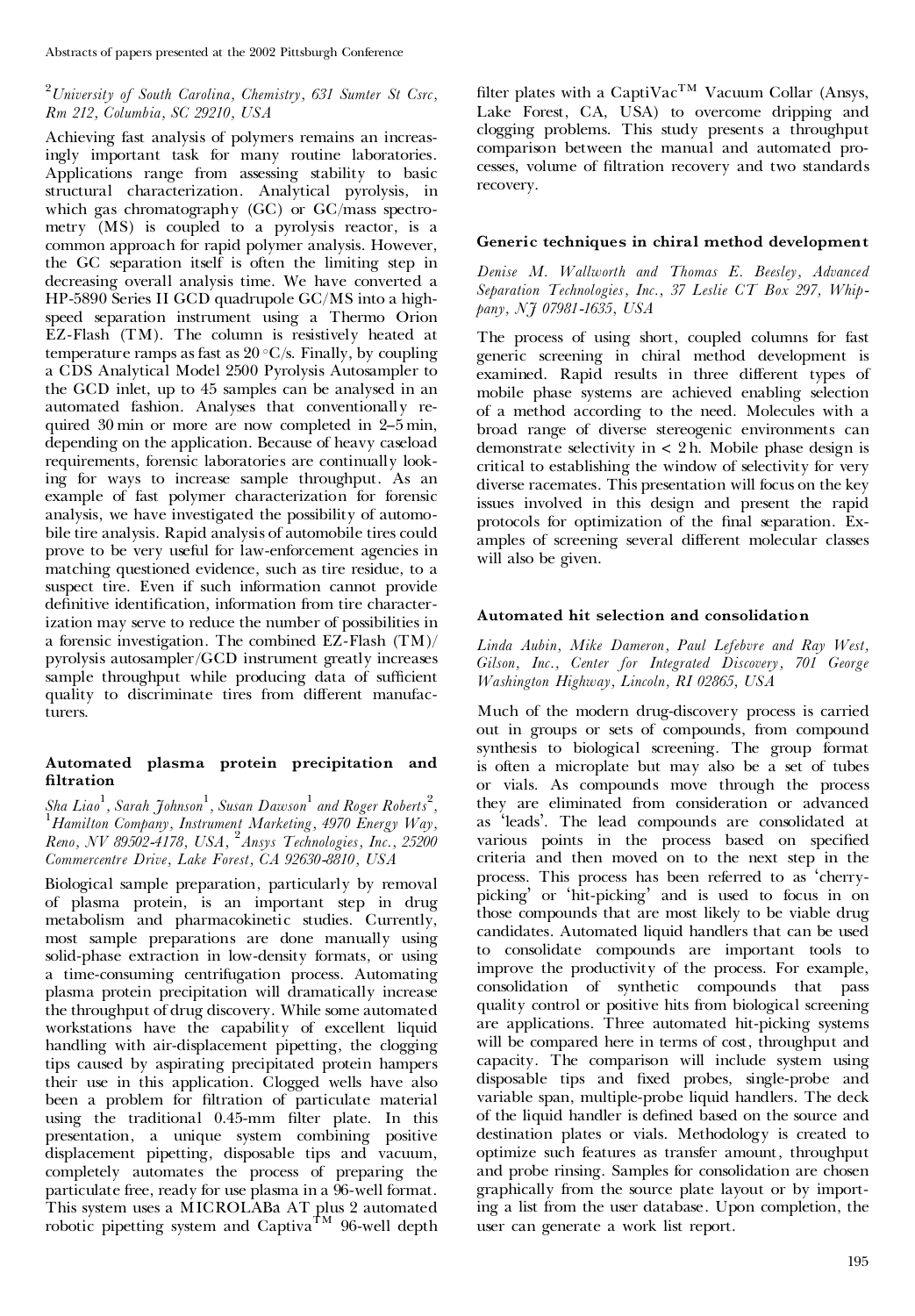# **Automation of dynamic liquid-phase micro-ex traction in determination of polycyclic aromatic hydrocarbon**

# *Li Hou*<sup>1</sup> *and Hian Kee Lee* 2 *,* <sup>1</sup>*Department of Chemistry, Lower Kent Ridge Road, 3 Scien, Singapore 119260,* <sup>2</sup>*Department of Chemistry & Biology, Provo, UT 84602, USA*

An automation of dynamic Liquid-Phase Micro-Extraction (LPME) technique combined with HPLC has been developed for the extraction of polycyclic aromatic hydrocarbon (PAHs) from water samples. In this study, the main objectives are: (1) automating the experiment with a Harvard (PHD2000) apparatus so that the experiment could be simplified; (2) obtain a large enrichment factor by increasing sampling volume and number of samplings; and (3) improve the precision. The factors influential to dynamic LPME were optimized with automation. The effects of organic solvent, plunger movement pattern, sampling volume, number of samplings, salt concentration and temperature were investigated. Analytically, the relative standard devi ation is < 6%. Enrichment factors could reach over 280. By using a sampling volume of  $20 \mu l$  and 40 samplings, the limits of detection were between 0.35 and  $0.60 \text{ }\mu\text{g/l.}$ 

# **Regulatory control and monitoring of contami nants and residues in Nigeria**

*Momodu S. Momodu, Dora N. Akunyili and S. Agegbu Denloye, Federal Secretariat Phase 11, Lagos, PMB 12949, Marina, Nigeria*

The control of persistent organic pollutants which are problematic in many developing countries has received adequate attention in Nigeria with the use of TLC, GC and HPLC techniques in NAFDAC laboratories. Resi due data of organochlorines, organophosphorou s and carbamate pesticides have been obtained. Impressive reports on the quality of formulations and quantities of residues from studies carried out so far indicate that capacity building in the field of contaminants and residues control is worthwhile. The routine evaluation of toxic metals in food, water and environmental samples using atomic absorption spectroscopy has helped in the setting of standards and national regulations. The scope of monitoring and control is being extended to mycotoxins; and veterinary drug residues with the prospect of use of ELISA kits. Data acquisition for regulatory control to promote consumer safety and international trade is expected from these studies.

# **Long-term monitoring of nitrate in the Tangipa hoa River**

*Jeremy S. Stevens* <sup>1</sup> *and John R. Allen* 2 *,* <sup>1</sup>*Southeastern Louisiana University, Chemistry and Physics, SLU 878, Hammond, LA 70402-0001, USA,* <sup>2</sup>*Southeastern Louisiana University, 612 Oakhall Drive, Holly Springs, NC 27540-8719, USA*

The Tangipahoa River is an important river in the parish of Tangipahoa, Louisiana, USA. The river starts as far north as Liberty, Mississippi, and empties into Lake Ponchatrain. Unfortunately, the river has been

prohibited to swimming and fishing due to environmental reasons. This research deals with the analysis of nitrate, which plays a role in the nitrogen cycle. There are many dairy farms that run along the river and sewage from homes which can be an important source of nitrate, a fertilizer for plants. At high concentrations nitrate is harmful to fish and man. Seven sampling sites from Tangipahoa Parish were chosen with six sites being highways that cross the river and the other by a local boat launch. Each sampling site was 3-5 miles from the next. Two representative samples were taken from each site along the river. The samples were then taken back to the laboratory for analysis by an ionselective electrode for nitrate. This will give an indication of the fluctuations of nitrate over time. These fluctuations are compared with weather patterns during the time of testing. Under normal weather conditions, test results show that the concentration of nitrate decreases as it approaches Lake Ponchatrain. After a heavy rain, the concentration rapidly increases in areas that are normally low. This may be due to an increase of nitrate from the runoff from local dairy farms or sewer drainage.

# **Characterization and evaluation of kaolin treated with ultrasonic energy and chemical agents in the hydrodesulfurizatio n of a vacuum gas oil**

*Alfredo Castillo-Mares, Rebeca Silva-Rodrigo, Guillermo Sandoval-Robles, Aaron Melo-Banda and Ricardo Garc| èa-Ala* $milla,$  *Instituto Tecnológico de Ciudad Madero, Ingeniería èa Qu|èmica <sup>y</sup> Bioqu| èmica, Juventino Rosas y Jesus Urue, Cd Madero, Tamaulipas 89440, Mexico*

In the present work, kaolin was submitted to the action of chemical agents, such as HCl,  $NH<sub>4</sub>Cl$ ,  $HNO<sub>3</sub>$  and  $NH<sub>4</sub>Cl<sub>2</sub>M$ . solutions and treated with ultrasonic energy (US) or magnetic stirring and used as support of NiMo catalysts. Aluminium extracted was measured by atomic absorption while the acidity of the treated material was determined by the dehydration of isopropyl alcohol and potentiometric titration with *n*-butylamine. Surface properties were determined with an N2 physi-sorption and the structures by X-rays diffractograms. Hydrodesulfurization (HDS) was carried out in a batch reactor at  $350C$  and  $80 \text{ kg/cm}^2$  initial H2 pressure for 3h. Sulfur removed was measured with an CHNOS analyser. Activation with chemical agents caused a dealumination being deeper when kaolin was acid treated than with the derived salt. The US effect reinforced this and dealumination values were close to  $11 \text{ wt\%}$ . Total acidity from  $n$ -butylamine varied from 1.70 to 1.06 meq/g corresponding the highest values to the samples treated with US energy. Only propylene appeared in the chromato grams from the isopropyl alcohol dehydration indicating Bronsted type sites. The highest surface area was for the  $HNO<sub>3</sub>$  US treated sample being almost 10 higher than the raw material. Total pore volume varied from 0.051 to  $0.139 \text{ cm}^3/\text{g}$  and pore diameter from 208 to 46 Å. X-rays diffractograms showed a more amorphous material when US energy was used. US treated kaolin with HCl gave 49% HDS compared with a 14 and 34% with  $HNO<sub>3</sub>$  and a commercial catalyst, respectively.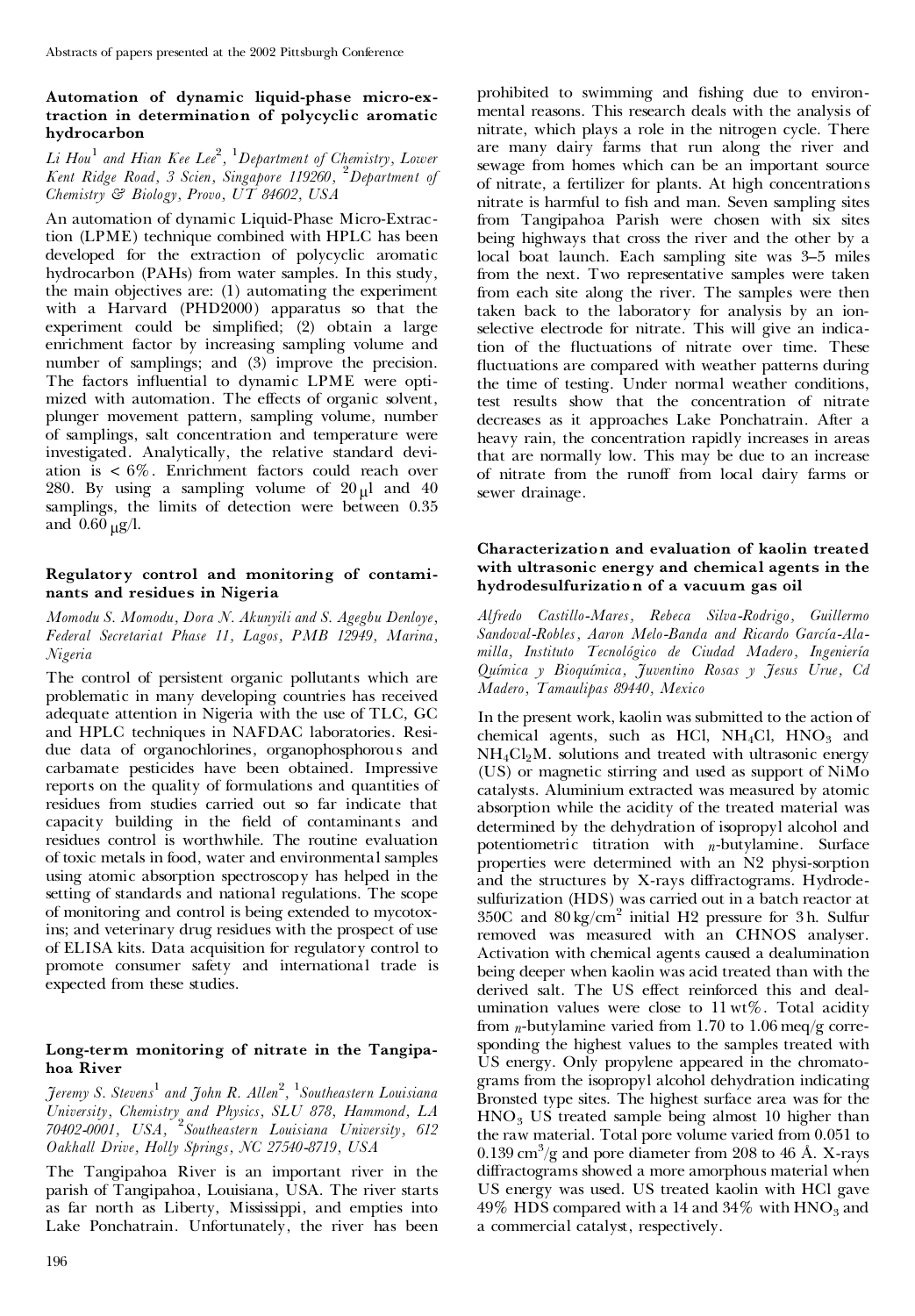# **Quality control of a wheat gluten hydrolysate for use as a raw material in cell culture media**

*Heather K. Schwartz* 1 *, Matt Caple*<sup>1</sup> *, Kevin Ray*<sup>1</sup> *, Ben Cutak*<sup>1</sup> *and James Blasberg* 2 *,* <sup>1</sup>*Sigma-Aldrich, 3300 S. 2nd Street Bldg N3, Saint Louis, MO 63118-3306, USA,* <sup>2</sup>*Sigma-Aldrich, Mallinckrodt & 2nd Streets, St Louis, MO 63147, USA*

Animal cell culture medium is a mixture of amino acids, vitamins and salts which is traditionally supplemented with serum or other animal-derived components. Protein hydrolysate s prepared from a variety of sources including animal tissues, milk protein and plant tissue have been shown to be capable of replacing or reducing the need for more expensive components such as serum. More re cently, due to increasing concern about the potential contamination of animal-derived components by adventitious agents, plant hydrolysates have been used to replace animal source medium components. In particular, we have found a wheat gluten hydrolysate, optimized for high levels of small peptides and rich in stable glutamine, to have particular value as a component in the formulation of serum-free cell culture medium. A decrease in productivity, with no corresponding de crease in cell growth, has been associated with lot-to-lot variability of this hydrolysate. We have developed an RP-HPLC method with photodiode array and MS detection for peptide mapping of wheat gluten hydrolysate in order to examine lot-to-lot variability. Significant differences noted in the profile are correlated to observed differences in the biological activity of cells grown in medium containing different lots of hydrolysate. The presentation will demonstrate an LC-PDA-MS method that can be used as a quality control method for wheat gluten hydrolysates.

#### **Search algorithms in an integrated analytical system for searching databases of spectra and chemical structures with improved searching re sults**

*Michael Boruta and Marie Scandone, Bio-Rad Laboratories, Informatics Division, Sadtler Division, 3316 Spring Garden Street, Philadelphia, PA 19104-2552, USA*

All IR search systems for spectral interpretation and structure elucidation of organic compounds depend on the same principles. In them, a spectrum of an unknown compound is compared with all spectra in a reference database and the best matches are reported. Most systems assign a degree of similarity, which reflects the spectral properties common to the spectrum of the unknown compound and the reference compound. For all the reference compounds showing a degree of similarity, a chemical structure can usually be listed. This presentation will examine how a classification search can point to a class of compounds when an identification is not possible. Such a system can focus on the classification of the compounds listed and can control if an identity, a similarity or a classification search is performed to produce the best results. With this approach, it is possible to modify the search characteristics of a database search system in a predictable manner and improve searching results. Thus, a user can tune the system for maximum performance.

# **Process control of pharmaceutical products using AOTF-NIR**

#### *Igor Nazarov, Brimrose Corporation, Spectrometer Division, 5024 Campbell Blvd, Baltimore, MD 21236-5974, USA*

Our discussion will be on the development of our system to monitor and control processes of pharmaceutical prod ucts in stages from raw material ID to final product inspection. Our system uses various types of Brimrose AOTF-NIR Spectrometers, special operator's interfaces and software. Our system can be used to monitor production of solid dosage forms, liquids and powders in pharmaceutical and other industries. Advantages of AOTF-NIR spectrometers will be shown and demonstrated. We will present the Brimrose family of the highly reliable, fast (up to  $16000$  wavelength  $s^{-1}$ ) and on- and off-line analysers including the FreeSpace Spectrometer for non-contact diffuse reflectance measurements in 'open'  $\pm$  space or through windows, 16 channels multiplexer for transmission, transflectance, diffuse reflectance measurements with different kind of fibreoptics. The new products including miniaturized Luminar 3075-701, battery operated, spectrometer that rides on pharmaceutical blenders and controls the uniformity in real time and the `Universal' Luminar 3070 Tablet Analyzer that measure tablets on a moving belt in transmission and diffuse reflectance modes will be demonstrated. The Development of new 21 CFR Part 11-complied software to back it up for the pharmaceutical industry will be shown.

## **Automatic HPLC method development: practical experiences with pharmaceutical and chemical samples**

*Wolf-Dieter Beinert*<sup>1</sup>, *Volker t Volker Eckert*<sup>1</sup>, *Reinhold Spatz*<sup>1</sup>, *Sergey Galushko* 2 *, Irina Shishkina* <sup>3</sup> *and Vsevolod Tanchuck* 3 *,* <sup>1</sup>*Merck KGaA, Scienti¢c Laboratory Products, Frankfurterstrasse 250, Darmstadt D-64271, Germany,* <sup>2</sup>*Institute of Bioor ganic Chemistry National Academy of Sciences, Fine Organic Synthese, Im Wiesengrund 49-b, Muehltal D-64367, Germany,* <sup>3</sup>*Institute of Bioorganic Chemistry of National Academy of Sciences, Murmanskaya 1, Kiev-94, Ukraine*

ChromSword Auto is an automated expert system devel oped to search for optimum conditions in reversed-phase HPLC. Parameters that can be optimized are concentration of an organic modifier for isocratic or gradient conditions and temperature. For proper peak tracking, ChromSword Auto offers two possibilities. In the most simple mode, a standard of each compound to be separated is required and the optimization procedure performed with the single standards only. However, often for all compounds to be separated suitable standards are not available. This is usually the case with pharmaceutical quality-control samples for purity and stability tests. The advanced peak tracking mode of ChromSword Auto allows one to perform the main part of the optimization process with the compound mixture itself and the number of standards necessary is reduced to only two, regardless of how many compounds are present in the mixture. As result of the optimization procedure, the samples are separated into a maximum number of peaks, with optimum resolution and minimum analysis time. By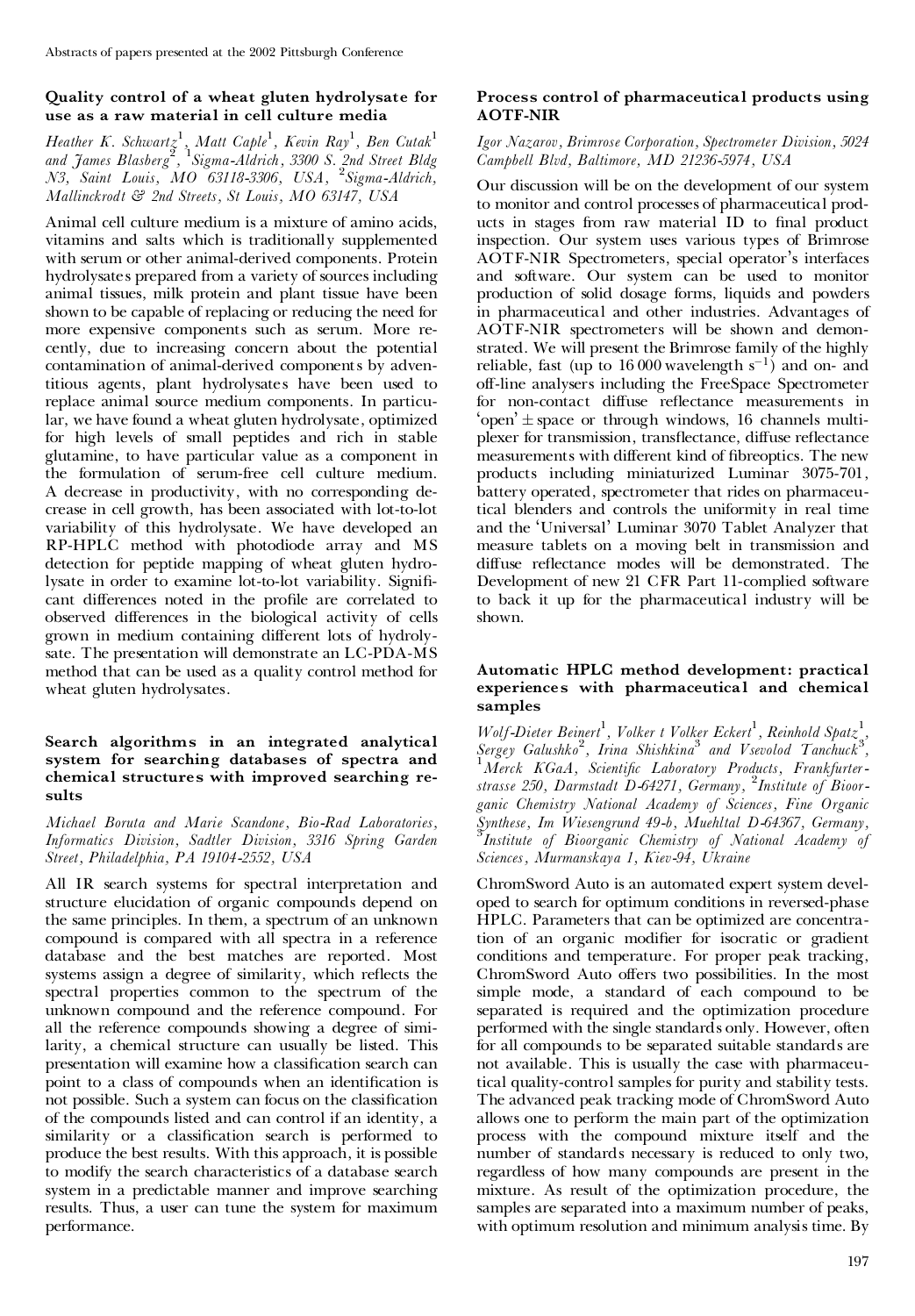practical optimizations examples of real pharmaceutical and chemical samples, the possibilities of this new auto mated chromatography method development system are explained.

#### **Bioconnectors for discovery**

#### *Scott Deutsch and Malcolm McGregor, LabVantage Solutions, 245 Highway 22, Bridgewater, NJ 08807-2560, USA*

Discovery science presents a severe challenge to com panies attempting to make use of emerging techniques. To maintain competitive advantage, it is imperative that companies use cutting-edge technology as it becomes available. The result is a constantly changing environ ment that is difficult for coordinating and management systems to keep up with. A typical year-long purchase and implementation cycle that is common for laboratory management software becomes untenable under the circumstances found in discovery-focused organizations. Likewise, the inflexibility of these systems makes them sluggish, difficult and expensive to change. The individual nature of each laboratory due to the large number of options available for each subsystem, i.e. instruments, robotics, expert software systems as well as the differing requirements of the specific science, means that an out of the box solution is very difficult to implement. In fact, commercial packaged software ven dors have found it difficult to carve a niche in this market. This paper explores a novel modular approach to providing the required commercial software with the tools required to meet the strictures outlined above. Attention is paid to providing small pieces that can be added and removed at will from the system. These are described in the system as BioConnectors<sup>TM</sup>. Advantages include a rapidly implementable system that can be updated continuously by laboratory personnel as re quired. The paper also explores some of the challenges faced in keeping the modules up to date and transferable from operation to operation as well as maintaining the ability to support them commercially.

#### **Construction of LIMS systems using analytical data system**

*Toshinobu Yanagisawa, Kiyoshi Yamashita, Yoshihiro Hayaka wa, Atsushi Yoshida, Yasuhiro Funada and Teruhisa Ueda, Shimadzu, Analytical Instruments Division, 1 Nishinokyo-Ku wabaracho Nak, Kyoto 604-8511, Japan*

Construction of LIMS systems often requires developing custom-made software. However, many automation features such as sample sequence, data export and OLE automation have been implemented in an Analytical Data System. For example, more than 1000 samples can be analysed in a single HPLC system with an autosampler. Remote automation is easily achieved by using an OLE automation feature with Visual BASIC or other programming languages. The user interface can be customized for a specific purpose of application. One of problems in such a system is lack of integrity of data from different instruments such as HPLC, GC, LCMS, GCMS, UV, FT-IR and electric balance. It is not rare in a laboratory to analyse a sample with multiple

instruments. Shimadzu LabSolutions Analytical Data Systems solved this issue by CLASS-Agent data manage ment software using a back-end database on a network server. Oracle, MS-SQL server or MS-ACCESS can be used for the database. Raw data and calculation results from each instrument are stored to the database together with sample information such as sample name and sample ID. An application programme can be launched to perform custom calculations when each instrument stores data to the database. As data with the same sample information are easily queried, analysis results of the sample with multiple instruments can be browsed in the same platform. These results can be summarized to a single report. A generic interface to store data to the database is supported for multivendor instruments. These features contribute to enhance throughput in a laboratory. The focus of this presentation is to implement LIMS systems effectively by using current analytical data systems.

#### **The benets of automation with a Laboratory Information Management System (LIMS) imple mented at a chemical facility**

*Mathew Abraham, Tom Miller and Danny Cormier, Accelerated Technology Laboratories, Inc., Engineering, 496 Holly Grove School Road, West End, NC 27376-8412, USA*

Chemical testing laboratories are under increased pressures to track a variety of samples in a rapid yet thorough way while complying with federal regulations and standards. Coastal Chemical Co. serves the natural gas processing markets as well as the refining, chemical and petrochemical markets. The analytical laboratory selected and implemented a Laboratory Information Management Systems (LIMS) to automate their login, enhance their data accessibility, incorporate a full chain of custody, implement a full audit trail, automatically track their sample status, provide QA/QC functionality, automate reporting and manage the vast array of laboratory data generated. This presentation will focus on the advantages of tracking samples, viewing sample status real time, viewing charted data, statistics with Sample Master Pro LIMS. The company required a data management system with great flexibility to track a myriad of samples and comply with federal regulations with integrated reporting. This presentation will focus on the LIMS selection criteria, implementation, and custom report creation. In addition, automation benefits realized following implementation will also be discussed.

#### **Laboratory Information Management System (LIMS) that spans the network and beyond**

*Don Kolva, Tom Miller and Christine Paszko, Accelerated Technology Laboratories, Inc., 496 Holly Grove School Road, West End, NC 27376-8412, USA*

In the past few years, a laboratory that was implementing an LIMS had to decide whether it wanted a traditional client/server configuration or a browser-based LIMS. The client/server configuration is easier to modify and provides a better user interface, but the browser based system allows for intra- and Internet access to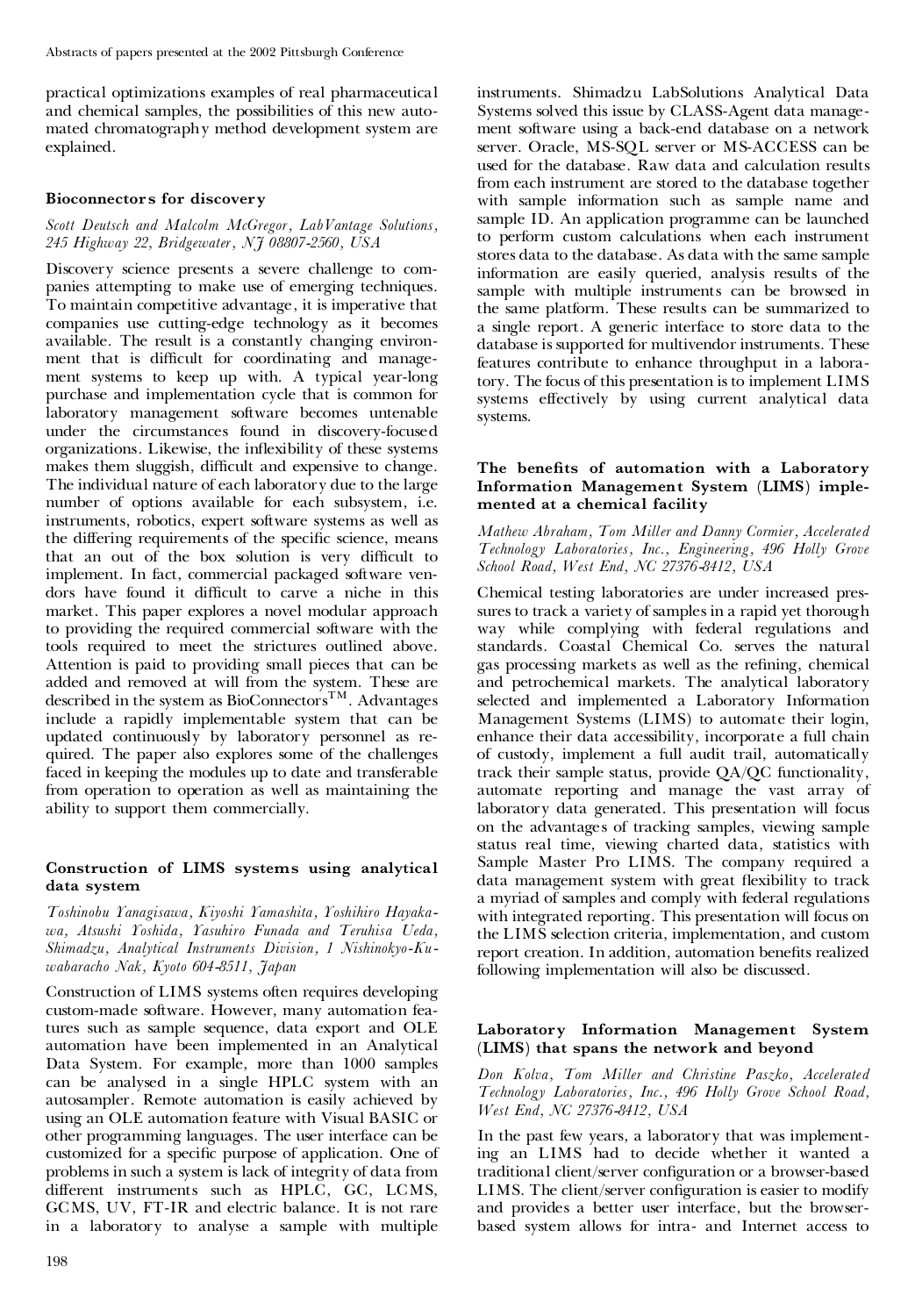users without the need to install any client side software. For many laboratories, the ideal solution is to implement one system that uses both interfaces. With a single LIMS that can use either configuration, the laboratory can choose the interface that is appropriate for the user. For example, an internal user can use a client/server configuration to take advantage of the speed, reliability and flexibility of an internal network. This configuration allows for better report modifications, data transfers to other applications such as Microsoft Office and a more traditional GUI interface (graphical user interface) for the user. Extending the same LIMS to an intra or Internet allows remote users to view the information globally. It also provides a better interface for mobile users who may only be able to connect to the system via the Internet. A browser interface also uses software that is probably already on the computer, making maintenance easier than the client/server configuration. This presentation will explore the advantages and disadvantages of each configuration using real-life examples and will show that you can have your cake and eat it too!

# **The role of users in an LIMS (Laboratory Informa tion Management System) implementation**

*Lisa Goren£o, Jodie Roybal and Kim Paszko, Accelerated Technology Laboratories, Inc., 496 Holly Grove School Road, West End, NC 27376-8412, USA*

The human element is most often ignored during an LIMS project, but some LIMS project failures (or lack of full implementation) are due to human issues and lack of involvement by the users rather than technology issues. This presentation will look at ways of improving user involvement and hence increasing the probability of success for your laboratory's LIMS project. This presentation will help to answer the questions: How do you make an LIMS project successful and what are the reasons for failure? How do you involve users actively in your LIMS project? What are the styles of implementing your project involvement plan? How should you evaluate the types of users and match their involvement to phases of the LIMS project for best effect? Often different departments within a laboratory face unique challenges that other groups do not encounter. It is critical that the data management requirements of these groups are taken into account and with today's flexible LIMS system, special functions can be added and user's needs can be accommodated. Often times the Information Technology group has special requirements to match current IT infrastructure, in-house expertise, security requirements and future growth plans. It is critical that the various groups within the laboratory cooperate and participate in the selection process through the imple mentation. Those typically involved in the project team include; the laboratory manager, the IT manager, the business manager, QC group leader and there may be other departments. It is also helpful if one person can serve as the mediator, this person should understand the terminology and needs of all groups. A blueprint for a successful LIMS implementation with a focus on the human element will be described.

# **ONQ, a system for automated quality assurance (QA) of on-line NIR analysers**

#### *Kari Aaljoki, Automation Engineering, PO Box 310, Porvoo FIN-06101, Finland*

The success of on-line NIR-application depends on several factors that can be divided into three categories: sample handling (e.g. water and particle removal and temperature stability); analyser itself (e.g. repeatability and accuracy of spectra, and  $S/N$ ; and modelling (e.g. coverage of calibration sample space, quality of input data, and skill). When the number of analysers and measurements increases, it becomes obvious that some sort of automated system is absolutely necessary for routine QA and continuous validation of the analyser farm, because doing these tasks manually would simply be too expensive. Without proper QA and validation NIR installations are bound to fail. The idea behind OnQ is simple. Spectra themselves contain a lot of information about above-mentioned categories. OnQ does rule based diagnosis of the spectra and SPC to pinpoint hardware or sample handling problems. It also uses SPC (Statistical Process Control) techniques to assess model performances based, e.g. prediction differences (lab-on-line result) and some multivariate measures of prediction statistics and the validity of the model used. It collects also data (spectra and reference values) at the same time for later model updates just to save time. OnQ features automated reporting, trending, and charting functions for major key variables for easy visual inspection. Problems are reported to maintenance people through e-mail. Technically speaking, OnQ has been built using Borland's Delphi 5 and it runs on Windows NT. OnQ uses MS SQL server as its database engine. Laboratory data from in-house-built Oracle 7.3-based LIMS running on HP9000 is collected using SQL queries. Some reference values from other on-line analysers are collected from ABB's PMS (Process Management System) using its ODBC capabilities. This paper shows some simple examples taken from real situations in order to demonstrate the usefulness automated QA and validation of NIR-analysers.

# **On-line capillary electrophoresis instrument for industrial processes**

*Stella Rovio* 1 *, Teemu Tyoëppoënen* 1 *, Pertti Vastamaëki*<sup>1</sup> *, Ari Hokkanen*<sup>1</sup> *, Heli Sireèn* <sup>1</sup> *and Pekka Savolahti*<sup>2</sup> *,* <sup>1</sup>*Technical Research Centre of Finland, VTT, VTT Chemical Technology, Biologinkuja 7, Espoo FIN-02044, Finland,* <sup>2</sup>*Technical Research Centre of Finland, VTT, PO Box 1401, Espoo FIN-02044, Finland*

Capillary electrophoresis instrument for on-line control of industrial processes has been developed with continuous flow delivery systems for solvent and sample. The instrument consists of a three partial cell unit, the centre part for the capillary being changeable for fluorescence or UV detections and the front and rear modules with channels for solvent control. The on-line unit has fixed tunnels for dynamic replenishment of electrolyte solution at its both ends. Owing to the on-line solvent delivery system constructed into the cell unit, the capillary and the platinum electrodes will be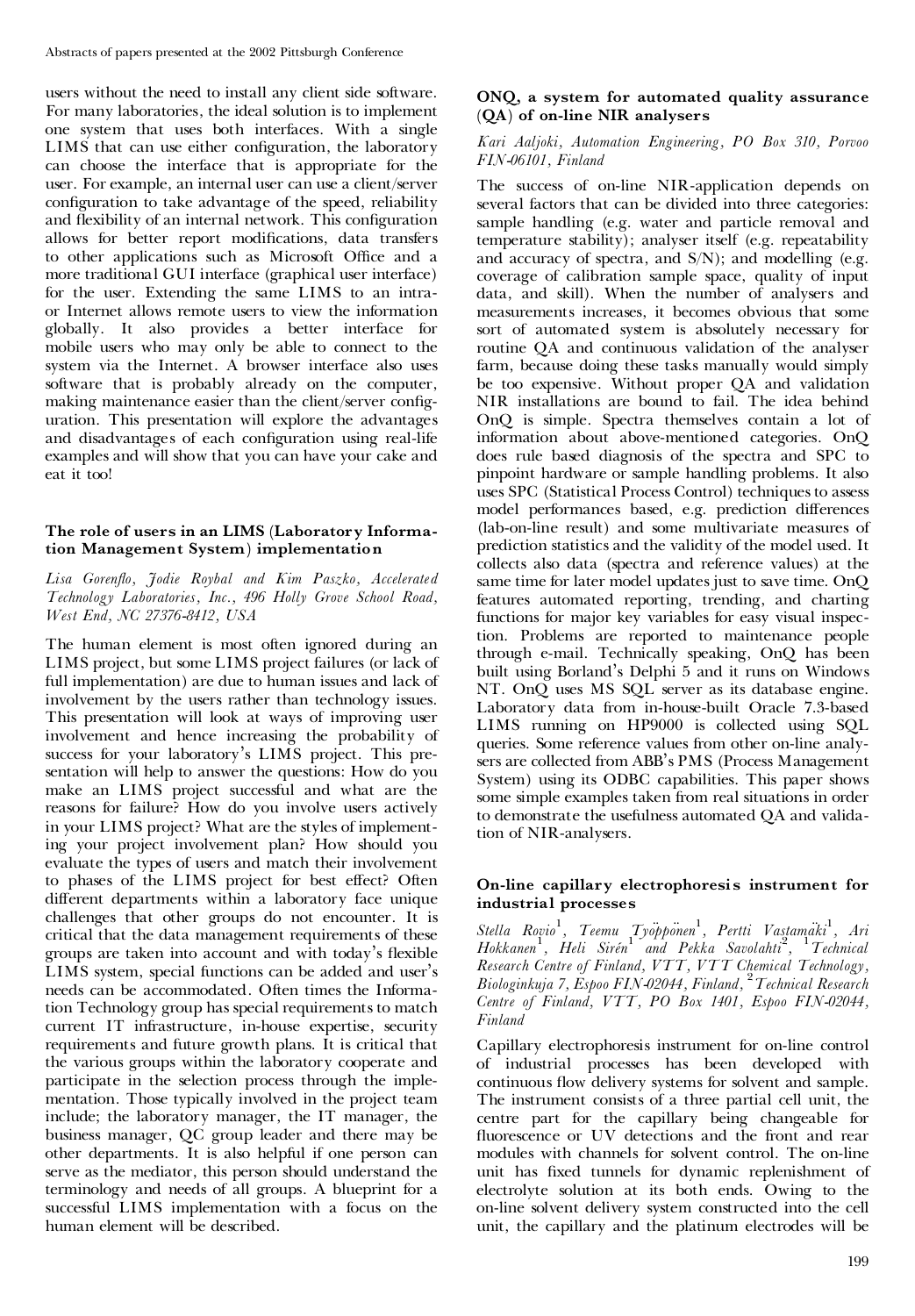kept uncontaminated. Samples are introduced into the capillary with pressure or electrokinetically or by using a combination of both the techniques. Samples with high ionic strength will be on-line diluted with an electrolyte solution before they are introduced into high-speed CE analyses. Voltages up to 2.5 kV can be used in separations. This presentation demonstrates the work done on the instrumentation and the advantages of dynamic sample and electrolyte feeding. Effect of flow conditions on pressure differences between capillary ends were studied by determining the electro-osmotic flows with different electrolyte feeding rates and by comparing migration times and peak shapes of separated sample peaks from the electropherogram. Electrophoretic se parations with laser induced fluorescence detection (LIF) are demonstrated by using CAPS as background electrolyte for the analytes fluorescein, mandelic acid and phenyl acetic acid. Preliminary results for the samples oxalate, acetate and sulphate anion, detected by the UV detector at 254 nm wavelength were also performed by using OFM-PDC as a background electrolyte. On-line applications on pulp and paper process are demonstrated.

## **Computer system validation and electronic re cords/signatures: a pharmaceutical laboratory perspective**

*Sunday A. Brooks, Phyllis Hodson-Hutsell, Nancy Craig, Terry Tripp, Bryan K. Jones and Sandy Birge, Eli Lilly & Co., Tippecanoe Quality Control Labor, 1650 Lilly Road, Lafayette, IN 47909-9201, USA*

What does computer system validation (CSV) and electronic records/electronic signatures (ER/ES) mean to an analytical laboratory and its instrumentation? How is this process different from laboratory GMP qualification of an instrument? In response to 21 CFR Part 11 (Code of Federal Regulations), many laboratories are evaluating their laboratory instrumentation for compliance. This federal regulation also assumes that validation exists for computer systems. Until the passage of Part 11, many laboratory instruments were not validated as computer systems. This presentation will detail the planning and execution of the CSV plan for Eli Lilly Tippecanoe Quality Control Laboratory (QCL). Tippecanoe QCL and IT, guided by a Quality Control CSV Coordinator, have completed the analytical instruments' computer system validations. Laboratory CSV requires significant contributions from chemists or other technical experts familiar with each instrument. Laboratory personnel must define the instrument requirements and execute a testing plan which proves the capability of the instrument and its computer. Computer system validation of a laboratory instrument includes not only hardware/software review and testing, but also user training, system support and contingency planning. Action and implementation plans for ER/ES will also be discussed. Plans can include software upgrades, procedural controls, and physical security. Example plans for data integrity, security and archiving for specific types of instruments will be discussed.

# **Quantication applications with sensor array systems: a new approach in quality control**

*Quitterie Lucas* 1 *, Vincent Schmitt*<sup>2</sup> *and Tsung Tan* 2 *,* <sup>1</sup>*Alpha M.O.S., Application Laboratory, 3 Avenue Didier Daurat, Toulouse F-31400, France,* <sup>2</sup>*Alpha M.O.S.,* 20 Avenue Didier Daurat, Toulouse F-31400, France

The overall fragrance, flavour and aroma intensity perception is very important for the consumer. Achieving complete customer satisfaction and royalty requires that the perceived odour to be excellent quality and quantity all the time. These characteristics then ensure that luxury and premium brands maintain high profitability and market shares. The quality-control aspects ensure that the once the fragrance or aroma has been developed and demonstrated to meet the quality requirements of the consumer; in this presentation, we will focus on one case study of quantification: peppermint aroma in toothpaste. This industrial application will demonstrate the ability of the Sensor Array System for the quantification of the level of peppermint and it also demonstrates how such information can be used easily in the production environment to ensure constant quality and quantity while ensuring minimum use of expensive raw materials to achieve maximum results. The results obtained using calibration curve (PLS) and statistical Quality Control (SQC) data for the quantification and control of peppermint quantity in toothpaste demonstrated the ability of FOX4000 and GEMINI Sensor Array Systems for use in many industries where a high level of  $QC/QA$  is required to ensure satisfied and loyal customers.

# **Automation of dilutions for various sample types: liquids, solids and di³cult samples**

*Lynn Jordan, Jayne Brown and Stephanie Wilson, Zymark Corporation, Zymark Ctr, 68 Elm Street, Hopkinton, MA 01748-1668, USA*

One of the most common operations in any laboratory is dilutions. Two common uses of dilutions are to prepare standards for calibration of analytical equipment, and to put samples into solution. In many laboratories, preparing standards and samples is a daily operation. Dilution of standards or samples is most commonly done manually using volumetric flasks. This method of performing a dilution yields an accurate result, but involves a manual operation, offers no documentation unless it is performed on a balance, and in many instances generates more sample or standard than is necessary for the application. This poster will explore the use of an automated workstation to perform dilutions for multiple types of samples, and provide 21 CFR Part 11 documentation. Examples will be shown for dilutions of solid samples, liquid samples as well as 'difficult samples' such as suspensions or creams. The manual method will be compared with an automated method, and the following parameters will be investigated: op erator time, overall time to prepare samples and waste generated documentation of the dilution.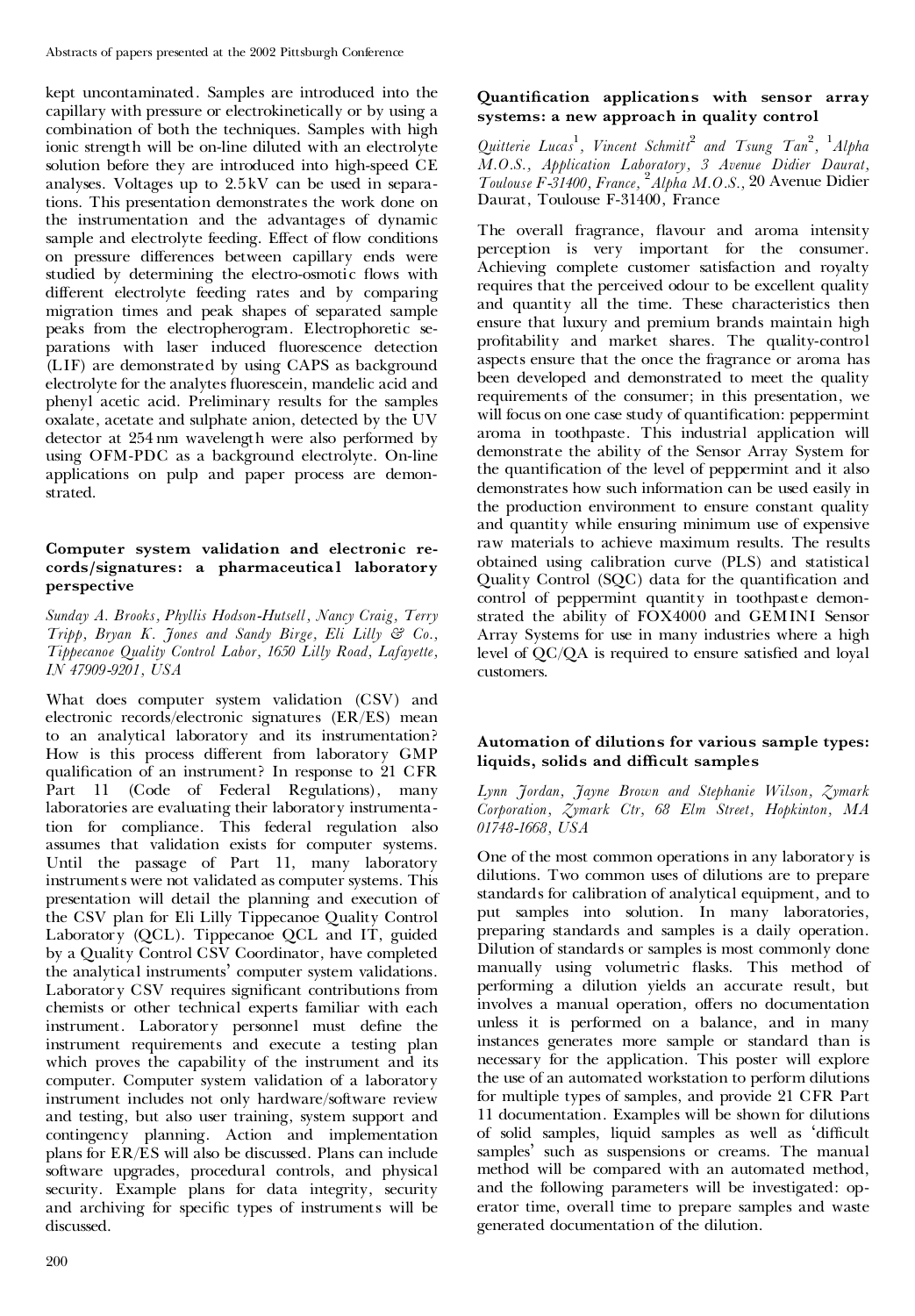# **Possibilities for automation of sample prepara tion steps before LC or GC analysis using a common autosampler**

*Eike Kleine-Benne* 1 *, Friedhelm Rogies* 1 *, Peter Popp*<sup>2</sup> *and Andrea Buhr*<sup>3</sup> *,* <sup>1</sup>*Gerstel GmbH & Co. KG, R&D, Aktienstrasse 232º 232, Muelheim An Der Ruhr D-45473, Germany,* <sup>2</sup>*UFZö Umweltforschungszentrum Leipzig-Halle GmbH, Sektion Analytik, Permoserstra E 15, Leipzig D-04301, Germany,* <sup>3</sup>*Fraunhofer Institut fuër Holzforschung, Wilhelm-Klauditz-Institut, Bienro der Weg 54e, Braunschweig D-38108, Germany*

Primarily autosamplers for chromatographic devices are used to increase the degree of utilization. A second important reason to use autosamplers is the improved reproducibility and comparability of analytical results because of their independence from different users. This is accepted for sample injection and is important for sample preparation. A source of possible errors for sample preparation steps is the operator. A software solution is presented how a common autosampler for LC or GC (MPS, GERSTEL GmbH & Co.KG, Germany) can be used to avoid such errors without purchasing expensive laboratory robots. A simple example is presented how to prepare standard solutions for daily calibration. A more complicated example shows a complete sample derivati zation (esterification) followed by solvent extraction (toluene) and transfer of the extract in autosampler vials. A further application shows how the system in combination with a membrane extraction inlet for headspace vials is used for liquid-liquid extraction of chlorinated pesticides in aqueous samples with hexane. After extraction the same autosampler is used to inject volumes of up to  $100 \mu$ l of the extract for GC analysis without further clean up. In combination with a flow through cuvette and a LC injection valve an on-line coupling of a LC and a GC system is possible whereas the autosampler is used for injection into the LC, fraction collection from the cuvette and injection into the GC. A special application is the fully automated extraction of the GERSTEL Twister with acetonitrile–water mixtures followed by injection into an LC for analysis of PAH in aqueous samples.

## **Comparison of automated headspace techniques static headspace, multiple headspace extraction, dilution and purge-and-trap using gas chromato graphy**

#### *Ingo Christ, LEAP Technologies, PO Box 969, Carrboro, NC 27510-0969, USA*

Static headspace methods are widely used for volatile and semivolatile compounds. They are environmentally friendly because they involve a solventless procedure. Many different techniques have been developed to eliminate the matrix effects of headspace methods, to simplify them or to increase their sensitivity, reproducibility and the speed of their analyses. Examples of these techniques include Purge-and-Trap, Multiple Headspace Extraction (MHE) and a simple dilution series designed to create a calibration curve. Autosamplers can automate most of the steps required to perform these techniques; however, the fact that autosamplers typically are limited to performing one specific technique is problematic in that it is difficult to know which technique might work best for

each sample. Additionally, it is not easy to compare the results of the analyses due to the difficulty of transforming from one technique to another. This difficulty is primarily caused by differences in sample handling and physical variances in sample containers. This article will compare the results of each technique and discuss practical applications. Since a unified sample container will be used, comparison among the different techniques will be possible. Using a standard sample in a standard headspace vial, the results of a static headspace analysis will be compared with a Purge-and-Trap method and with MHE and sample dilution. All four methods will be software-controlled and performed without changing hardware. Sample preparation will be automated to eliminate manual error. Linearity and reproducibility of the automated methods will be shown to compare favourably with manual ones.

# **An automated approach to the removal of plasma protein precipitates by ltration**

*Hung Nguyen, William Hudson, Roger Roberts and Dennis D. Blevins, Ansys Technologies, Inc., 25200 Commercentre Drive, Lake Forest, CA 92630-8810, USA*

A new 96-well filtration product is evaluated on two automated liquid-handling platforms for the purpose of performing Plasma Protein Precipitation sample preparation. The Captiva (TM) 96-well filter plate is an all-polypropylene depth filter with a minimum pore size of  $0.45_{\mu}$ m that is quality controlled for cleanliness of materials and non-specific binding of analytes during filtration of plasma protein precipitates. The precipitating reagent and plasma samples were mixed and introduced into the Captiva 96-well filter plate by the automated platforms. The fast-flowing filter design prevents clogging. The precipitate-free samples were collected and submitted for analysis by HPLC. In this paper, two automated protocols for plasma protein precipitation filtration and supporting HPLC analytical data for the recovery of tricyclic anti depressants and a comparison to typical plasma protein precipitation by centrifugation are presented. The data demonstrates a clean, fast, and effective automated method of performing plasma protein precipitation filtration.

# **Development of a multipurpose device (Auto-Shot sampler) for automated introduction of samples into the microfurnace type pyrolysers dedicated to pyrolysis-gas chromatography (PY-GC)**

*Chuichi Watanabe* 1 *, Yoshio Kawahara* 1 *, Kunitaka Sato* 2 *, Paul Tobias*<sup>3</sup> *, Hajime Ohtani*<sup>4</sup> *and Shin Tsuge* 4 *,* <sup>1</sup>*Frontier Laboratories Ltd, R&D, 1-8-14 Saikon, Koriyama, Fukushima 963- 8862, Japan,* <sup>2</sup>*Frontier Laboratories Ltd, R&D, 61-2 Otsubo, Koriyama, Fukushima 963-0201, Japan,* <sup>3</sup>*Quantum Analytics, Inc., 363 Vintage Park Drive, Foster City, CA 94404-1135, USA,* <sup>4</sup>*Nagoya University, Department of Applied Chemistry, Chikusa-Ku, Furo-Cho, Nagoya, Aichi 464-8603, Japan*

Automated sample introduction for PY-GC is playing a very important role in the analysis operations especially in the quality or process control of polymeric materials.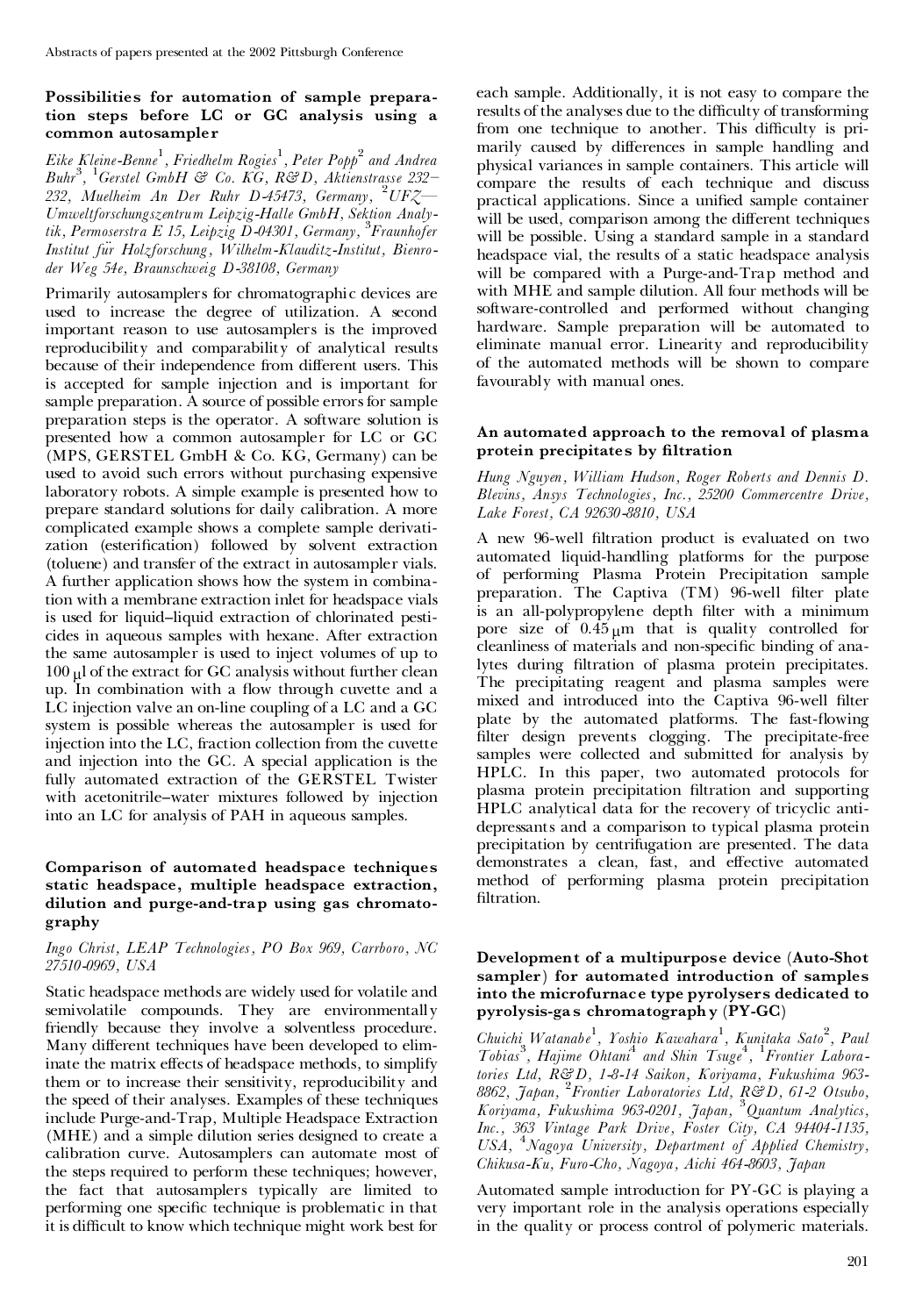The automation of the measuring system greatly en hances the efficiency of analysis by saving labour and minimizes analytical errors caused by human manipulation. In the last Pittsburgh Conference, we have presented a device, Auto-Shot Sampler AS-1020E, directly attached to a microfurnace type pyrolyser of PY-2020iD (Frontier Lab, Japan). This automated sample intro duction device was only applicable to the flash pyrolysis of up to 48 samples at a given pyrolysis temperature. This paper reports another capability added to the previous features since then. The new feature is that the sample cup can be moved up and down vertically between the centre of the microfurnace of the pyrolyser and the waiting position in the Auto-Shot sampler by the push of the pressurized carrier gas. With this capability, two analytical functions, stepwise analysis (combination of thermal desorption and pyrolysis), and heart-cutting GC analysis (correcting and analysing any desired portion of evolved gas from the sample during temperature programming) became effective. This entire operation can be automatically controlled independently for each of the 48 samples mounted in a sample tray by specially configured software installed in a personal computer.

# **An automated 96-well one-does-all extraction method for drugs of abuse in oral uid**

*William C.Hudson* 1 *, Dennis D. Blevins* <sup>1</sup> *and David O. Hall*<sup>2</sup> *,* <sup>1</sup>*Ansys Technologies, Inc., <sup>25200</sup> Commercentre Drive, Lake Forest, CA 92630-8810, USA,* <sup>2</sup>*Ansys Technologies, Inc., 605 Vernon Tharp Street, Columbus, OH 43210-4007, USA*

Automating sample preparation provides an efficient means to free staff from mundane tasks, which are prone to processing errors. With modern robotic systems, high-throughput laboratories can dedicate ex pensive equipment to perform a single analysis in a repetitive fashion. The key advantages include sample throughput and traceability. With large robotic systems, personnel are dedicated to software develop ment and systems integration, providing the support to make the automation requirements cost effective. The combination of a `one does all' extraction on an automated platform facilitates the practicality of a small laboratory investing in an automated system. In the past, different drug types have required different extraction protocols. On an automated system, each drug type would require a unique extraction pro gramme and set of solvents. Combining different drug types into one extraction protocol allows a laboratory to simplify all extraction protocols (saving time) and standardize the use of solvents and reagents (saving money). The confirmation of drugs of abuse in oral fluid presents several challenges to clinical/toxicological laboratory analysis. The lack of available sample, compared with urine, and meeting the cut-off levels drafted by SAMSHA, increase the difficulty in performing the confirmation of multiple drugs in one sample. By developing an extraction protocol of 12 major drugs of abuse (amphetamine, metham phetamine, MDA, MDMA, MDEA, PCP, cocaine, benzoylecgonine, THC, codeine, morphine, and 6-monoacetylmorpine), it becomes possible to report

multiple drugs from one analysis and simplify multiple laboratory protocols into one analysis. The sample was extracted using an ANSYS Technologies SPEC-Ora- Lab-96-Well plate in a Hamilton AT 2 Plus robotic system. The Hamilton robot performs all sample pretreatments, transfers and washes on an automated platform. The sample and wash volumes used were adapted to the Hamilton's low volume pipettes to minimize sample aspiration and dispensing. Samples were subsequently concentrated, derivatized by MSTFA and analysed by GCMS. Samples were eval uated by extraction recoveries (most absolute recoveries were approximately 80%), and precision and accuracy studies were run over 3 days period. This presentation will summarize the automated protocol and describe laboratory timesavings versus manual extraction proto cols.

#### **Using an automated vacuum system for 96-well ltration and extraction**

*Susan C. Dawson, Sarah Johnson and Sha Liao, Hamilton Co., 4970 Energy Way, Reno, NV 89502-4178, USA*

The key to high-throughpu t solid-phase extraction (SPE) and filtration applications is automation of the 96-well microplate format. The Hamilton Co. MICROLAB Automated Vacuum System integrates a motorized vacuum manifold and a vacuum controller into an automated liquid-handling workstation. A variety of commonly available 96-well filter plates and collection plates are used to prepare biological and other samples via SPE or filtration. The vacuum box is motorized so that the filter plate can be transported from a waste chamber to an elution chamber. The manifold is com pact, and two can be used in parallel on the deck of the pipetting workstation. Filter plates can be placed onto or removed from the system manually or with a robotic arm. The vacuum controller uses feedback monitoring to maintain the vacuum at the user-defined set point. In this presentation, applications and analytical results of filtration and extraction using this vacuum system will be described.

# Automated acid reflux cleaning method for Teflon, **glass and quartz accessories used in trace analysis**

*Robert Richter, Milestone, Inc., Department of Chemistry and Biochemistry, 160B Shelton Road, Monroe, CT 06468-2545, USA*

Analytical chemists take numerous precautions to ensure the lowest possible analytical blank. These precautions include the use of high-purity acids and reagents for sample preparation, powder-free gloves, lint-free protective clothing, rigorous cleaning of all sample preparation and instrument components, etc. Despite all of these precautions, many chemists still have problems controlling the analytical blank. Their problems usually results from the way the sample preparation and instrument components (i.e. Teflon bottles, volumetric flasks, glass and quartz ICP/ICP-MS spray chambers and torches, sample and solution containers, microwave vessels, etc.) are cleaned and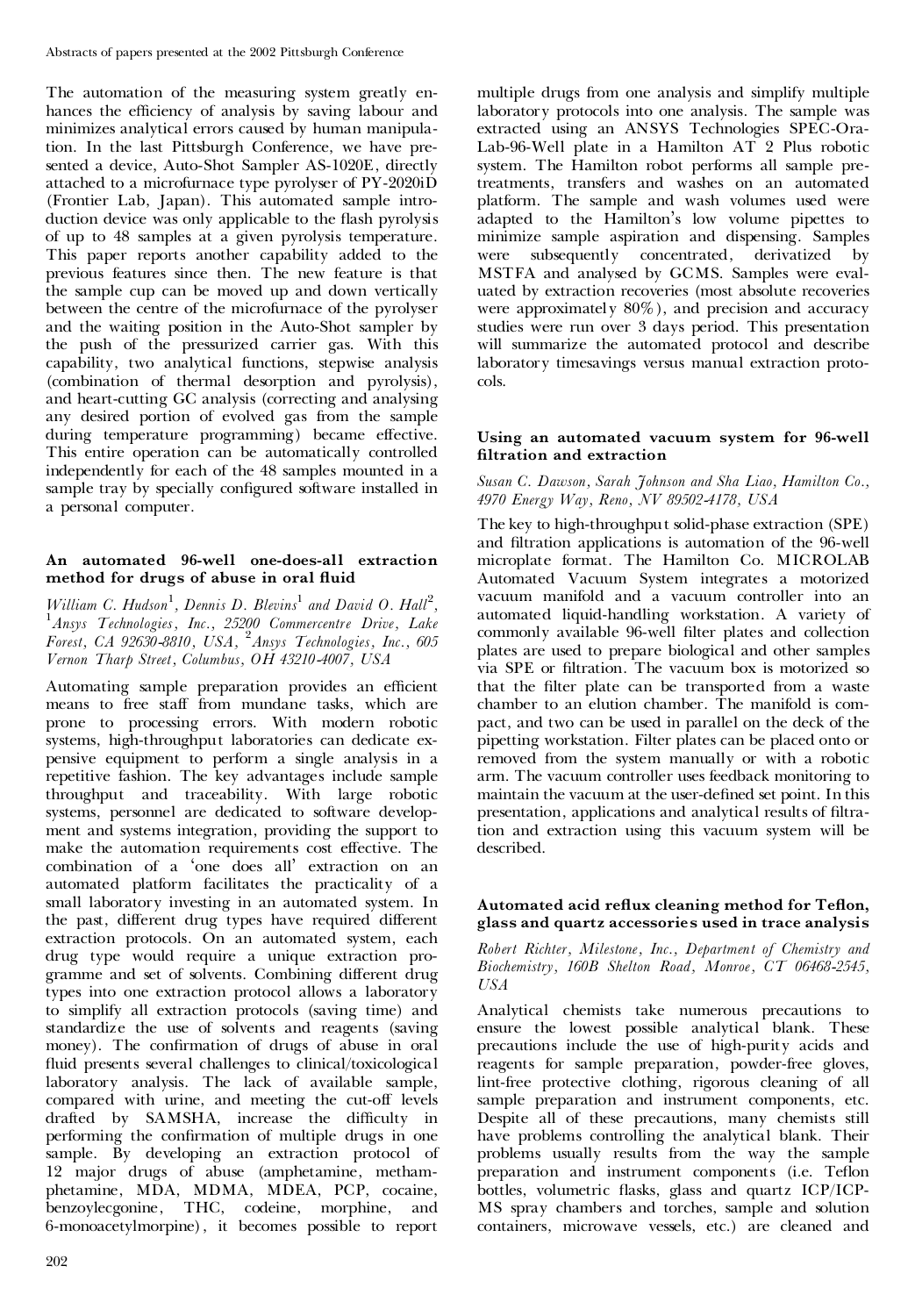stored. Milestone has developed the TraceCLEAN system to address these problems. The TraceCLEAN system is unique in that is uses sub-boiling distillation to clean various sample preparation and instrument components. Sub-boiling distillation is the same technique used to prepare high-purity acids used for analysis. This means components are not contaminated by the acid used to clean them. Another important feature of the TraceCLEAN system is that the cleaning and drying of the components occurs in a sealed container. This minimizes the amount of airborne contamination that can be deposited on the compon ents, keeping them clean until they are needed. This poster compares the cleaning of TFM microwave digestion vessels and high-purity quartz inserts using the TraceCLEAN, with the traditional method of cleaning these components.

#### **Interstage monitoring: the only way to guarantee the purity of ultra-pure water**

#### *Paul Whitehead and Alan Mortimer, ELGA, R&D, High Street, Lane End, High Wycombe HP14 3JH, UK*

All ultra-pure water systems include a de-ionization purification step based on ion-exchange resin. This poster will describe the major benefits to be gained by splitting the de-ionization system into two stages and monitoring the water purity interstage. Interstage resistivity monitoring enables the first ion exchange cartridge to be replaced when its exchange capacity is exhausted while the second stage is virtually unused. This ensures that all water passes through fully regenerated ion exchange resin before dispense, guaranteeing the water purity. This approach eliminates dependence on accurate product water resistivity monitoring, which is known to be difficult and costly, and the reliance on frequent checks on the outlet water quality. Ion-exchange resin utilization is maximized, the cost of cartridge exchange is reduced and the release into the product water of weakly bound components, such as organic compounds, silica and boron, are avoided. Dividing the de-ionization into two stages also enables the optimum location of the ultraviolet chamber interstage and permits the use of cost effective integral TOC monitoring.

#### **Speciation of mercury using atomic uorescence spectrometry**

*Derek W. Bryce, Warren T. Corns and Peter B. Stockwell, PS Analytical Ltd, Arthur House Cray¢elds Industrial Estate, Main Road, Orpington BR5 3HP, UK*

It is common knowledge that the toxicity of mercury is extremely dependant on the form in which it is present. In particular, organic mercury species are for more toxic than the inorganic forms. There is a great need to be able to fully speciate mercury in order to gain further knowledge of its toxicity transformation, transportation and bioavailability. The two most frequently taken approaches to mercury speciation involve either HPLC or GC separation followed by element specific atomic spectrometric detection.

Atomic fluorescence spectrometry is an ideal detector for use in such systems as it shows unrivalled sensitivity, linearity, stability and freedom from interferences. It is also extremely easy to couple to either HPLC or GC systems, and is economical to run and maintain. The paper will describe two approaches for the speciation of mercury using atomic fluorescence detection. The first system, using reverse phase HPLC-atomic fluorescence spectrometry allows the speciation of mercury in aqueous samples without the need for any derivitization or extraction into organic solvent. On elution from the column, UV oxidation is used to convert organic mercury to  $Hg^{2+}$  before reduction to  $Hg^0$  with  $SnCl_2$ . A preconcentration step may also be employed to reach lower levels. The second approach uses GC separation of mercury species using a non-polar megabore capillary DB-1 column. As the species elute from the column, they pass through a pyrolysis unit to convert the mercury to  $Hg^0$  before it enters the AFS detector. Advantages and disadvantages of each system will be reviewed and extraction procedures for a range of sample types, presented, along with results for a range of samples and certified reference materials.

# **Atomic uorescence: 15 years' experience of the technique as a measurement tool for mercury in laboratory and process stream applications**

*Peter B. Stockwell, Warren T. Corns, Derek W. Bryce and Jasmina Allen, PS Analytical Ltd, Arthur House Cray¢elds Industrial Estate, Main Road, Orpington BR5 3HP, UK*

Over the past 15 years there has been considerable regulatory activity relating to the determination of mercury in both laboratory and process applications. PS Analytical and its academic and industrial partners have been actively involved in developing the chemical procedures required to measure accurately and reliably the levels of mercury in many matrices. Procedures are available for all European and US (EPA) regulatory needs for including EPA 1631, 245.7 and CEN PrEN 13506. Procedures involving continuous flow analysis, discrete sample analysis and amalgamation coupled to these procedures will be described with particular refer ence to the matrices for which each is particularly useful. The sensitivity, linearity and ruggedness of the technique also makes it an ideal approach for process monitoring applications. However, these various applications pro vide extremely difficult analytical applications. Several approaches to solving particular issues relating to incin erator waste, chlor-alkali and sulfuric acid matrices will be described in detail.

#### **On-line continuous ow liquid membrane extrac tion-C18 precolumn-based trace enrichment for the determination of sulfonylurea herbicides in water by liquid chromatography**

*Gui-Bin Jiang* 1*,*2 *, Jing-Fu Liu* <sup>1</sup> *and Jing-Bo Chao* 1 *,* <sup>1</sup>*Research Centre for Eco-Environment, PO Box 2871, Beijing 100085, P. R. China,* <sup>2</sup>*Faculdade de Ciencias Farmaceutc, Braganca Paulista 12900-000, Brazil*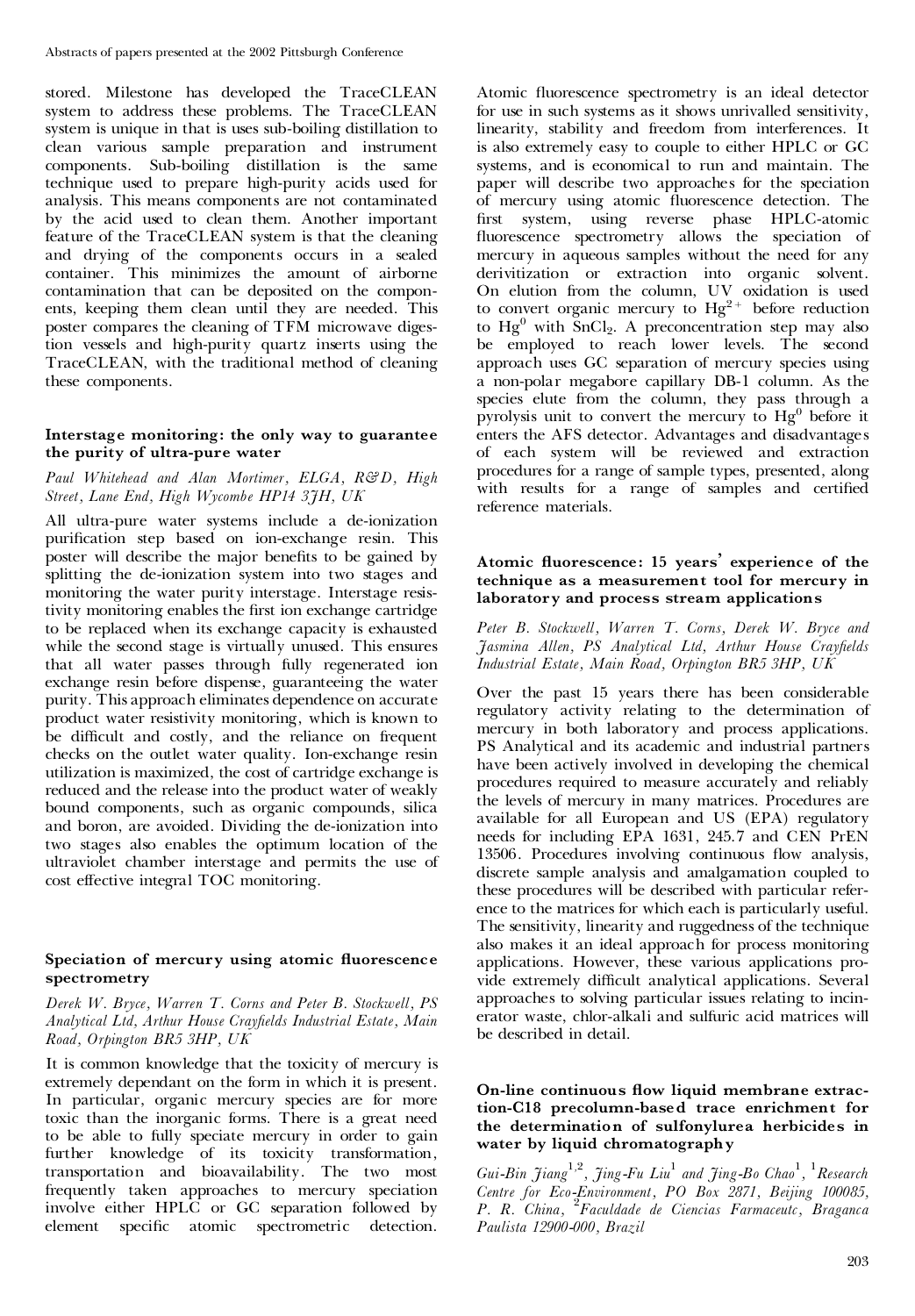Coupling on-line a continuous flow liquid membrane extraction (CFLME) device and a short C18 precolumn with HPLC, a novel automatic system was developed for the trace determination of sulfonylurea herbicides in water. After preconcentration by CFLME, which is the combination of continuous flow liquid-liquid extraction and support liquid membrane (SLM) extraction, the target analytes were enriched in  $950 \mu l$  of 0.5 M<br>Na<sub>2</sub>CO<sub>3</sub>-NaHCO<sub>3</sub> (pH 10.0) buffer used as acceptor. This acceptor was neutralized and transported to a C18. precolumn  $(30 \times 4.6 \text{ mm})$  where analytes were absorbed and focused. Then the focused analytes were injected onto a C18 analytical column for separation and detected at 240 nm with a diode array detector. Metsulfuron methyl (MSM), sulfometuron methyl (SMM), and DPX-A 7881 were separated with a mobile phase consists of methanol and acetic acid-sodium acetic buffer at a flow rate of  $1 \text{ ml min}^{-1}$ . With an enrichment time of 40 min and enrichment sample volume of 80 ml, the enrichment factors for these three sulfonylurea herbicides are about 1000. This proposed method was applied to determine sulfonylurea herbicides in river water, sea water, lake water, tap water, bottled mineral water. Compared with the existing SLM-short C18 precol umn-HPLC method, this proposed procedure has the advantages of higher system stability, higher enrichment factor with shorter analytical time, and lower detection limits.

# **Automation of multidimensional chromatography for protein purication in high-throughput struc tural studies**

*Thomas Pless, Paër Eklund and Jill A. Sigrell, Amersham Pharmacia Biotech, R&D, Bjoërkgatan 30, Uppsala SE-751 84, Sweden*

Structural genomics, also known as structural proteomics, has taken off. To determine structures, by both X-ray crystallography and NMR, fairly large amounts (> 10 mg) of target protein in a pure and homogenous form are usually required. Therefore, simple high-throughput purification of proteins is needed by structural biologists. The flexible AKTA platform can be configured in different ways to suit preferred purification schemes. By using a new configuration on AKTAexplorer, supplemented with two seven-port valves and two sample loops, automated two-step purifications of different proteins can be performed serially. Soluble, well expressed, proteins tagged with either (His)6 or glutathione *S*-transferase (GST) were used in the evaluation of this new configuration. Two different purification schemes were compared: (1) affinity chromatography followed by gel filtration and (2) affinity chromatography followed by an intermediate desalting step and ion exchange chromatography. Both methods have the capacity to produce up to  $50 \text{ mg}$  of  $90-99\%$  pure target protein. With this new configuration, the researcher saves time and reduces protein losses compared with the same chromatography steps performed manually.

# **Large-scale protein identication using automated gel processing and high-throughput MALDI mass spectrometry**

*James Langridge* 1 *, Je¡ Brown*<sup>1</sup> *, Ronan O'Malley* 1 *, Alistair Wallace*<sup>1</sup> *, Dominic Gostick* <sup>1</sup> *and Philip Young* 2 *,* <sup>1</sup>*Micromass UK Ltd, Life Sciences, Floats Road, Manchester M23 9LZ, UK,* <sup>2</sup>*Micromass UK Ltd, Department of Chemistry, PO Box 904, Emory, VA 24327-0904, USA*

The huge increase in genomic sequence information available has allowed the large scale, high-throughpu t identification of proteins (usually separated by 2D PAGE) by mass spectrometry, Matrix assisted laser desorption ionization (MALDI) time of flight mass spectrometry provides an ideal method for protein identification usually with fmole levels of sample where the acquisition and processing of the data can be easily automated. The provision of samples for high-through put automated MALDI TOF mass spectrometry has been addressed by the introduction of robotics. By using a gel-cutting robot, excision of single or multiple 1 mm diameter gel cores into a 96-well microtitre plate well can be easily achieved. The software image of the gel is then annotated with the excised spot number and tracks the sample position in the microtitre plate. The microtitre plate can be transferred to an automated in-gel digestion robot which performs reduction, alkylation, in-gel tryptic digestion and peptide extraction for the gel samples followed by automated spotting of the peptides onto a MALDI target plate. This robot is totally enclosed to prevent external contamination of the gel samples. In this paper we describe a bench-top MALDI mass spectro meter fitted with an automatic plate-changing robot. All data acquisition, processing and searching is performed in an automated mode (unattended operation). The resulting protein identifications can then be directly linked with the gel image. This approach will be dis cussed, with specific examples obtained from the large scale analysis of samples originating from 2D gel electrophoresis.

# **DNA hybridization detection at ultratrace level by ow injection surface plasmon resonance**

*Fayi Song, Jianqiao Lin and Feimeng Zhou, California State University, Chemistry and Biochemistry, 5151 State University Drive, Los Angeles, CA 90032-4226, USA*

A flow-injection device is combined, through the use of a low-volume thin-layer flow cell, with a sensitive surface plasmon resonance (SPR) spectrometer equipped with a biocell photodiode detector. The preliminary results showed that the resultant flow injection SPR (FI-SPR) device could be applied for high-throughput, sequencespecific DNA analyses at ultracetrace levels. Self-assembled monolayers (SAMs) of a 30-base oligonucleotide whose 3' end is derivatized with a mercaptohexyl tether group (HS-ss-ODN) were immobilized onto the thin Au film and then used as a model heterogeneous sensor for the analysis of a 47mer target. The DNA hybridization assay based on this FI-SPR device was also found to possess a high sample throughput and excellent sample specificity. The sensitivity of the FI-SPR will be com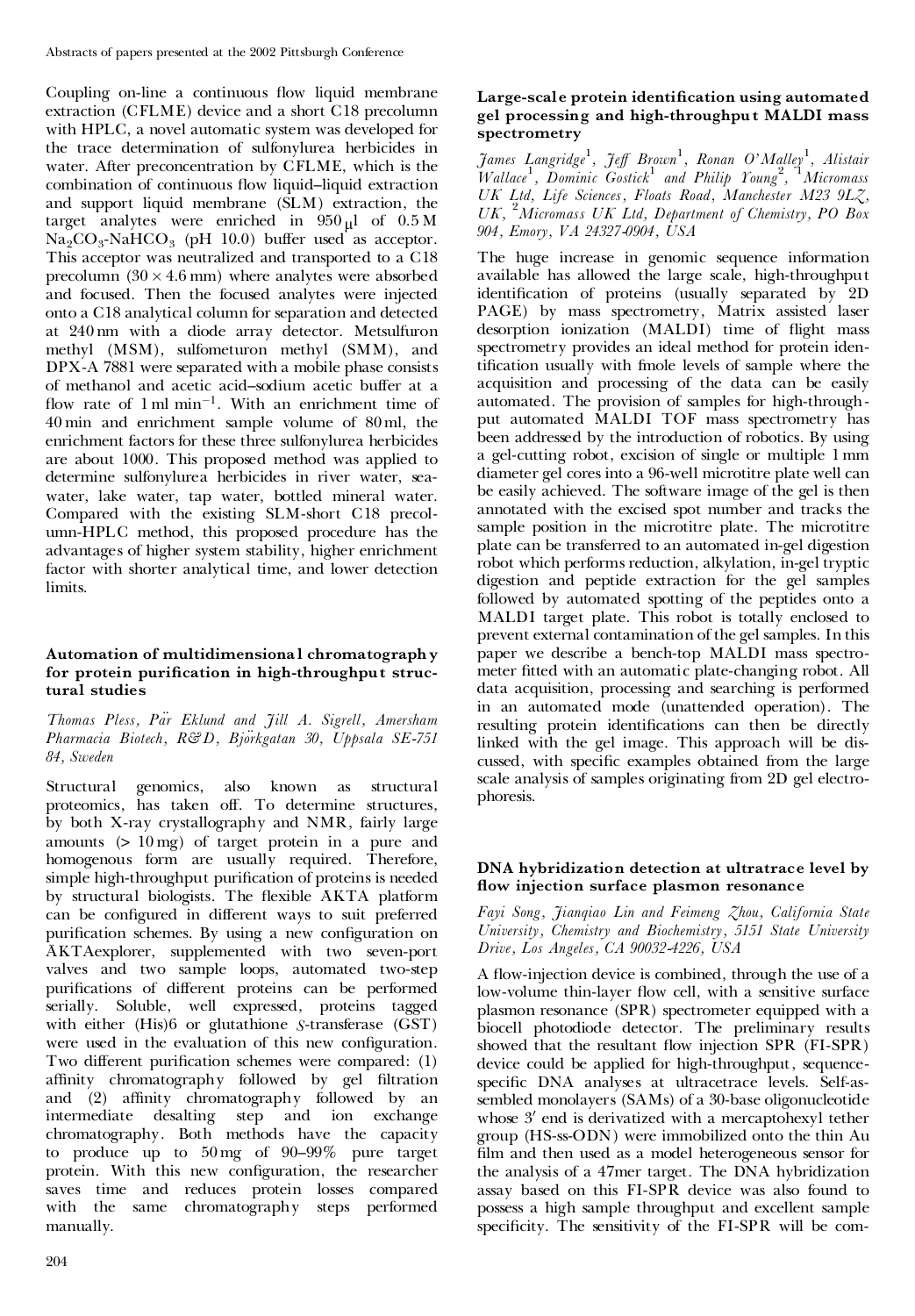pared with that of other types of SPR and several ultrasensitive techniques for labelled DNA targets (i.e. fluorescence-tagged and radiolabelled DNA samples). The use of a hexylamine-terminated 30mer probe crosslinked onto a preformed SAM of thiolated succinimi dylundecanoate will be tried to further decrease the detection level. The possibility of using SPR for detection of a small number of ODN molecules will be exploited. An application of detecting *Arabidopsis thaliana* mRNA expression pattern during transcription process will be attempted using this system.

# **Development of continuous monitoring system for gas generation behaviour during coking reaction**

*Masayuki Nishifuji, Koji Saito and Yuji Fujioka, Nippon Steel Corporation, Advanced Technology Research Lab, 20-1 Shintomi, Futtsu, Chiba 293-8511, Japan*

To characterize coking reaction of coal in iron-making process, it can be important information to realize gas generation behaviour on pyrolysis of coal. In this study, a new monitoring system for gas generation behaviour during coking reaction has been established. This system consists of three parts, a carrier and atmosphere gas supply line, a reaction tube (heating a sample with an electric furnace) and two detectors of Fourier-transform infrared spectrophotometer (FT-IR) and of a sensor for hydrogen which cannot be detected by FT-IR. Consequently, this system enables one to monitor all generated gases simultaneously. Coal powder sample in nitrogen gas flow was heated, and generated gases were directly lead to detectors with nitrogen gas carrier. This method has a good time-resolution of roughly 10 swith an improved cell without staying of gas flow, so that a short time reaction of coal pyrolysis can be monitored. Using this system, different gas profiles of two typical coals during coking reaction, which have quite different characters in iron-making process, could be obtained. This result well agreed with a differential curve of sample gravity obtained by the thermogravimetric analysis. It was revealed that this system has a great reliability of quantity. Furthermore, the present system is great effective in the characterization of coal pyrolysis, because it is able to monitor continuously the reaction *in situ* up to high temperature  $(> 600 °C)$  other methods cannot examine.

# **Using robotics to automate beryllium analysis by inductively coupled plasma-atomic emission spec troscopy**

*Gerald L. DeVault, Greg G. Howard, Craig C. Hanzelka, Ed L. Churnetski and E. Ray Hinton, The Y-12 National Security Complex, Analytical Chemistry, 113C Union Valley Road, Oak Ridge, TN 37830-8045, USA*

A robot has been developed to automate the sample preparation of filter media for beryllium (Be) analysis by inductively coupled plasma-atomic emission spectroscopy (ICP-AES). The robot increases the sample throughput while reducing the potential exposure to analytical technicians. Beryllium exposure can result in a lung disease known as berylliosis, consequently work place contamination must be continuously monitored. Beryllium has been used extensively in the nuclear industry and can be found as a solid, a powder, or in a compound such as beryllium oxide. Typically, filter media is used for both air and surface monitoring, followed by labour intensive sample dissolution and analysis by ICP-AES. In contrast, the robot automates the sample preparation and interfaces with the ICP- AES instrument resulting in complete automation of the analysis. The filter samples are placed in 50-ml plastic cones labelled with a bar code. The robot transports the sample between stations where a number of functions are performed, such as reading a barcode, filter dissolution, addition of an internal standard, and dilution. After the sample preparation is complete, the robot signals the ICP-AES instrument to start sample analysis. In 24 h, about 300 samples can be prepared, analysed and reported. Filters  $(n = 40)$  spiked with  $0.20 \mu g$  Be-nitrate were analysed and a mean of  $0.20 \mu g$  ( $\pm 0.01 \mu g$ ) was obtained. A detection limit of  $0.10 \mu$ g of Be/filter has been demonstrated. Implementation of the ICP-AES robot will increase the efficiency of the laboratory without reducing the quality of the analytical results.

#### **Flow-injection system for on-line olive oil emulsi cation and inductively coupled plasma-mass spectrometry multi-elemental determinations and** *in-situ* **emulsions stabilization for direct de termination of iron and chromium in olive oil by electrothermal AT**

*Juan R. Castillo, Maria S. Jimenez and Rosario Velarte, University of Zaragoza, Analytical Chemistry, Ciudad Universitaria Scienca, Zaragoza, Spain*

In this study we propose first the on-line preparation of emulsions by FI for multi-elemental determination in olive oil by ICP-MS. Besides another analytical interest of this study is to check the possibility of using aqueous calibration solutions to quantify olive oil samples and characterize different types of olive oils from different Spanish areas Optimization of the chemical conditions for the on-line formation and stabilization of olive oil emulsions will be reported: type of emulsifier, emulsifier concentration, sample amount, pH, ultrasonic stirring time, salinity. In addition, optimization of FI variables will be reported: amount of olive oil sample, flow rates, lengths and diameters of the different tubing segments and ultrasonic stirring reactor. As a complementary work we propose the determination of Fe and Cr in different types of olive oil samples by GFAAS with direct oil emulsion formation by adding directly the sample and the emulsifier in water solution to the autosampler cup. The emulsion is formed by ultrasonic agitation with a high intensity ultrasonic processor used normally for slurries formation. Once the emulsion is formed, the autosampler injects the olive oil emulsion in the graphite furnace and Fe and Cr are determined by AAS. This method is very low time consuming and the sample pretreatment takes only 10 s. Different parameters regarding to the emulsion formation have been optimized: sample (olive oil) amount, emulsifier concentration, time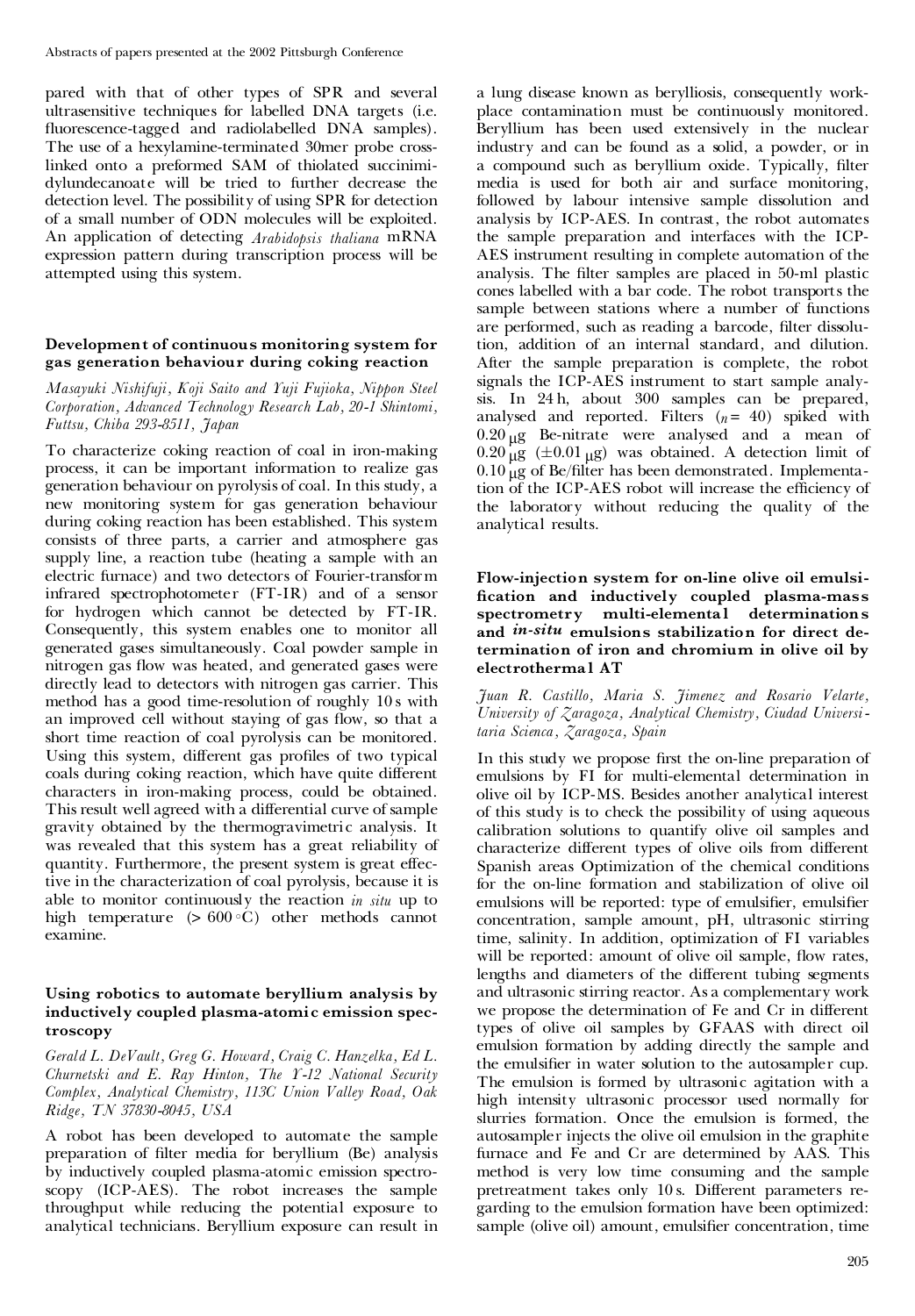of agitation, ultrasonic power of agitation. In addition, parameters to do with the GFAAS determination have been studied: temperature programme and the use of modifiers.

CASTILLO, J. R., JIMENEZ, M. S. and E<sub>BDON</sub>, L. *Journal of Analytical and Atomic Spectrometry*, **14** (1999), 1515.

# **New on-line trace boron analyser for ultrapure water**

*Richard D. Godec* 1 *, Paul Kosenka* <sup>1</sup> *and Karla Dennis* 2 *,* <sup>1</sup>*Ionics Instruments, Inc., Sievers New Product Development, 6060 Spine Road, Boulder, CO 80301-3323, USA,* <sup>2</sup>*Intel, Corporate Services Facility Tech, 2501 NW 229th Avenue, Hillsboro, OR 97124- 5503, USA*

We have developed a sensitive on-line analyser to meas ure trace levels of boron in ultrapure water. This analyser is used in the semiconductor industry to control the levels of boron in the ultrapure water used to make semicon ductors. The analytical method will be described. The data from a performance study at an Intel semiconductor factory will be reviewed. The study compared recovery of boron standards from 0.030 to 2.0 ppb as boron in ultrapure water using high-resolution ICP-MS and the new on-line Boron Analyzer. The results indicate the boron standards' analysis data from the on-line Boron Analyzer and the high-resolution ICP-MS are equivalent.

#### **A screening method for polycyclic aromatic hy drocarbons using hollow bre membrane solvent micro-extraction**

*Stephanie King, Jill Meyer and Anthony R. J. Andrews, Ohio University, Chemistry and Biochemistry, 171 Clippenger Labs, Athens, OH 45701, USA*

As regulatory agencies are faced with increasing workloads, the development of a fast, low cost, reduced waste method to screen samples is crucial. A rising environ mental concern is the contamination of water and soil with polycyclic aromatic hydrocarbons (PAHs). Longterm exposure to PAHs has resulted in cataracts, kidney and liver damage, reproductive difficulties, and many different types of cancer. Sources of PAH contamination include leakage from storage tank linings and burning of oil and fossil fuels. Solvent Micro-Extraction (SME) is an effective method for analyte preconcentration providing low limits of detection. However, in viscous solutions such as soil, where rapid stirring improves extraction efficiency, SME is often hindered by drop dislodgement. For this study we used hollow fibre membrane solvent micro-extraction (HFMSME). A total of  $8 \mu$ l of extraction solvent was injected into a hollow, porous fibre that was sealed on one end.

# **Automated on-line monitoring of VOC from the PAMS list**

*Philippe Verdeguer* <sup>1</sup>*,*<sup>2</sup> *and Franck Amiet*<sup>1</sup> *,* <sup>1</sup>*Chromato-Sud, R&D, 15 Route D'Artiguelongue, F-33240 Saint-Antoine,*

# *France,* <sup>2</sup>*Chromato-Sud, Department of Chemistry, 179 Chemistry Bldg, Auburn, AL 36849-5312, USA*

Volatile organic compounds (VOC) represent more than 300 identified compounds. Non-methane hydrocarbons from two to 10 carbon atom number are the main part of VOC in urban ambient air. Owing to their negative impact on human health, they are now considered are first priority pollutants. Benzene and 1,3-butadiene are known to be highly carcinogenic. Moreover, they have been recognized to play, together with nitrogen oxides, an active part in tropospheric ozone formation. For these reasons, governmental authorities now recommend the survey of individual VOC. In Europe, experts agreed on a list of 30 compounds, while in the USA 50 compounds have been retained in the famous PAMS list. The air mOzone rack offers the possibility of monitoring continuously a wide range of ozone precursors down to ppt levels. The system is constituted of two gas chromato graphs (4 U), with each unit being dedicated to the analysis of a specific range of compounds: the Airmo-VOC C2–C5 allows the analysis of C2 to C5 VOCs, as the AirmoVOC  $C6-C10$  is dedicated to higher compounds. The two chromatographs can be integrated in a cabinet equipped with an  $H_2$  generator, a zero air generator and a permeation unit making a complete automatic and stand alone system with no need of external cylinder. Data on the stability of the system in terms of retention time and peak areas as well as the linearity of the response will be shown. The capabilities of the software as well as the possibility to performing remote control and calibration of the system will be demonstrated. Finally, real life examples with identification of VOCs from the PAMS list will be presented. The sample is stirred at 1350 rpm. After the optimized 8-min extraction time,  $4 \mu l$  of the solvent was withdrawn and directly injected for analysis. Using an HP 6890 gas chromatograph with flame ionization detection, 17 PAHs were identified based on retention time and further quantified. Detection limits were calculated based on a signal-to-noise ratio of 3 and range from 0.132 to  $0.22$  mg kg<sup>-1</sup> in soil. PAHs with low molecular weights gave lower limits of detection because of their increased solubility in water. Those with higher molecular weights were not extracted as efficiently. Calculated extraction efficiencies in soil varied from  $1.8$  to  $8.2\%$ . HFMSME provides a quick, simple, low cost screening method for environmental samples. Because the 8-min extraction can occur during the 10-min GC run, five samples can be analysed per hour. Each extraction used one fibre costing less than 1 pence and very small volumes of organic solvent. No extensive filtering or pretreatment of the sample was necessary and the limited equipment re quired would allow this technique to be used for on-site analysis.

#### **An automated solid-phase micro-extraction of ethyl carbamate in wines using gas chromatogra phy/mass spectrometry**

*Eshwar Jagerdeo* <sup>1</sup> *and Ingo Christ*<sup>2</sup> *,* <sup>1</sup>*Department of Treasury, Bureau of Alcohol, Tobacco and Firearms, Department of Treasury, 1401 Research Blvd, Rockville, MD* 20850-3159,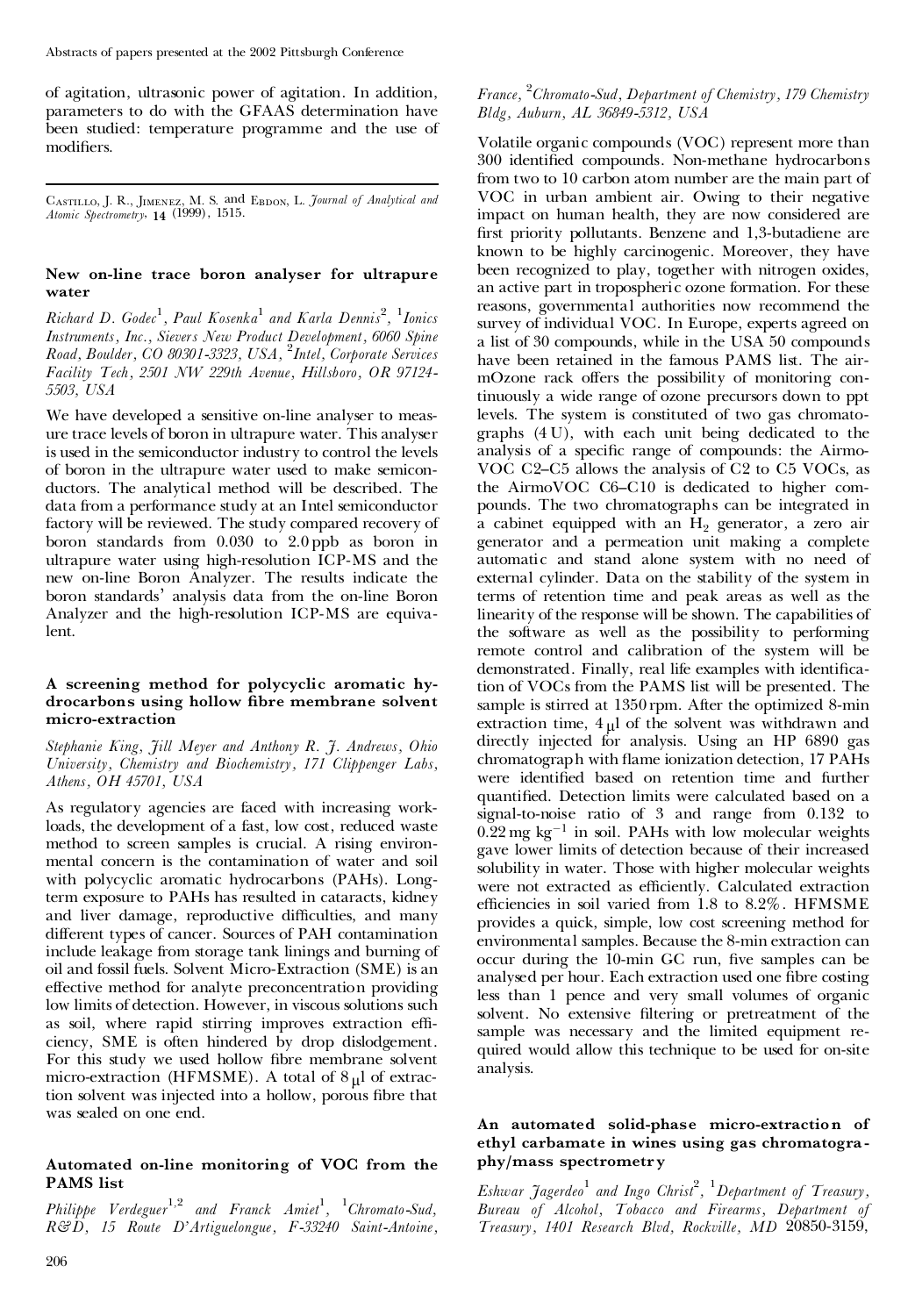## USA, <sup>2</sup>*Leap Technologies, PO Box 969, Carrboro, NC 27510- 0969, USA*

Ethyl carbamate (EC), also known as urethane, is a known carcinogen found in various food and alcohol beverages. In fermented alcohol beverages, it is formed as a natural by-product. Currently, the US Food and Drug Administration (FDA) is doing the toxicological evaluation of EC with an aim of establishing maximum tolerance levels of this contaminant in food and bev erages. Various methods have been published for the determination of EC in food and beverages. These methods involve an extensive sample preparation pro cedure with the potential for matrix interferences. This article discusses a method for the analysis of EC in wines using an automated solid-phase extraction (SPME) and a gas chromatography coupled to a mass spectrometer in the chemical ionization mode. In this method, various conditions and parameters of the fibres and sample preparation are optimized for the quantitation of EC in wines. The use of a dual-arm autosampler helps in the automation of the sample preparation. Furthermore, the SPME procedure uses a heated magnet-mixing chamber to reduce the sample extraction time. This method eliminates the need for extensive sample preparation and affords EC determination and confirmation in the low ppb. This procedure is quick, and affords excellent quantitation and reproducibility.

# **Automated on-line monitoring of volatile sulfur compounds for environmental and industrial ap plications**

*Philippe Verdeguer* <sup>1</sup>*,*<sup>2</sup> *and Franck Amiet*<sup>1</sup> *,* <sup>1</sup>*Chromato-Sud, R&D, 15 Route D'Artiguelongue, F-33240 Saint-Antoine, France,* <sup>2</sup>*Chromato-Sud, Department of Chemistry, 179 Chemistry Bldg, Auburn, AL 36849-5312, USA*

Because of their impacts on environment and human health, the analysis of volatile sulfur compounds has become a necessity. This paper presents some applications of the new generation of Airmomedor analyser. Based on gas chromatography with a specific electrochemical detector for sulfur compounds, this on-line analyser allows the survey of  $H_2S$ , COS, mercaptans and sulfides at the ppb level. It can be integrated in a cabinet with a zero air generator, a permeation unit making a complete stand-alone unit with no need of external cylinder. It can operate in a fully automatic mode including remote control capabilities and auto matic validation. Datas on stability and linearity of the response will be shown. Different applications will be presented including fermentation process control, quality of CO<sup>2</sup> or other gas process, waste water plant treatment process control, continuous emission monitoring and air monitoring stations.

## **The combination of an automated trapping system with a portable GC**

*Wolf Muenchmeyer and Andreas Walte, WMA Airsense, Hagenower Str. 73, Schwerin, MV D-19061, Germany*

A new trapping system was developed in order to combine it with a portable GC. The detection system consists of a micro-GC using a thermal conductivity detector. For some applications the detection limit of about 1-10 ppm for the detector is too high. Sometimes there is also a higher selectivity needed. With an external enrichment unit, it is possible to lower the detection limit by one or two dimensions, depending on the sampling time and the retention capabilities of the adsorptive material. By choosing an optimal adsorptive material with the corresponding sampling temperature, a selective enrichment is also possible. Disturbing solvent peaks or other main peaks due to humidity can be eliminated or minimized. After sampling, the adsorption tubes are thermally desorbed and analysed. Applications showing the reproducibility and the improved detection limits will be shown.

#### **Improvement of sample carryover in the auto sampler of HPLC**

*Nobuyuki Tatsumi, Yoshiaki Maeda, Tsuyoshi Morikawa, Yoshiaki Aso, Shuzo Maruyama and Teruhisa Ueda, Shimadzu Corporation, 1 Nishinokyo-Kuwabaracho Nak, Kyoto 604-8511, Japan*

Sample carryover becomes one of the most important performance to evaluate the HPLC system especially for those who uses HPLC in high-sensitivity analysis. As the MSMS detection is getting popular in the high-sensitivity HPLC analysis such as pharmacokinetic analysis, it appears that the carryover in the HPLC system is sometimes too much to be ignored because the sensitivity of the MSMS is much higher compared with the UV-VIS detector and the more the sensitivity is, the higher the carryover is observed. There are several causes of the carryover and it depends on the chemical characteristics of samples, flow line configuration of the autosampler, washing liquid and procedure of the autosampler, etc. However the two major cause of carry over are a ionic interaction between the sample and the metallic parts of a flow line such as a sample-sucking needle and a hydrophobic interaction between sample and polymeric material in a flow line such as Vespel or PEEK used for a switching valve of the autosampler or other plumbing. In this study, several types of sample-sucking needle have been compared when concerned with the carryover performance with both ionic and non-ionic substances. In addition, some materials used for the plumbing such as SS or PEEK tubing have been examined for chemical interactions to eliminate the carryover of HPLC system.

#### **Liquid chromatography/mass spectrometry with on-line photochemical derivatization of selected indole compounds**

*Beata A. Musial, Abdulqawi Numan and Neil Danielson, Miami University, Chemistry and Biochemistry, 112 Hughes Hall, Oxford, OH 45056, USA*

Over the years, mass spectrometry (MS) has been proven to be the method of choice for obtaining important molecular ion information of many compounds. The high sensitivity and reliability of MS have attracted many scientists from various fields. The identification of isomers and closely related compounds is an existing problem